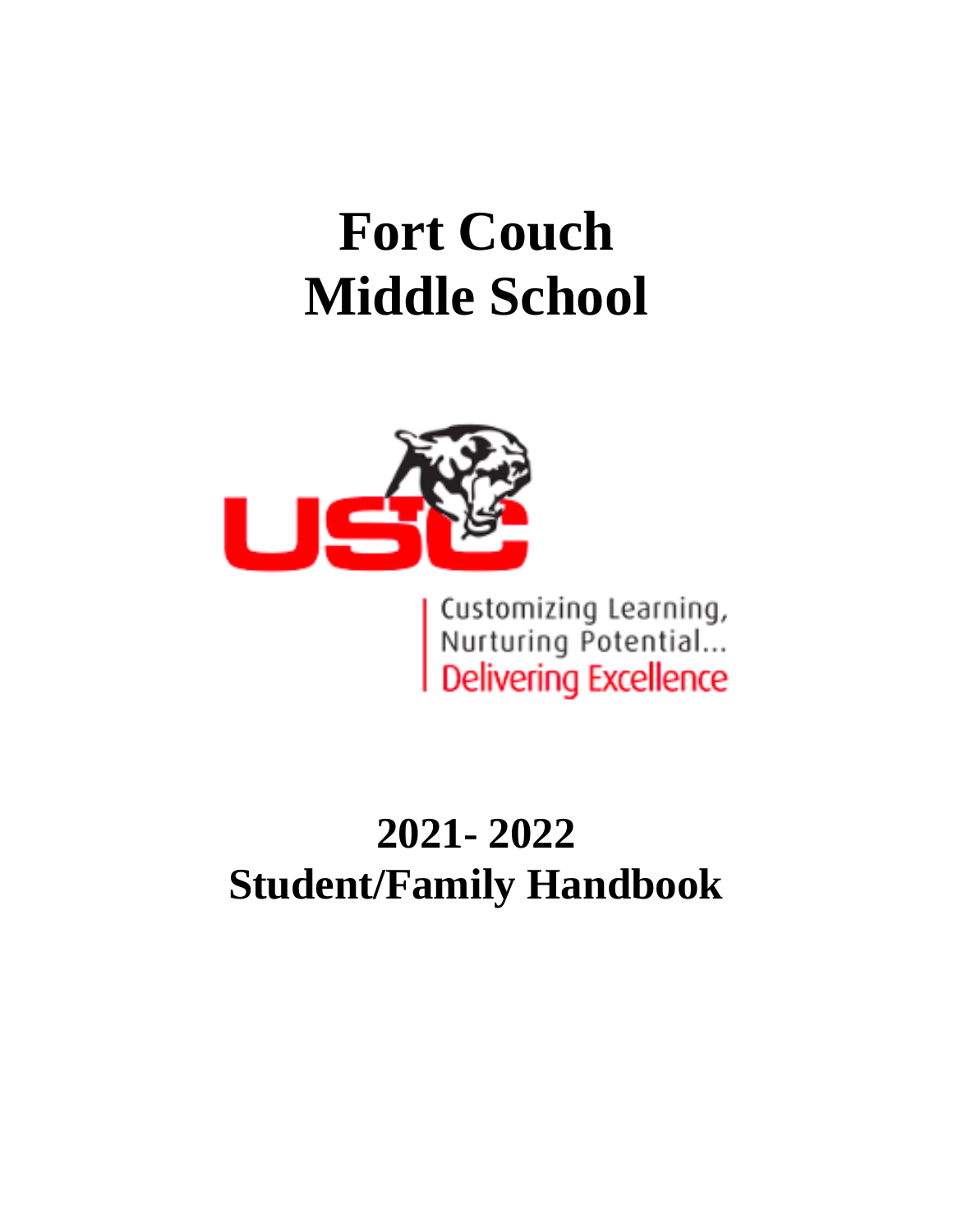#### **FORT COUCH MIDDLE SCHOOL**

515 Fort Couch Road Upper St. Clair, PA 15241 P: 412-833-1600 Ext. 3000 F: 412-854-3095 <https://www.uscsd.k12.pa.us/Domain/220>

#### **FORT COUCH MIDDLE SCHOOL OFFICE PERSONNEL**

Mr. Joe DeMar, Principal Ms. Erin Peterson, Assistant Principal Mr. Jace Palmer, School Counselor (Grade 7) Mrs. Jessica Robinson, School Counselor (Grade 8) Mrs. Sharon Lacey, Head Secretary Ms. Jill Polfus, Attendance Secretary Mrs. Annette Hansen, School Nurse Officer Tom White, School Police Mr. Dean Sabolick, Head Custodian

#### **FORT COUCH MIDDLE SCHOOL PTSO OFFICERS 2020-21**

Mrs. Sarah Beitler, President Email: FCPTSOPresident@gmail.com Mrs. Christina Clodfelter, Vice President Mr. Joe DeMar, 2nd Vice President Ms. Julie Zeringue, Treasurer Mrs. Michelle Urban, Secretary Mrs. Siân Howell, Board Advisor General Email to all Executive Board members: FortCouchPTSO@gmail.com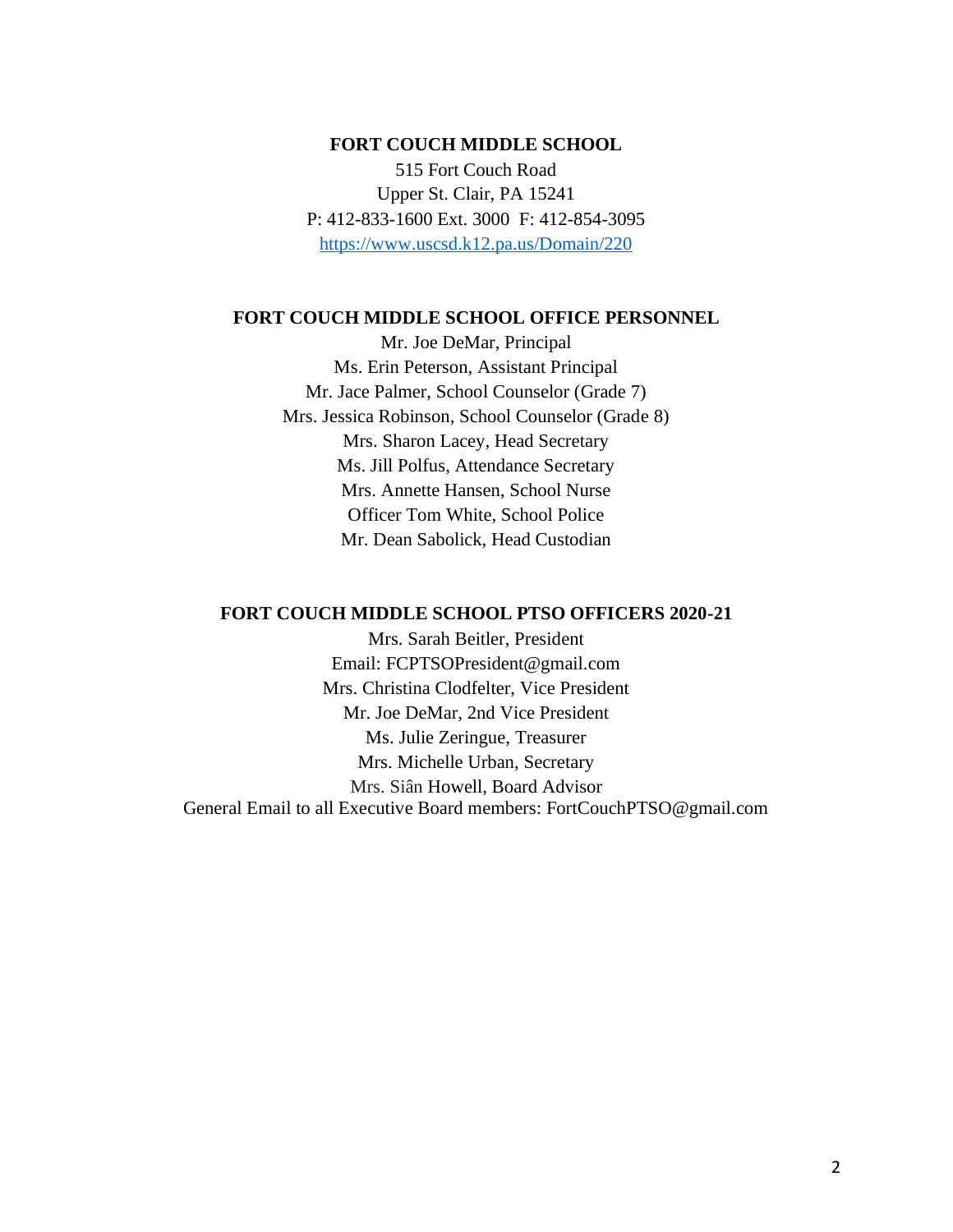#### **UPPER ST. CLAIR DISTRICT ADMINISTRATION**

Dr. John Rozzo, Superintendent Dr. Sharon Suritsky, Assistant Superintendent/Deputy Superintendent Mrs. Amy Pfender, Assistant to the Superintendent Dr. Judith Bulazo, Director of Curriculum & Professional Development Mr. Ray Carson, Sr. Director of Operations and Administrative Services Mrs. Cassandra Doggrell, Director of Special Education Dr. Lauren Madia, Director of Pupil Services Dr. Louis Angelo, Director of Operations and Facilities Mr. Raymond Berrott, Director of Technology Mr. Scott Burchill, Director of Business and Finance Dr. Kevin Deitrick, Director of Athletics Mr. Bradley Wilson, Director of Strategic Initiatives Mr. Jon Mansfield, Director of Transportation Mrs. Tina Vojtko, Communications Specialist Ms. Ashley Lindhurst, Food Service Director Mr. Sean Bryson, Chief of School Police

#### **UPPER ST. CLAIR SCHOOL DISTRICT BOARD OF SCHOOL DIRECTORS**

Mr. Patrick A. Hewitt, President Mr. Phillip J. Elias, Vice President Mrs. Amy L. Billerbeck Mrs. Barbara L. Bolas Mrs. Jennifer L. Bowen Dr. Daphna Gans Mr. Louis P. Mafrice, Jr. Mrs. Angela B. Petersen Mrs. Jennifer A. Schnore

Minutes from the School Board of Directors monthly meetings can be found on the District's website:<https://www.uscsd.k12.pa.us/Page/129>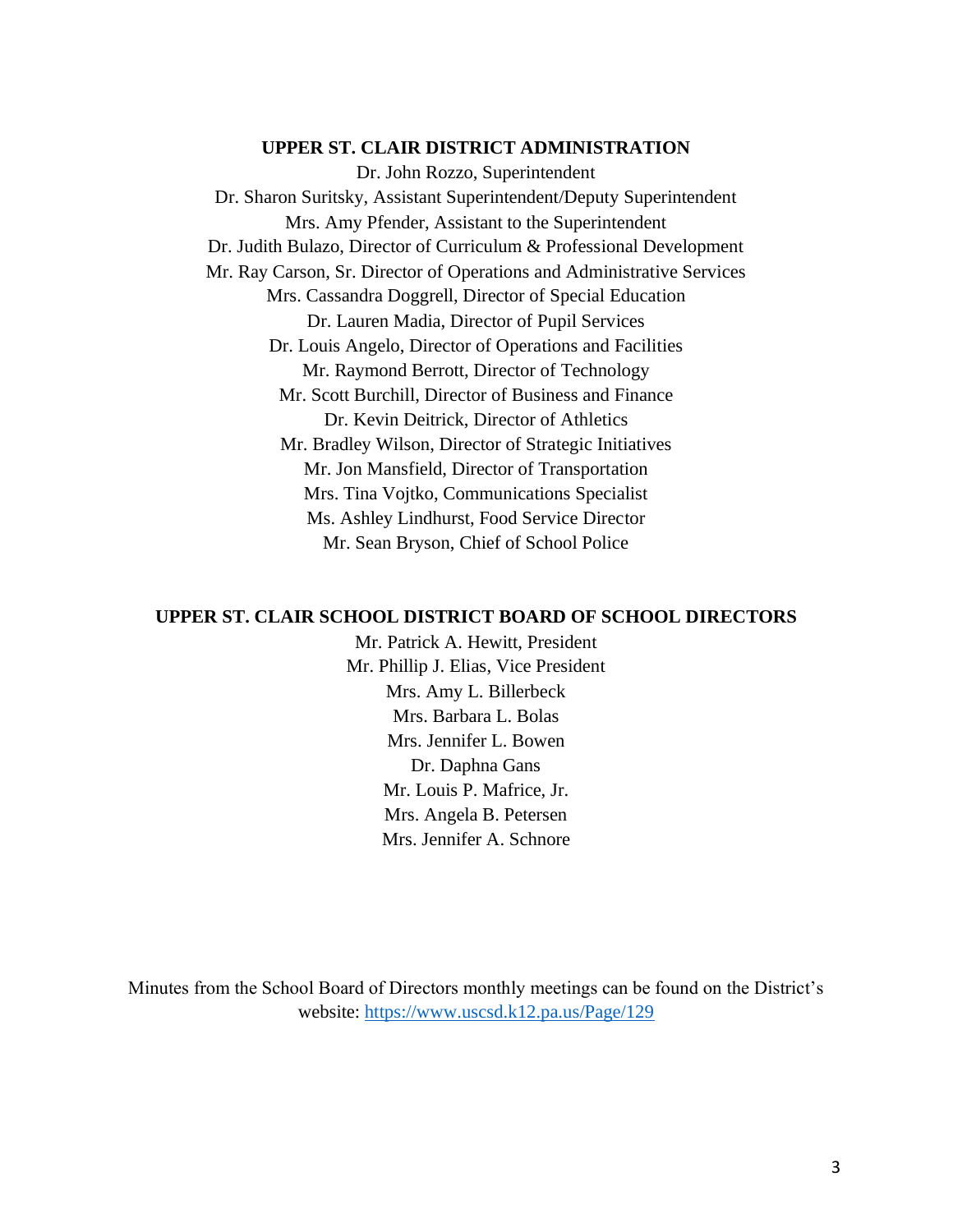# **TABLE OF CONTENTS**

| Principal's Welcome Letter                          | 5  |
|-----------------------------------------------------|----|
| <b>USCSD Mission Statement</b>                      | 6  |
| <b>Student Bill of Rights</b>                       | 6  |
| <b>Student Responsibilities</b>                     | 7  |
| Pandemic Safety                                     | 7  |
| Course Offerings                                    | 8  |
| Overview of School Organization                     | 16 |
| <b>Supporting All Students</b>                      | 18 |
| Homework                                            | 23 |
| <b>Grading System</b>                               | 24 |
| <b>Communicating with Parents</b>                   | 26 |
| <b>District Procedures and Practices</b>            | 30 |
| <b>Emergency Procedures and School Safety</b>       | 35 |
| Attendance                                          | 37 |
| Miscellaneous                                       | 42 |
| <b>Health and Wellness Information</b>              | 43 |
| Discipline Code                                     | 46 |
| <b>School District Board Policies</b>               | 54 |
| Technology @ USCSD: Acceptable Use/ Internet Safety | 57 |
| Log On Banner                                       | 63 |
| Chromebook User Agreement                           | 64 |
| <b>Compliance Notifications</b>                     | 66 |
| Title IX                                            | 67 |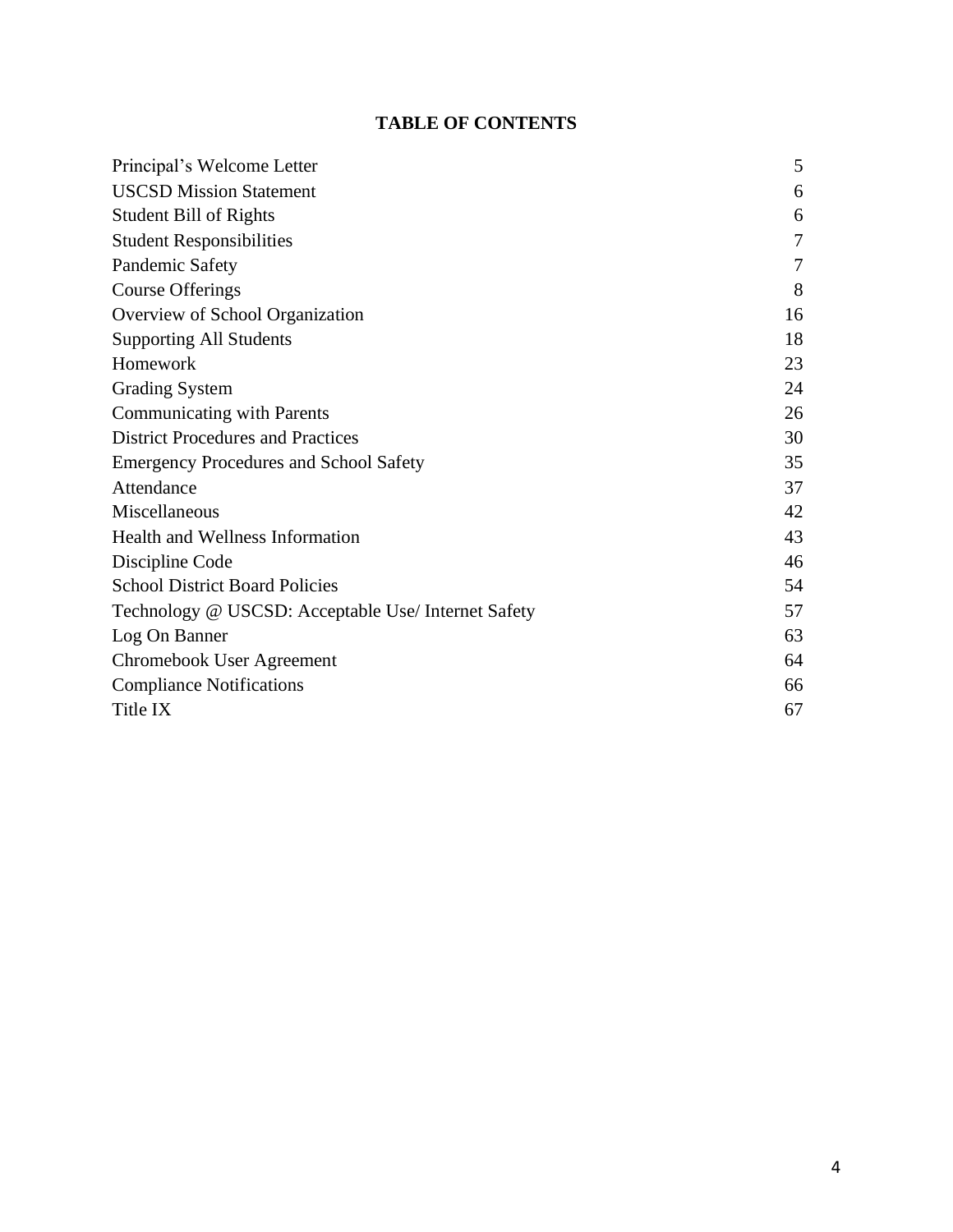# **PRINCIPAL'S WELCOME LETTER**

August 2021

Dear Fort Couch Students and Families,

Welcome to the 2021-2022 school year at Fort Couch Middle School! We are looking forward to embarking on this new school year with you. Our hope is that this handbook will be valuable as you and your child embark on the journey through Fort Couch.

Fort Couch has a rich tradition of academic and extra-curricular innovation for the middle level student. Fort Couch Middle School has been recognized by the Pittsburgh Business Times as one the highest performing middle schools in terms of state assessments. Fort Couch Middle School has been re-designated as a Pennsylvania Middle Schools Association Schools to Watch Recipient for the fifth time and has received four National Blue Ribbon Awards.

The educational program at Fort Couch has been developed with a clear understanding of the students' academic, physical, emotional and social characteristics and needs. Additionally, the curriculum and activities allow students to explore and begin to develop their creativity, strengths, and passions. The Fort Couch staff works hard to build connections with students and parents to ensure quality relationships and partnerships.

Ultimately, the mission of the school is to provide the best educational experience for all students. The programs of the school aim to be responsive to the needs of all students through various options while striving to achieve and surpass district, state, and national learning standards. The future for students, parents, and staff is full of exciting and challenging opportunities. Enjoy your time at Fort Couch Middle School!

Best wishes,

Joseph F. DeMar Erin Peterson

Principal Assistant Principal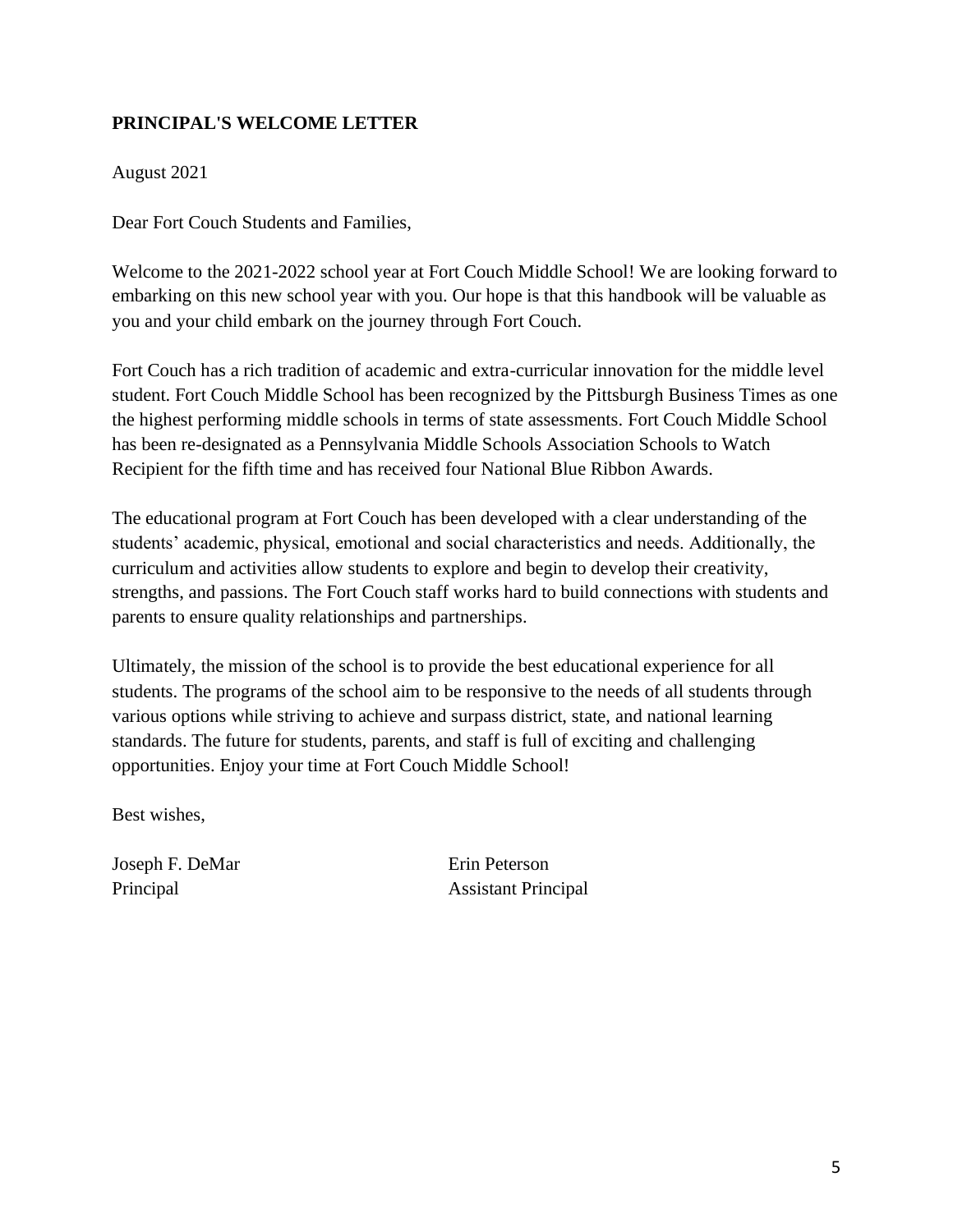# **UPPER ST. CLAIR SCHOOL DISTRICT MISSION STATEMENT**

Developing lifelong learners and responsible citizens for a global society is the mission of the Upper St. Clair School District, served by a responsive and innovative staff who in partnership with the community provides learning experiences that nurture the uniqueness of each child and promotes happiness and success.

### **STUDENT BILL OF RIGHTS**

You, as a student of the Upper St. Clair Middle School Program, have the right to ...

- **Grow intellectually** by exposing yourself to ideas and concepts that challenge your ability to think, reason and make decisions;
- **Mature emotionally** while interacting in an environment that nurtures awareness and an understanding of yourself;
- **Become a whole person** by learning from people who have made a commitment to your education and special needs;
- **Develop socially** by modeling accepted social attitudes and social skills;
- **Grow physically** by being an active participant in curricular and extracurricular activities that develop your body and sense of fair play;
- **Express yourself creatively** by sharing your talents and abilities in the Arts;
- **Allow yourself to be helped** through a challenging period in your growth by people with a sincere understanding of your feelings;
- **Understand your fears** knowing that your concerns are natural and shared by everyone;
- **Seek help when you need it** in order to gain a better understanding of your schoolwork;
- **Be yourself** because you are a **special person.**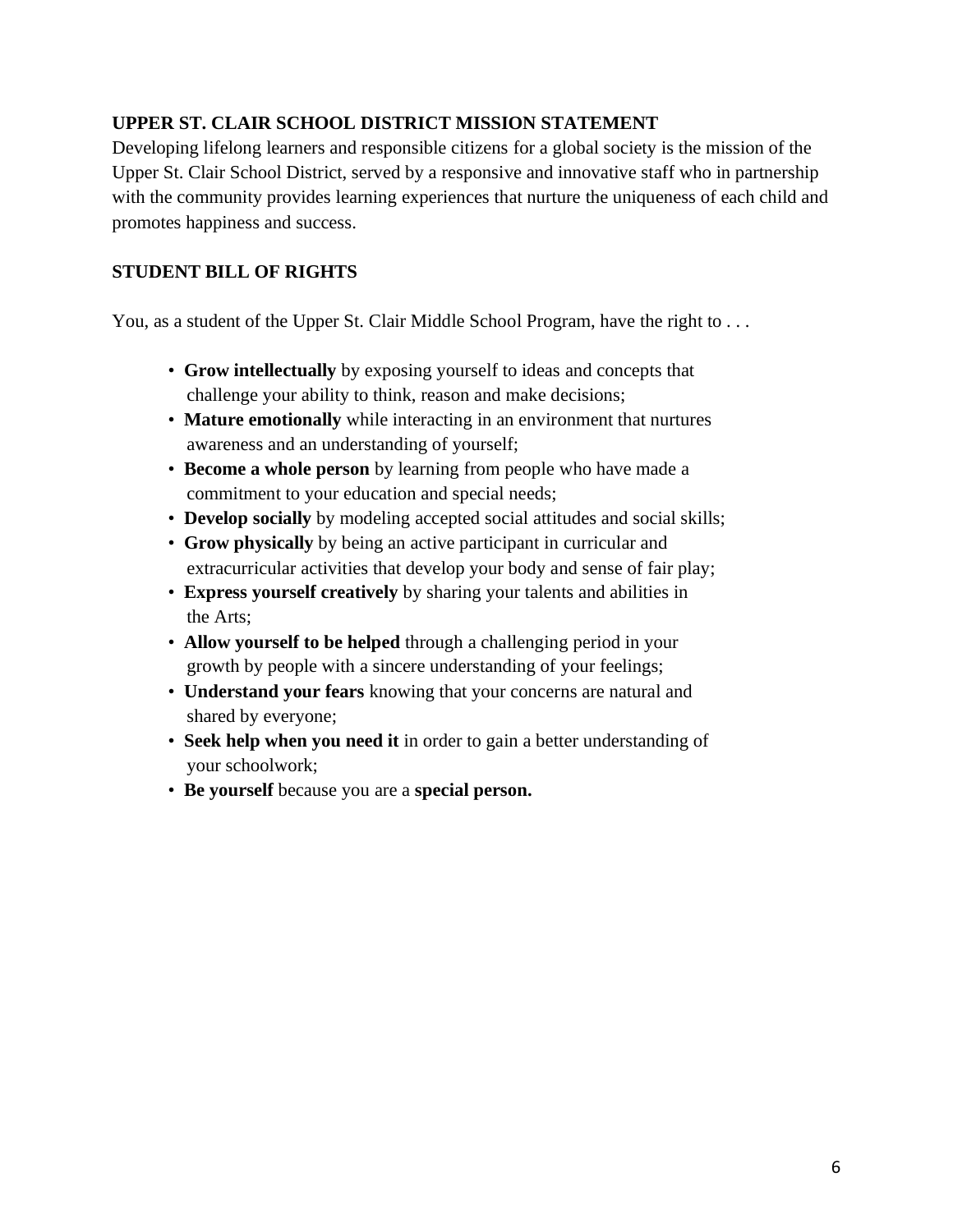# **STUDENT RIGHTS AND RESPONSIBILITIES**

No student shall be deprived of equal treatment and equal access to the educational program, due process, a presumption of innocence, and free expression and association, in accordance with Board policy and school rules.

It is the responsibility of each student to:

- Be honest and ethical: Respect, Responsibility, Honesty.
- Put forth his/her best efforts in the classroom to develop and improve his/her learning.
- Contribute to making the school a better place in which to learn.
- Exercise proper care when using school equipment.
- Assist in protecting the health, safety, and welfare of the school community.
- Be aware of the rules and policies of the school and follow them.
- Attend school daily and report to all classes on time.
- Make-up work when absent from school.
- Respect school property.
- Follow the dress code.

A comprehensive list of student rights and responsibilities can be found in Board Policy [235 -](https://www.uscsd.k12.pa.us/cms/lib/PA01000033/Centricity/Domain/17/235%20-%20Student%20Rights%20and%20Responsibilities.pdf) [Student Rights and Responsibilities](https://www.uscsd.k12.pa.us/cms/lib/PA01000033/Centricity/Domain/17/235%20-%20Student%20Rights%20and%20Responsibilities.pdf) and [Chapter 12](http://www.pacodeandbulletin.gov/Display/pacode?file=/secure/pacode/data/022/chapter12/chap12toc.html&d=) of Title 22 of the Pennsylvania Code.

# **PANDEMIC SAFETY**

Students and families are expected to comply with all health and safety requirements set forth in the District's Health and Safety Plan(s). Failure to comply may result in student discipline consistent with the degree of violation. A copy of the District's Plan and the applicable health and safety requirements are available on the District's website at [www.uscsd.k12.pa.us.](http://www.uscsd.k12.pa.us/)

In the event a provision of the Health and Safety Plan conflicts with any duly adopted Board Policy, the Plan provisions will apply so long as the Plan is in place.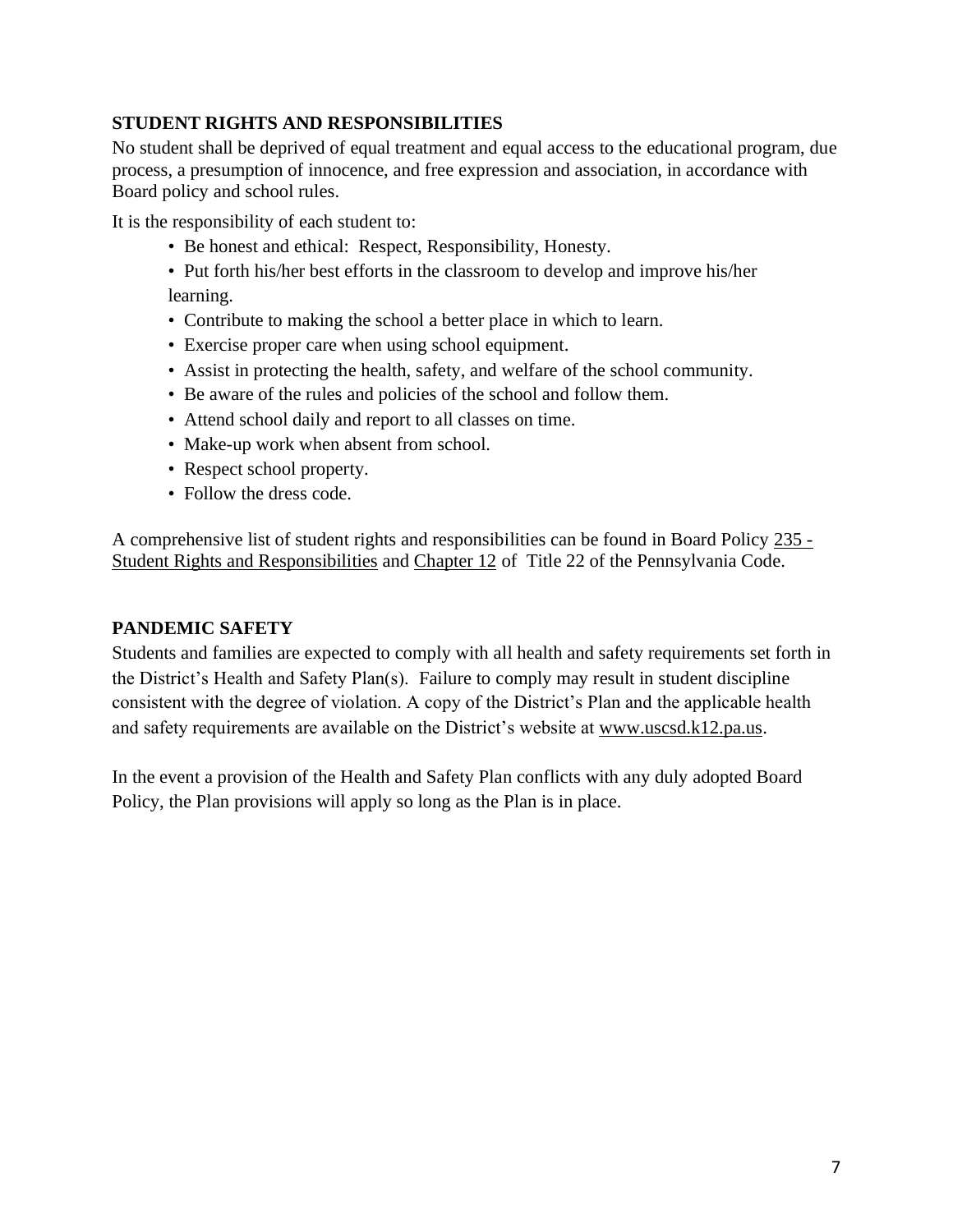#### **ENGLISH LANGUAGE ARTS**

At Fort Couch, we believe the ability to communicate is one of the most important tools students need to live effectively in our society. Language is the means by which we communicate both to express and to receive thoughts. To receive a message, you must perceive the words and comprehend the idea. In our curriculum, emphasis is put on vocabulary expansion through the use of context clues, dictionaries and word analysis. Appreciation and comprehension of written language evolves from the study of various types and styles of written work. Students analyze short stories and informational articles for main ideas, deeper meaning, and author's craft. The author's use of specific details or the manner in which she/he has organized the work, help a student to predict the outcome of a story. The primary objectives are to instruct students in the skills and processes of language which will make them efficient readers, listeners, speakers, and writers, and to make students aware of language as a vehicle through which interests, attitudes and understanding can be developed.

The English Language Arts curriculum is language rich and integrates language arts in the total educational program of our students. The language program includes instruction in reading skills, process writing, literature, language structure, and oral communications.

Reading instruction provides students with extensive work in fiction and nonfiction pieces. Four to eight complete works of fiction are read at each level. Works of fiction are read for vocabulary development, reading comprehension and to develop higher-order, critical thinking skills. Students also use a published vocabulary series. Further, to better meet students' needs, teachers will utilize multiple novels when providing reading instruction. The program is multi-text and exposes the student to a variety of real literature. Teachers may choose from a list of resources, literature texts and activities established by the department to teach the objectives for each level.

English Language Arts is divided into four parts: reading, listening, speaking and writing. Teachers use activities involving each element of language to teach the lesson's objective. Students may dramatize a scene in the story as a way of feeling the intensity of conflict the author creates, or play the role of a character in a novel to better understand the author's use of character traits. What better way to learn the art of persuasion than to write your own newspaper editorials and advertisements? Structure and effectiveness are clarified when a student rewrites a familiar story from a different point of view. Radio and television shows may be used to distinguish fact from fiction.

Students learn different techniques required to preview a work, read for leisure or for detailed study. Students read, write and listen to different types of poetry. Narrative, lyrical and descriptive poetry are also compared. To further their ability to express thought, students are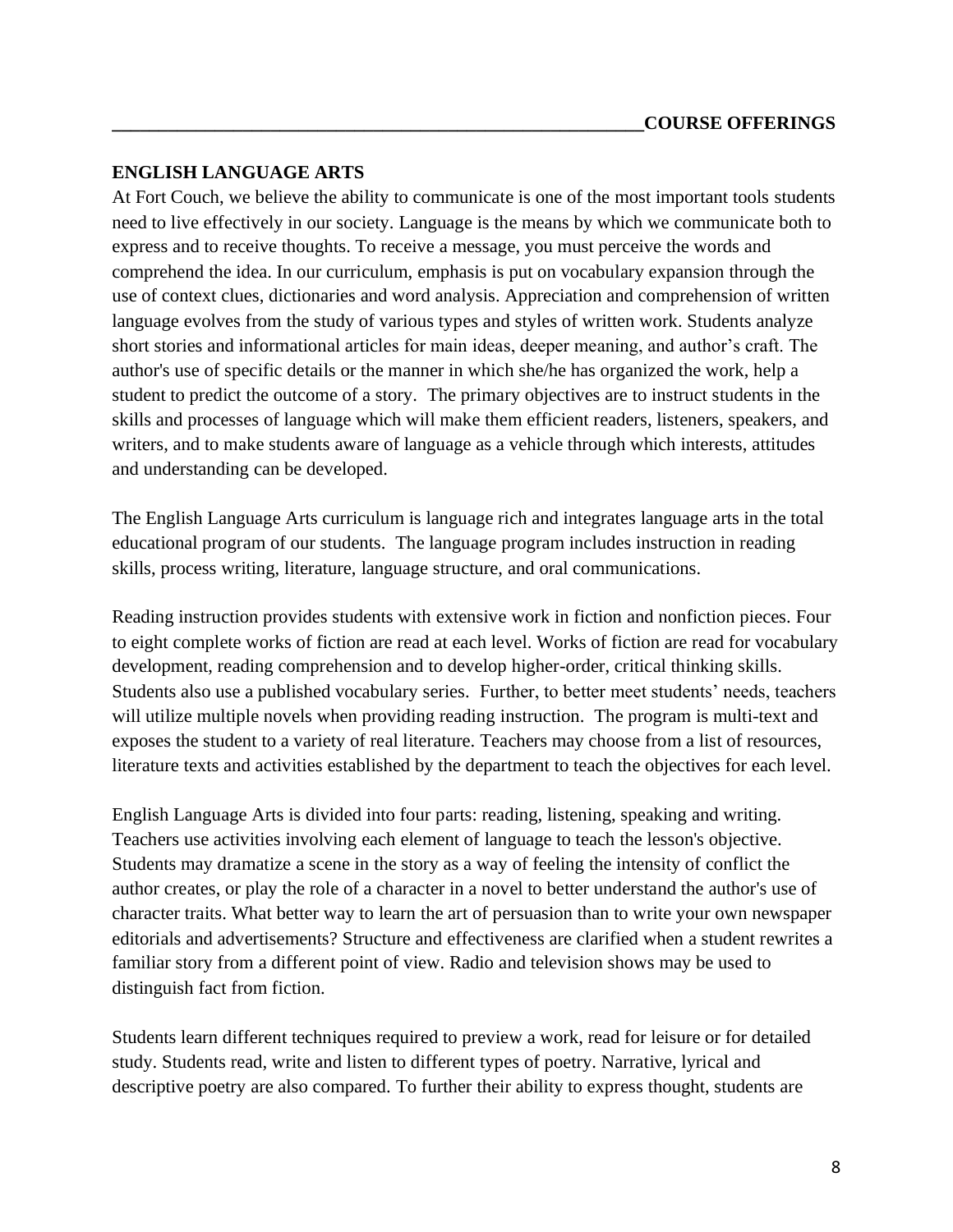taught sentence patterns, some grammar usage, and how to organize longer works. Grammar is taught as a means to produce effective writing. Emphasis is placed on function rather than terminology.

A process approach to writing is used to develop students' writing skills. This approach includes composing, rewriting, conferencing, revising, editing, and publishing. Students work to develop their analytical writing skills and to deepen their understanding of prose and poetry that reflect narrative, expository and argumentative modes. All English Language Arts classes at each grade have one instructional level. Teachers will place an emphasis on differentiating their instruction, as multiple texts will be utilized for reading instruction. Students will be assigned text based on their ability level and learning style.

### **MATH**

The National Council of Teachers of Mathematics (NCTM) standards for middle level learners recognizes the need for all students to have broad expertise in mathematics. The NCTM standards advocate improving a student's math performance by devoting more attention to conceptual development, by encouraging independent thinking and by demonstrating math's usefulness through the use of real-life problems and hands-on support materials. The Upper St. Clair Math Program places a vast majority of students on the same pathway with the possibility of taking calculus by their senior year in high school.

We have found that our curriculum meets the needs of most of our students. However, we know that students all learn at different rates. To accommodate these various learning rates, we have a program to help identify students who might need enrichment in math or who may need additional support. Pre-testing occurs at the beginning of each unit to determine enrichment needs. This enrichment may occur for an entire unit or it may occur for individual lessons within that unit. Teachers utilize Panther Time and Period 8 to provide remediation help for students who may need concepts retaught or who may need other second chance learning interventions.

# **SEVENTH GRADE MATH**

Students in 7<sup>th</sup> grade Pre-Algebra study the following three major topics: applied arithmetic, prealgebra and pre-geometry. The transition to algebra is done by examining three uses of variables: pattern generalizes, abbreviations in formulas and unknowns in problems. Variables on the number line and coordinate plane are represented.

Lessons in geometry focus on measurement, relationships involving lines, angles and polygons and the connection between arithmetic, algebra and measurement. Large and small numbers, addition, subtraction, multiplication, zero and negative numbers, powers, decimals, percents, scientific notation are revisited. Problem solving strategies, graphs, combining operations, the Distributive Property, and basic algebra skills complete the transition to Algebra.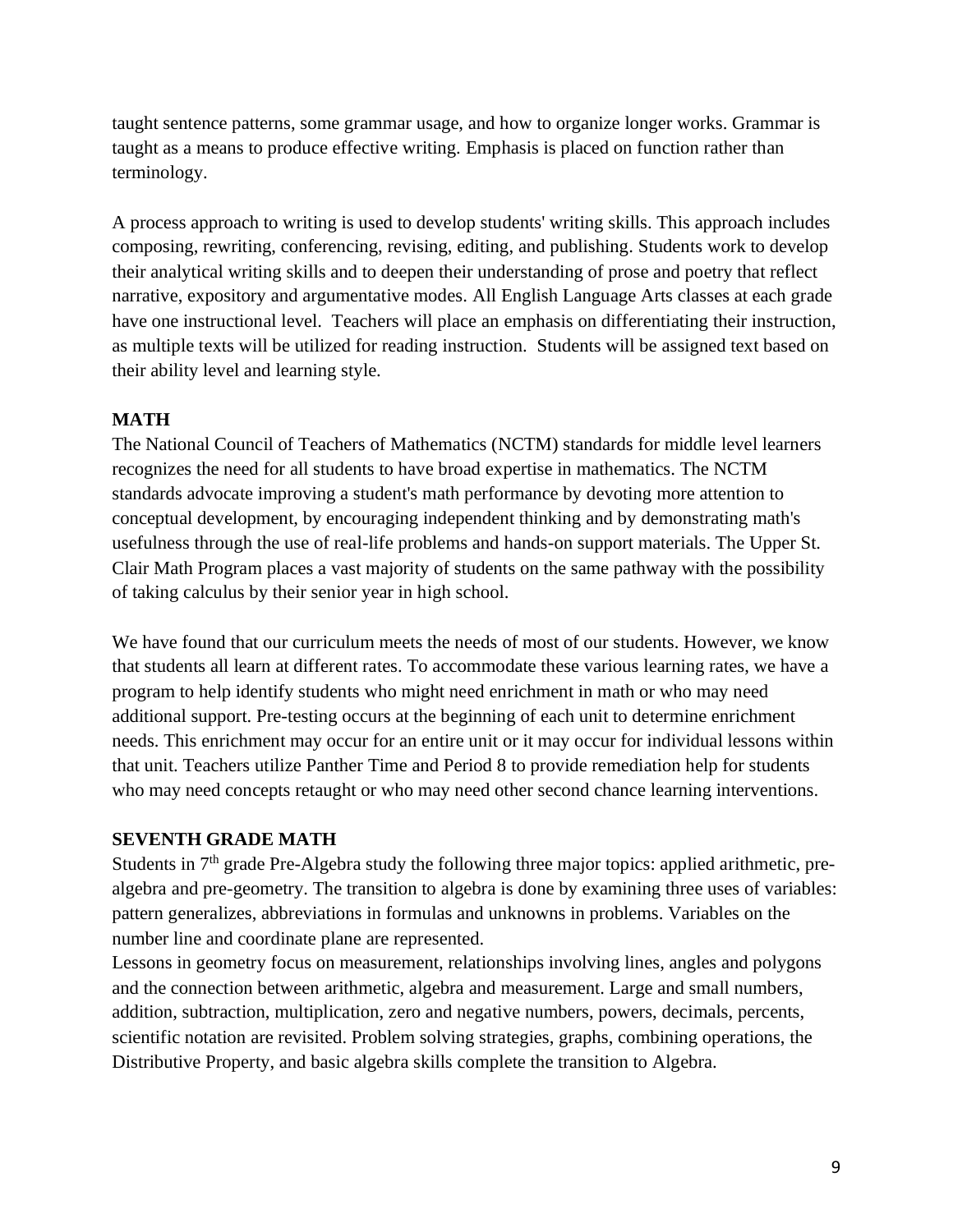An integrated approach lets students focus on one strand while reiterating and introducing others. The curriculum implements the NCTM standards by emphasizing applications, reading and writing, problem solving and technology throughout. Students learn how and when to use math skills, the properties and relationship of numbers, the use of mathematical ideas and how to physically picture mathematical concepts. Emphasis on the application of math skills to real life problems motivates students and provides a context for learning concepts and skills. Students learn to speak the language of math, and skill reinforcement is an integral part of problemsolving practice and review.

#### **EIGHTH GRADE MATH**

Algebra I is a first year course in algebra that employs geometry, statistics and probability to illustrate the algebra of linear equations and inequalities. Models for arithmetic operations are extended to equations involving variables. Students learn to solve linear sentences and define functions. Probability concepts are studied along with algebraic fractions while heavy manipulative techniques are postponed to later courses.

Contemporary applications in science and personal finance explore curvilinear functions depicting exponential growth and decay, compound interest, parabolas and Quadratic Equations. Graphing, the properties of lines and slopes are important to visualizing and organizing data. Reading and problem solving continue to be emphasized throughout the curriculum. Problemsolving strategies are embedded in application settings.

At both grade levels, students who do not demonstrate mastery will be designated to receive a second math lesson during the school day. Teachers will identify these students and will provide these interventions on a daily basis. Conversely, students excelling in math are provided enrichment activities per their pretest results and rate of acquisition. As an integral part of the program, USC incorporates modern technology including the use of the scientific calculator, computers, Chromebooks, and function graphers. Beginning in the first chapter, scientific calculators are required of all students. Calculators allow students to study a variety of problems in greater depth. Students with computational deficiencies are able to further their mastery of math concepts while building their computational skills. Accelerated and remedial courses are offered at both grade levels depending on student needs.

#### **SCIENCE**

At Fort Couch, students not only learn science but experience it through hands-on activities. The program strives to stimulate and foster student interest and excitement for a subject that has become part of daily living in an expanding technological society. Through the use of hands-on activities, labs, science tools and equipment, the students learn science concepts along with skills and processes needed for scientific thought and inquiry. Each year the students are exposed to at least four different topics.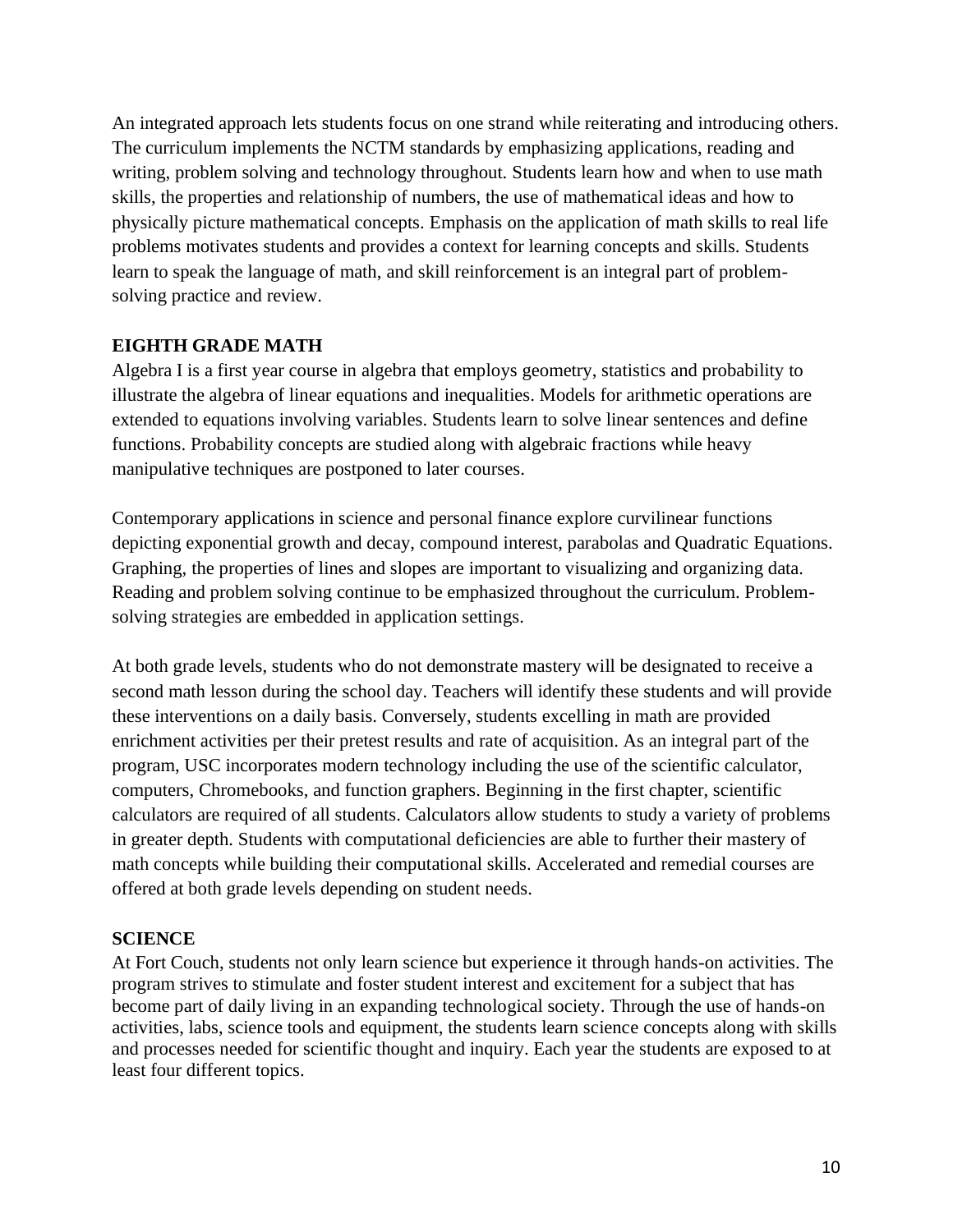As part of the regular curriculum, students explore the impact science has on the world. STEAM (Science, Technology, Engineering, Arts, and Math) is a focus of the curriculum for learning in the integrated curriculum. Science objectives and activities are regularly integrated with other content areas. Students are asked to make reports, oral presentations, explore global issues and use mathematical reasoning.

#### **7 th GRADE SCIENCE UNITS:**

· *Scientific Method* The scientific method will be a focus along with other experimental techniques. Students will be able to set up their own experiments and control variables. · *Light* This unit is a standards-based, inquiry-centered unit that was developed by the Smithsonian and the National Academies. This unit allows students to explore the properties of light. Students will understand the origin of light, how it travels, and what happens when it is blocked. An exploration of different types of mirrors and how light acts when it strikes a mirror completes the unit.

· *Cells:* This unit will introduce students to homeostasis of the cell. Students will be taught the correct process in using a microscope to explore cells in animals and plants. Objectives include the parts of a cell and cell functions. This experience and information on the cell will be a building block for the next nine weeks, Genetics.

· *Genetics and Evolution***:** Theories concerning the origin of plants and animals along with the production of mutations, the inheritance of traits and the prediction of a pattern of inheritance and natural selection are explored. Students have the opportunity to discover how their own physical characteristics have been passed down through generations.

· *Earth's Changing Surface* **& Man's Impact:** Man's impact on the earth's changing surface is explored in this unit. Students examine earthquakes, volcanoes, and other earth processes. Types of faults and the causes of earth movements are deducted. The students will explore the impact of agriculture and pollution on the earth.

#### **8 th GRADE SCIENCE UNITS:**

· *Scientific Method* The scientific method will be a focus along with other experimental techniques. Students will be able to set up their own experiments and control variables.

· *Intro to Physics***:** This unit will focus on our physical world along with the scientific laws that govern it. The students will explore through scientific inquiry the topics of kinetic and potential energy, speed, motion, acceleration, forces, work, power, and gravity. Engineering is a focus of this unit with the students designing, building, evaluating and revising engineering challenges using the design cycle.

· *Intro to Chemistry***:** A focus of this unit will be understanding the properties of matter. Students will identify types of matter based on the physical and chemical characteristics. Using physical properties like density, melting point/freezing point, chemical properties like chemical reactivity the students will identify matter. The periodic table will be used as a tool to understand the sub-atomic structure of the atom. The students will be able to identify characteristics of the elements by the placement on the periodic table.

· *Astronomy***:** This student will explore the Earth, the moon, the stars, galaxies and the universe. The laws and theories used to govern the physical universe are applied. Students will be researching, observing, calculating, and modeling planetary movements and characteristics. The Hertzsprung-Russell diagram will be used to identify the brightness and magnitude of stars of the galaxies. Models will be used to understand seasons, earth movements,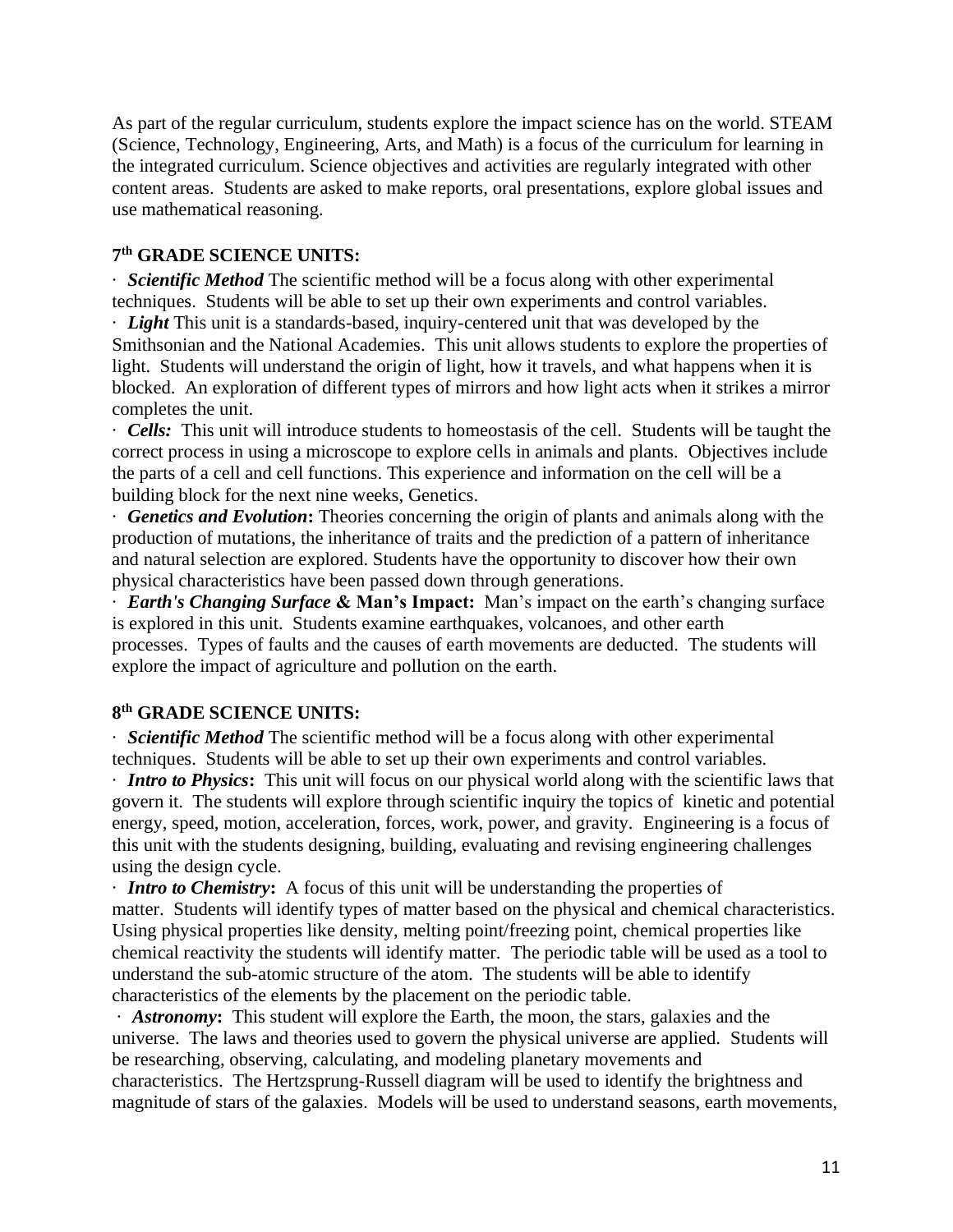and the effect of different objects in space. The students will explore the challenges of space exploration and colonization today.

### **SOCIAL STUDIES**

A unique feature of the Social Studies Curriculum is the integration of four key Social Studies disciplines (geography, economics, civics, and history). The curriculum is organized into knowledge and skill objectives that engage the student through problem solving, analytical reasoning and writing. Many Social Studies activities are integrated with other curriculum areas.

# **7 th GRADE SOCIAL STUDIES:**

· *European Foundations of America:* Students will learn about the major groups and individuals which led to the European exploration and colonization of North America.

· *Creation of the United States:* Students will study the establishment of the Thirteen Colonies and their growing tension with Britain. The course will explore the Revolutionary War and the establishment of an independent United States, focusing in particular on the structure and function of the United States Constitution.

· *Expansion of a Nation:* Students will understand the growth of the United States, including the causes and effects of territorial expansion across the continent in the early 1800s. The debate over slavery in newly acquired land will be a key point of focus.

· *Civil War and Reconstruction:* Students will investigate the war which tore apart the United States, including major events, individuals, and costs of the Civil War. After the conflict, students will learn about various attempts to rebuild the nation during the period of Reconstruction.

# **8 th GRADE SOCIAL STUDIES:**

· *Industrialization and Immigration:* This unit will center on industrialization in the late 1800s and its transformative effects on America and the world. Students will also learn about various factors which led to increased emigration to the United States.

· *Emerging Power and World War I:* Students will study the ways in which various nations developed world empires. In addition, students will investigate the steps which led to the outbreak of the Great War and the effects of the conflict itself.

· *The Roaring Twenties and the Great Depression:* This unit will explore various changes in the decade after the Great War before turning to the Great Depression, in which students will learn the causes of and responses to the economic disaster of the 1930s

· *Prewar Years and World War II:* In the last unit of the year, students will focus their attention on World War II, starting with events and individuals which led to its beginning. The unit will also discuss major events from the war across the globe as well as its lasting impact on the postwar world.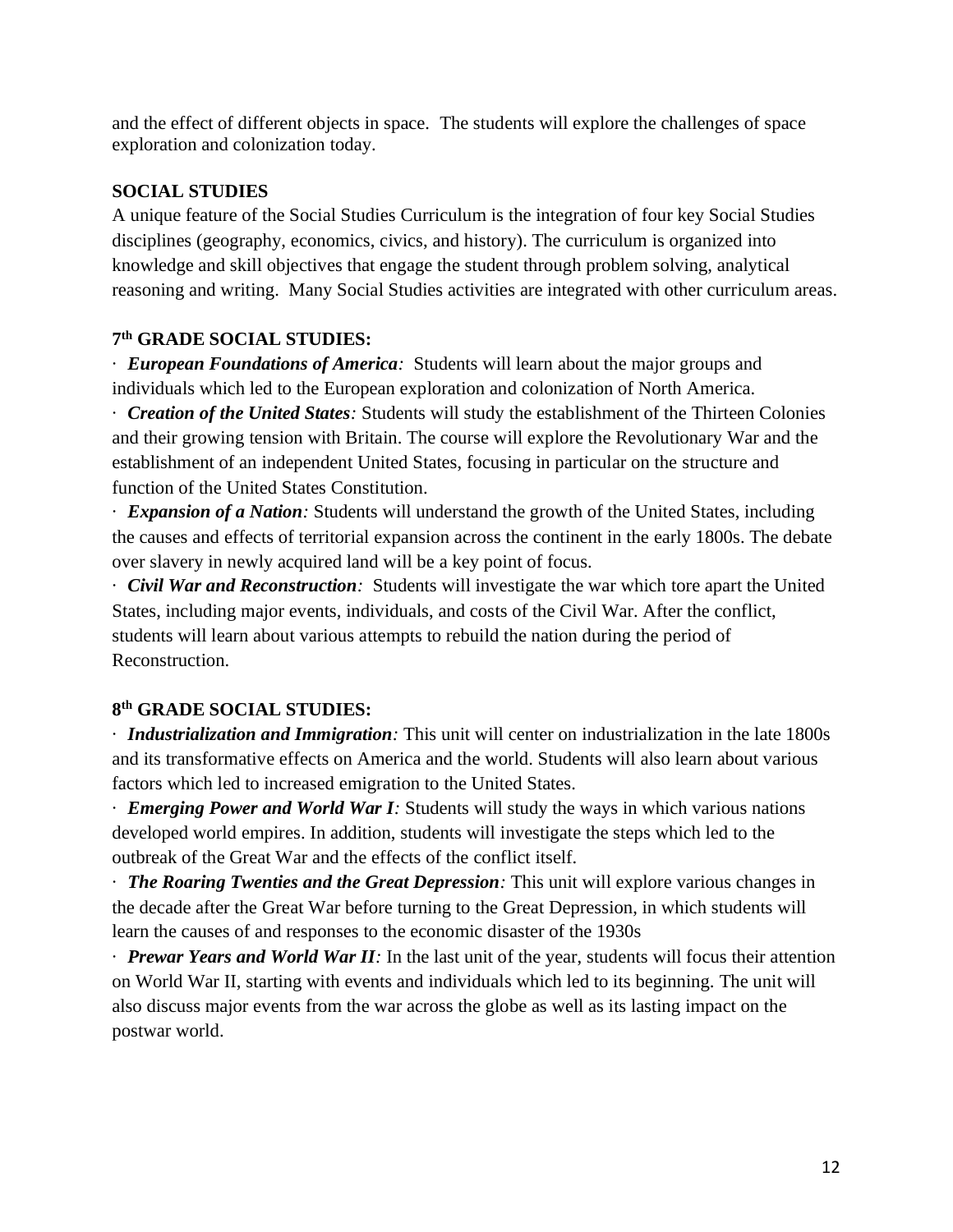#### **WORLD LANGUAGE**

The middle school World Language program begins with an exploratory program in 5<sup>th</sup> Grades. Students continue with the language of their choice (French, German, or Spanish) in  $6<sup>th</sup>$ ,  $7<sup>th</sup>$ , and 8<sup>th</sup> grades to complete the equivalent of two semesters of high school work. The classes actively involve the students in listening exercises, vocabulary building, reading, writing, grammar, and the development of oral proficiency through specific topics of conversation.

The program is also designed to give students cultural insight into the beliefs and behaviors of the people and cultures represented by each language. Art, history, music, dance, cuisine and the customs of each society are examined through videos, games, cultural event projects, and activities.

Each year the advancements in technology help to bring the students even closer to the people of the world they are studying. The resource programs provide facts and figures instantly to supplement their knowledge of history and geography. The Internet offers opportunities to tap information on any number of topics in English and in the world language. The middle school program hopes to inspire each student to pursue the study of world language throughout their life with education, travel and a continued awareness of the world and its people.

#### **PHYSICAL EDUCATION**

The broad objective of the Physical Education curriculum is to further develop each student physically, mentally and socially to the extent his or her potential ability and interest will allow. Skills and attitudes previously learned are extended. New skills are introduced preparing the student to effectively participate in the appropriate physical activities in the regular school program, extra-curriculum program, and activities of special interest in the community and school. Adaptive physical education activities are provided for students needing additional assistance in developing muscular growth, coordination and rehabilitation.

Instruction focuses on three areas: basic team sports, lifetime sports, physical fitness. The physical fitness program is an integral part of the curriculum. Students are encouraged to compete against themselves in developing and maintaining good physical fitness. Additional activities are offered before school, during the activity period and as part of the after-school extracurricular activities.

#### **EXPRESSIVE ARTS**

The Expressive Arts curriculum affords Fort Couch students the opportunity to learn skills needed to meet the challenges of living in today's global society. The Expressive Arts curriculum incorporates practical, fine and performing arts into one program blending the subject content in each area with required levels of student activity in the form of product and personal performance, fostering art awareness and self-esteem. Each area retains its identity as a unique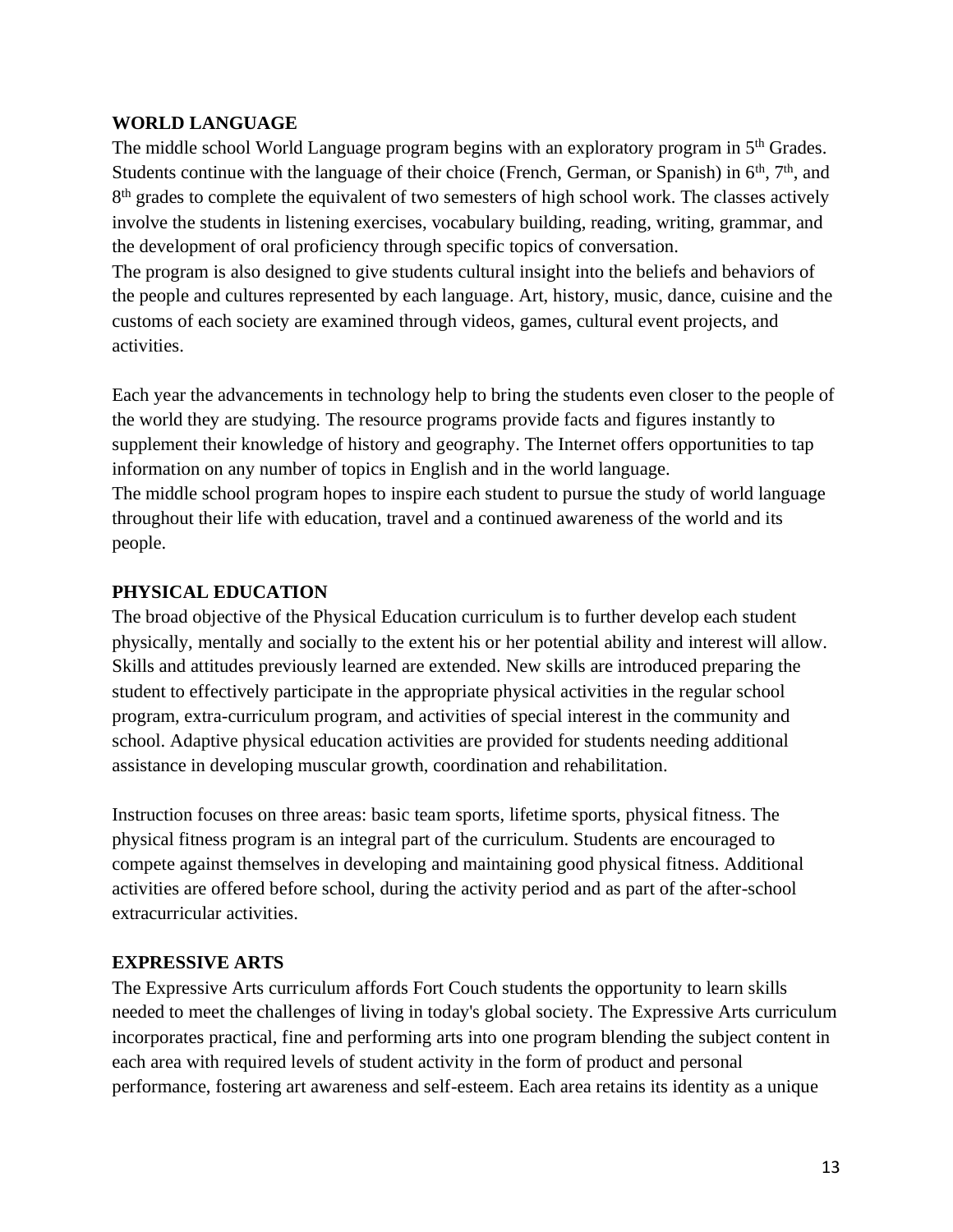discipline, but by unifying the program opportunities are provided for social interaction while integrating the skills and objectives of a more traditional program.

# **7 th & 8th GRADE EXPRESSIVE ARTS:**

· *Art:* The focus of art at Fort Couch lies more in process than product. Students will have an opportunity to experience a variety of media and artistic processes, allowing for a more encompassing idea of what it means to create art. Working individually and collaboratively, students will investigate creative projects involving painting, drawing, printmaking, ceramics and various forms of digital art.

· *Music:* Vocal training is used as a basis to cultivate concepts of beat, rhythm, articulation, melody, harmony, tone color, dynamics, form and to develop an appreciation for a variety of styles of music. Students compose a melody. They study the four families of instruments and sound production through the use of oscilloscopes and balloon experiments. Students are encouraged to extend this musical training by joining such extracurricular activities as Band, Chorus or Orchestra.

· *STEAM Design:* STEAM (Science, Technology, Engineering, Art, Math) Design is a way to teach how all things relate to each other, in school and in life. Using the design process, students will follow a series of steps to come up with a solution to a problem. Incorporated in this process are creativity and innovation. Students will be given the opportunity to make and create in the Innovation Hub and the Maker Space. The Innovation Hub is a room designed to promote collaboration, communication, problem solving and creativity. The Maker Space allows students to create, make, test, and improve upon their designs.

· *Keyboarding Technology (21T):* This course is designed to prepare our students to be successful contributors to an ever-changing global world. Students will learn computer skills that will enable them to thrive in a complex, highly technological competitive economy for the 21<sup>st</sup> century in a collaborative environment. The course allows students to learn how to organize their digital world, create computer games, develop computer programming skills, keyboard, and continue to develop their MS/Google software skills.

· *Communication Arts:* Students will complete a unit in Communication Arts each respective year. Course content many include studying, analyzing, and practicing different types of communication, including written forms, classroom discussions, the media, and speeches. Students will also develop skills such as fluency, interviewing, outlining, recitation, and presentation. Rhetorical techniques such as literary devices and persuasion techniques will be included.

# **ADVISOR TIME**

The advisor will assume a helping role as an advocate for assigned students by coordinating activities that will promote a sense of belonging, improve interpersonal relationships, and enhance the self-concept of every student.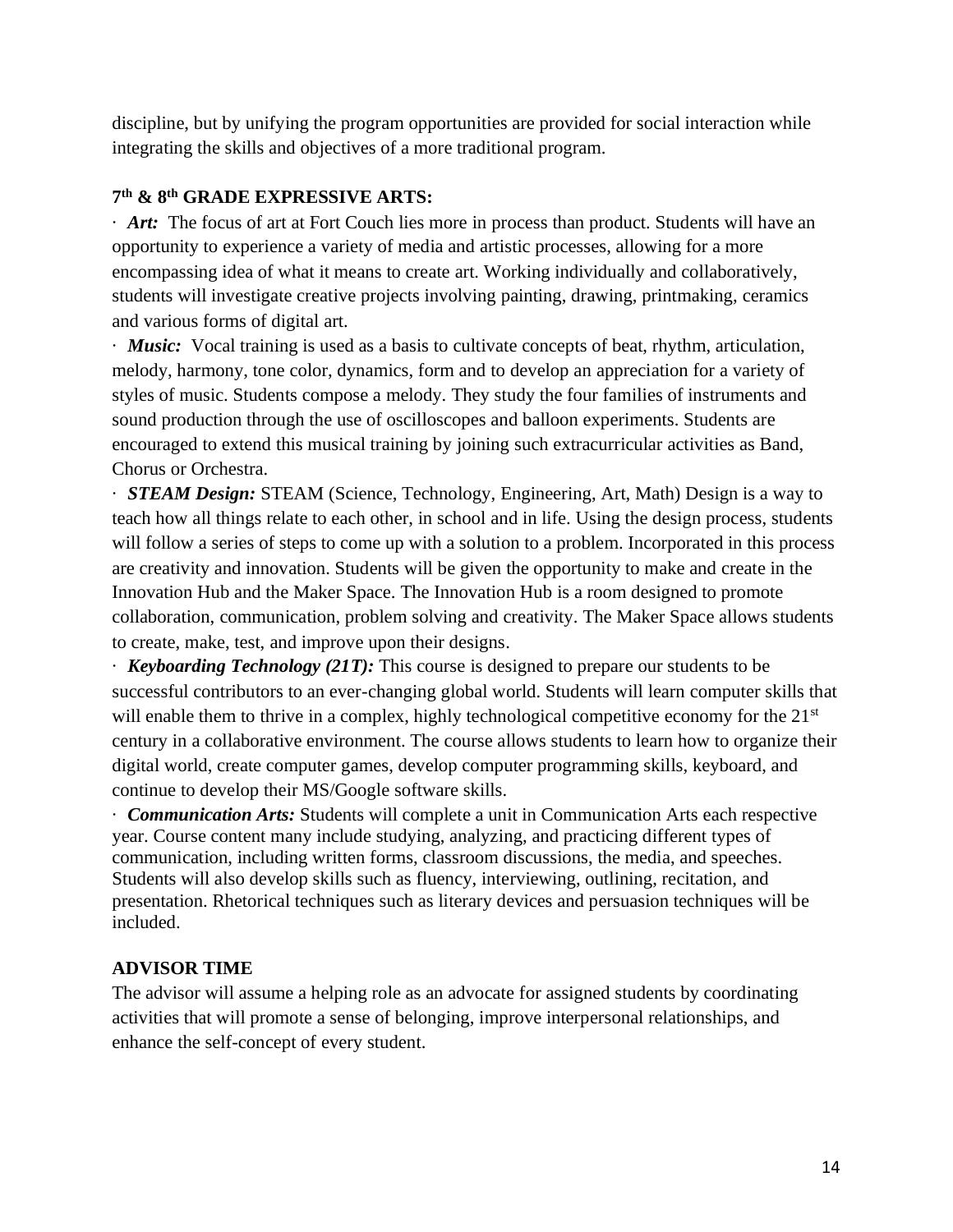#### **GUIDANCE**

Students participate in a guidance class on a regular basis. During  $7<sup>th</sup>$  grade, sample guidance class topics include study skills, computer safety, diversity and tolerance, drug and alcohol education, and peer pressure refusal skills. During 8<sup>th</sup> grade, sample guidance class topics include drug and alcohol education, diversity and tolerance, career exploration, human growth and development, and transitioning to the high school.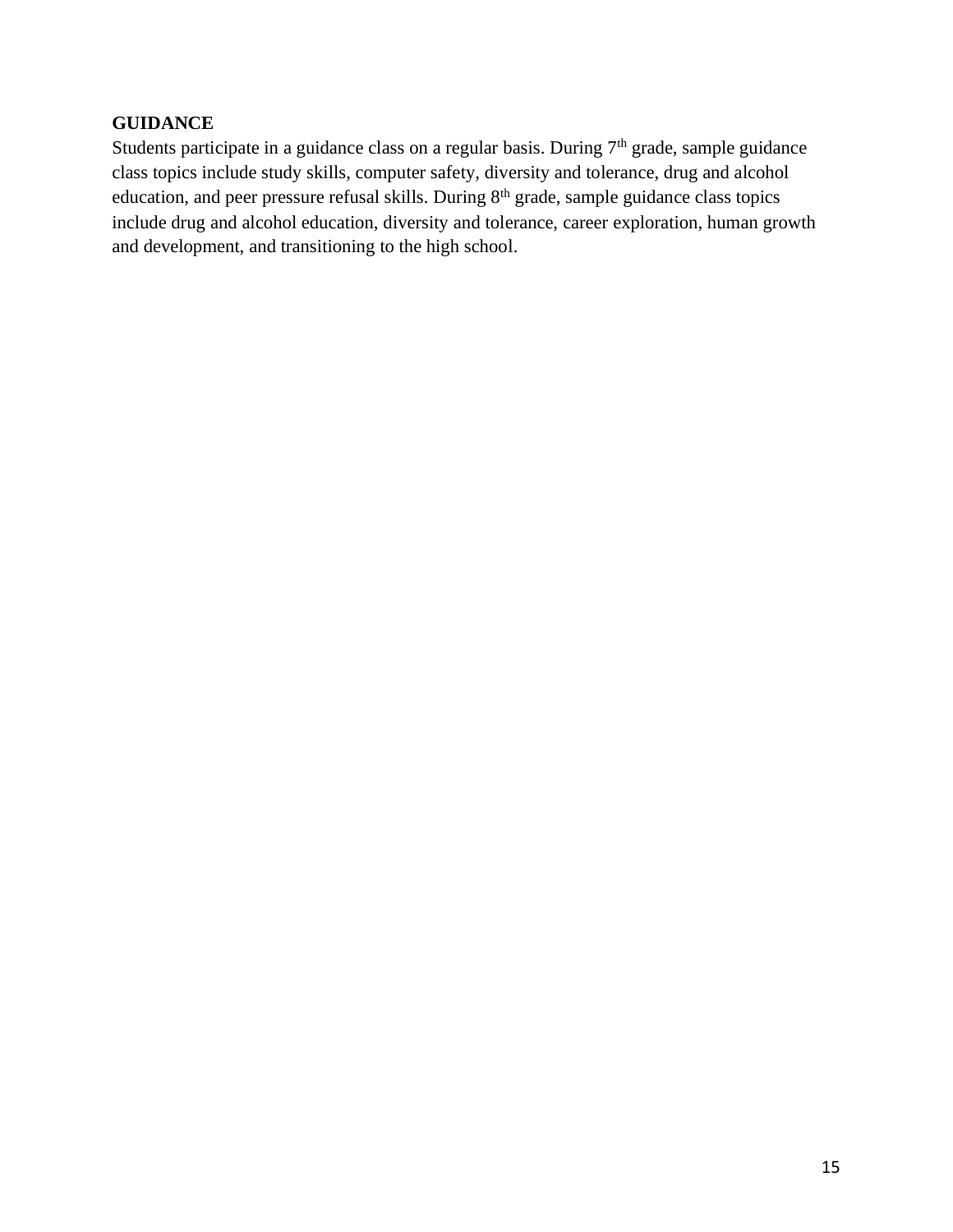Because of our belief in nurturance, students are heterogeneously grouped into academic teams. This enables teachers and students to develop a strong sense of bonding. Interdisciplinary teaching is strongly encouraged and the team often engages in whole group activities, which helps develop a sense of identity and belonging. Because the skills and achievement levels of our learners are distributed across a broad continuum, varied methods of instruction and strategies for grouping are used to adequately meet the students' academic needs.

#### **CONTINUOUS EDUCATION**

Fort Couch continues the district's philosophy of continuous education. Each level builds on and reinforces the previous level while preparing students for future academic success. Students enter the middle school program at Boyce with a three-teacher team model. Here at Fort Couch, a four-teacher team and an increased course selection prepares students for the transition to a departmentalized high school. Students receive instruction in a variety of curriculum areas. Students have an opportunity to discover areas of interest and abilities that have not yet emerged.

#### **INTERDISCIPLINARY TEACHING AND COOPERATIVE LEARNING**

These are key words used to describe our curriculum. *Interdisciplinary teaching* first introduced in the elementary schools continues at Fort Couch. Units designed specifically to integrate the various curriculum areas reinforce the importance to construct links between what the student already knows and values and the information that they are expected to learn. Skills learned in English language arts are applied in social studies and science presentations. Mathematical theory is exercised in science, industrial arts and home economics. The Fort Couch *interdisciplinary* curriculum is implemented using a multi-text approach. In addition to traditional instruction and classroom activities, students are provided enrichment or remedial activities as necessary. Teachers from different core academic and resource areas work together to define projects that will further engage the students in the learning process requiring the student to apply the knowledge being learned. Working together as a team, the teachers have the flexibility in their schedule to move and regroup students as needed. Research which has shown that the more meaningful, the more deeply or elaborately processed, the more situated in context and the more rooted in cultural, background, cognitive and personal knowledge the curriculum is, the more readily the child will understand, learn, and remember.

The curriculum allows teachers to educate by repeating, re-enforcing and extending similar objectives at each grade level. In science, specific areas of Earth, Life and Physical Sciences are revisited each year beginning in 5<sup>th</sup> grade with an emphasis on skills, processes, critical thinking and problem solving.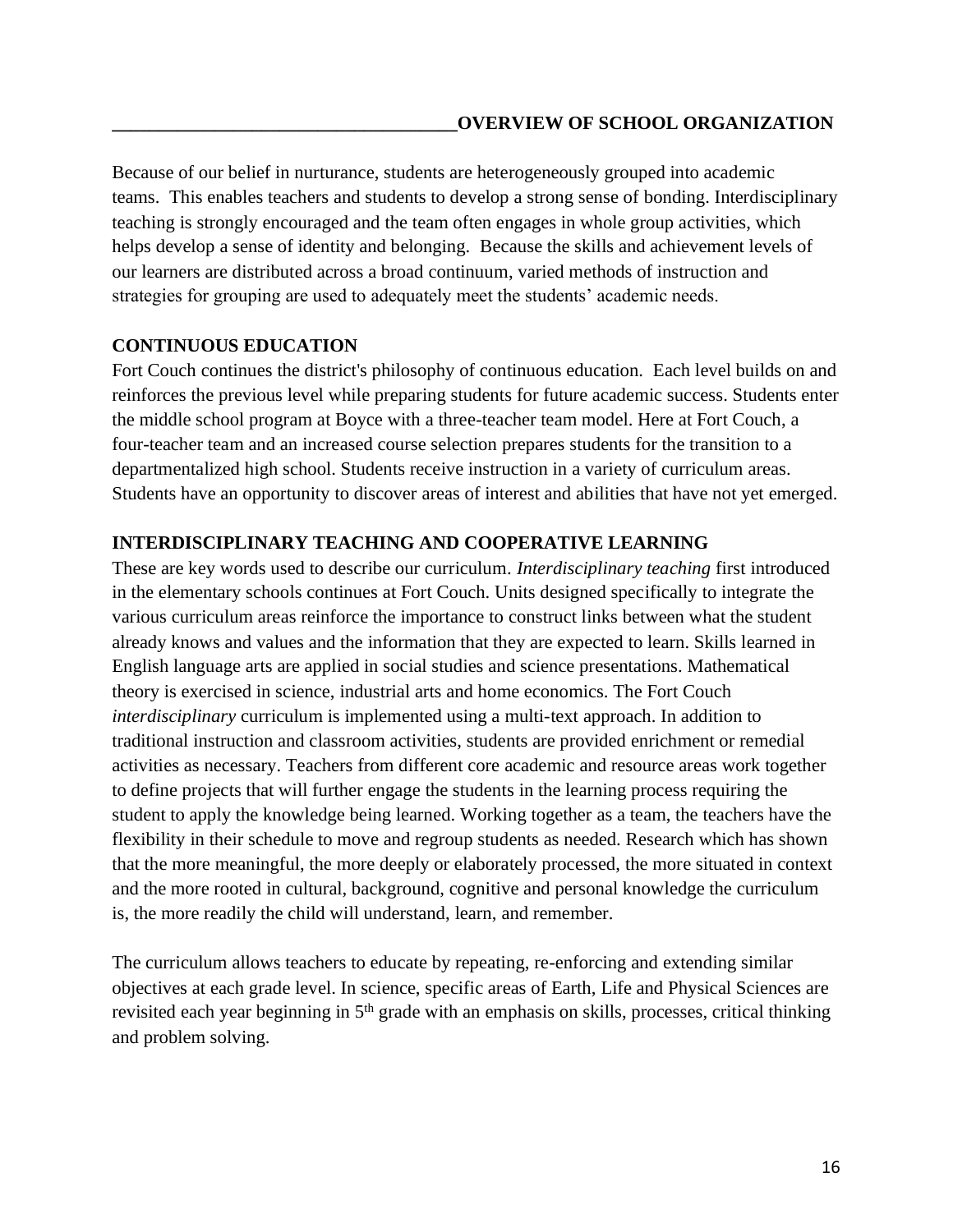Teachers spark the imagination of an unusually large number of talented and motivated Fort Couch students through specialized grouping and student choice. Each student is looked at individually and provided for as needed.

### **INTERNATIONAL BACCALAUREATE - MIDDLE YEARS PROGRAM**

This international program has several unique characteristics that may interest some students. While insisting upon thorough study of the various disciplines, the International Baccalaureate MYP accentuates the interrelatedness of them and so advances a holistic view of knowledge. International Baccalaureate has all units of instruction designed via one of the five areas of the interaction: human ingenuity, environments, community and service, approaches to learning, and health and social education. Further, students are encouraged to develop intercultural and international awareness along with a genuine understanding of their own history and traditions. The International Baccalaureate Program places great emphasis on mastery of one's own language as well as another language. Students are required to perform community service as a component of their participation in the program. The MYP spans from grades five through ten. For more detailed information, please visit [International Baccalaureate/ Middle](https://www.uscsd.k12.pa.us/domain/28)  [Years Program](https://www.uscsd.k12.pa.us/domain/28) on our District website.

### **SCHOOL DAY**

The school day at Fort Couch is from 8:30 A.M. until 3:20 P.M., Monday through Friday. Students should not be in the building before 8:00 A.M. or after 3:30 P.M. unless requested by a teacher, participating in a supervised activity, arriving on an early bus, or waiting for a late bus.

· **Library** - The Library is open from 8:20 A.M. to 3:20 P.M. if the librarian is available. A note will be posted on the library door should the hours change.

· **Nutrition Center** - The Nutrition Center is open for students beginning at 8:00 A.M. Breakfast can be purchased. All students should remain in the nutrition center until 8:20 A.M.

# **TEAMING**

Teaming is the foundation of Fort Couch Middle School. All students are assigned to one of the six teams. All teams are composed of a science, math, social studies, and English language arts teacher. In addition to these classes, students will have a World Language, Expressive Arts, Guidance, and Physical Education class. Students will also take part in the advisory program.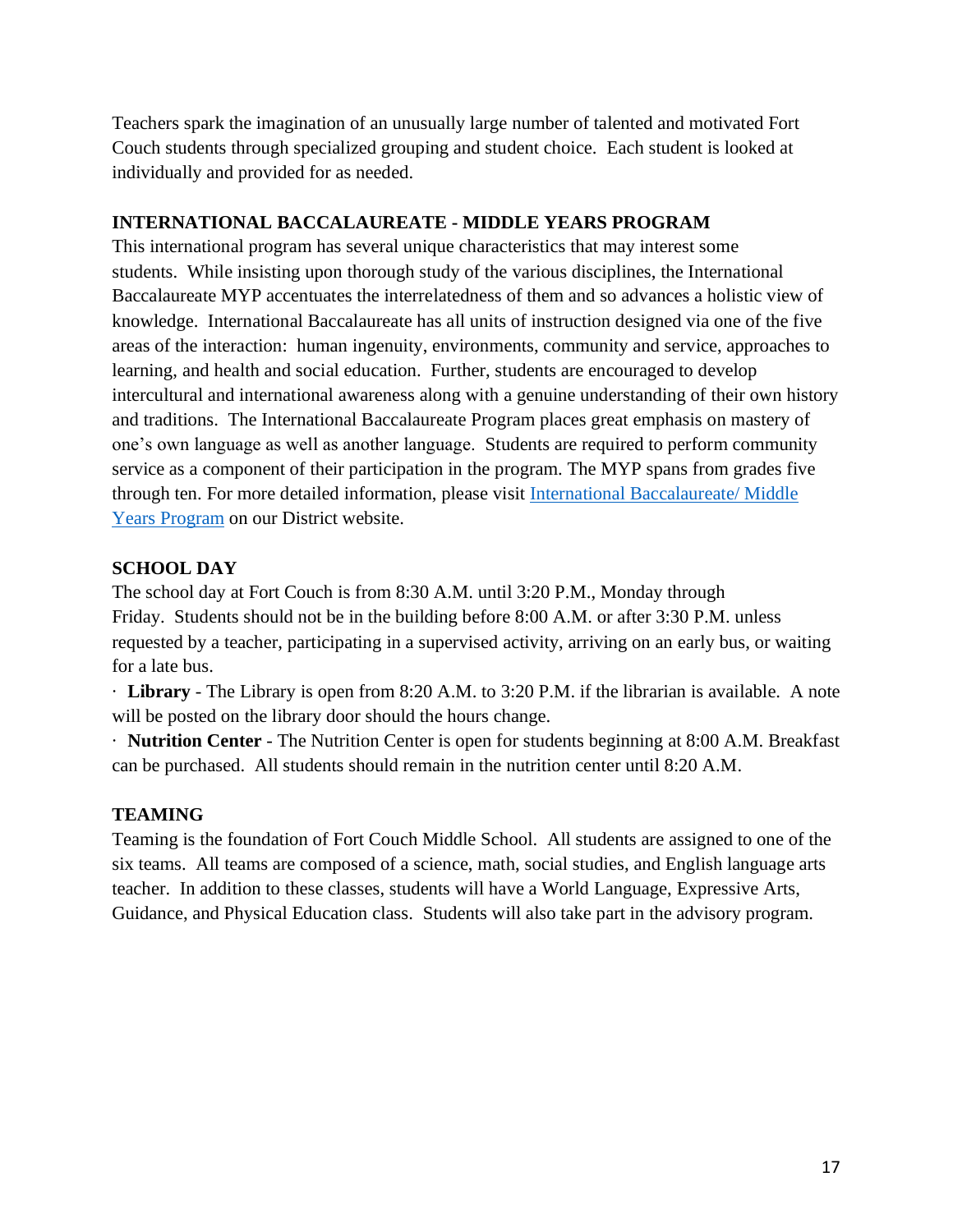### **ATHLETIC PROGRAM**

Fall Sports (September – October): 7<sup>th</sup> Grade Football, 8<sup>th</sup> Grade Football, 7<sup>th</sup> and 8<sup>th</sup> Grade Boys & Girls Swimming, 7<sup>th</sup> and 8<sup>th</sup> Grade Boys & Girls Cross Country, 7<sup>th</sup> and 8<sup>th</sup> Grade Girls Volleyball, 7<sup>th</sup> and 8<sup>th</sup> Grade Girls Field Hockey (Club)

Winter 1:  $7<sup>th</sup>$  and  $8<sup>th</sup>$  Grade Boys Basketball (November - December),  $7<sup>th</sup>$  and  $8<sup>th</sup>$  Grade Wrestling (December – January)

Winter 2: 7<sup>th</sup> and 8<sup>th</sup> Grade Girls Basketball (January - February)

Spring (April - May):  $7<sup>th</sup>$  and  $8<sup>th</sup>$  Grade Boys & Girls Track and Field,  $7<sup>th</sup>$  and  $8<sup>th</sup>$  Grade Girls Fast Pitch Softball, 7<sup>th</sup> and 8<sup>th</sup> Grade Boys Volleyball, 7<sup>th</sup> and 8<sup>th</sup> Grade Boys Lacrosse (Club)

At Fort Couch the Athletic Program's major emphasis is to provide broad-based intramural and extramural activities that are an outgrowth of the physical education program. Intramural activities provide exploratory experiences for all students including flag football, soccer, cross country, basketball, gymnastics, volleyball, track and softball.

Any student can participate in the after-school extramural activities. The purpose of the program is to provide wholesome physical activity with emphasis on the physical and emotional welfare of the participants. All practices, scrimmages and contests are considered teaching situations. Students have an opportunity to develop skills, sportsmanship, and self-discipline. There is a "no-cut" policy. All students who wish to participate will be assigned to a team. While an attempt is made to give all team members playing time, it is not always possible to give all players equal playing time. The coaches are responsible for using their own discretion. Students who wish to participate in these activities must be in good academic standing and must adhere to team rules. Medical examinations are required for participation. Physical forms and schedules on the Fort Couch website. **Participation in all sports requires a participation fee. Please see the costs and registration forms on the District website.** *More information will be shared with students during the year for the 2021-2022 school year.*

Please refer to the policies below for additional District athletic information. [Interscholastic Athletics](https://www.uscsd.k12.pa.us/cms/lib/PA01000033/Centricity/Domain/17/123%20-%20Interscholastic%20Athletics.pdf) (Policy 123)

123.1 - [Concussion Management](https://www.uscsd.k12.pa.us/cms/lib/PA01000033/Centricity/Domain/17/123.1%20-%20Concussion%20Management.pdf) (Policy 123.1) 123.2 - [Sudden Cardiac Arrest](https://www.uscsd.k12.pa.us/cms/lib/PA01000033/Centricity/Domain/17/123.2%20-%20Sudden%20Cardiac%20Arrest.pdf) (Policy 123.2)

#### **CLUBS**

Students at Fort Couch Middle School have the opportunity to participate in a variety of Clubs offered during Panther Time. These experiences are not graded and emphasis is placed on good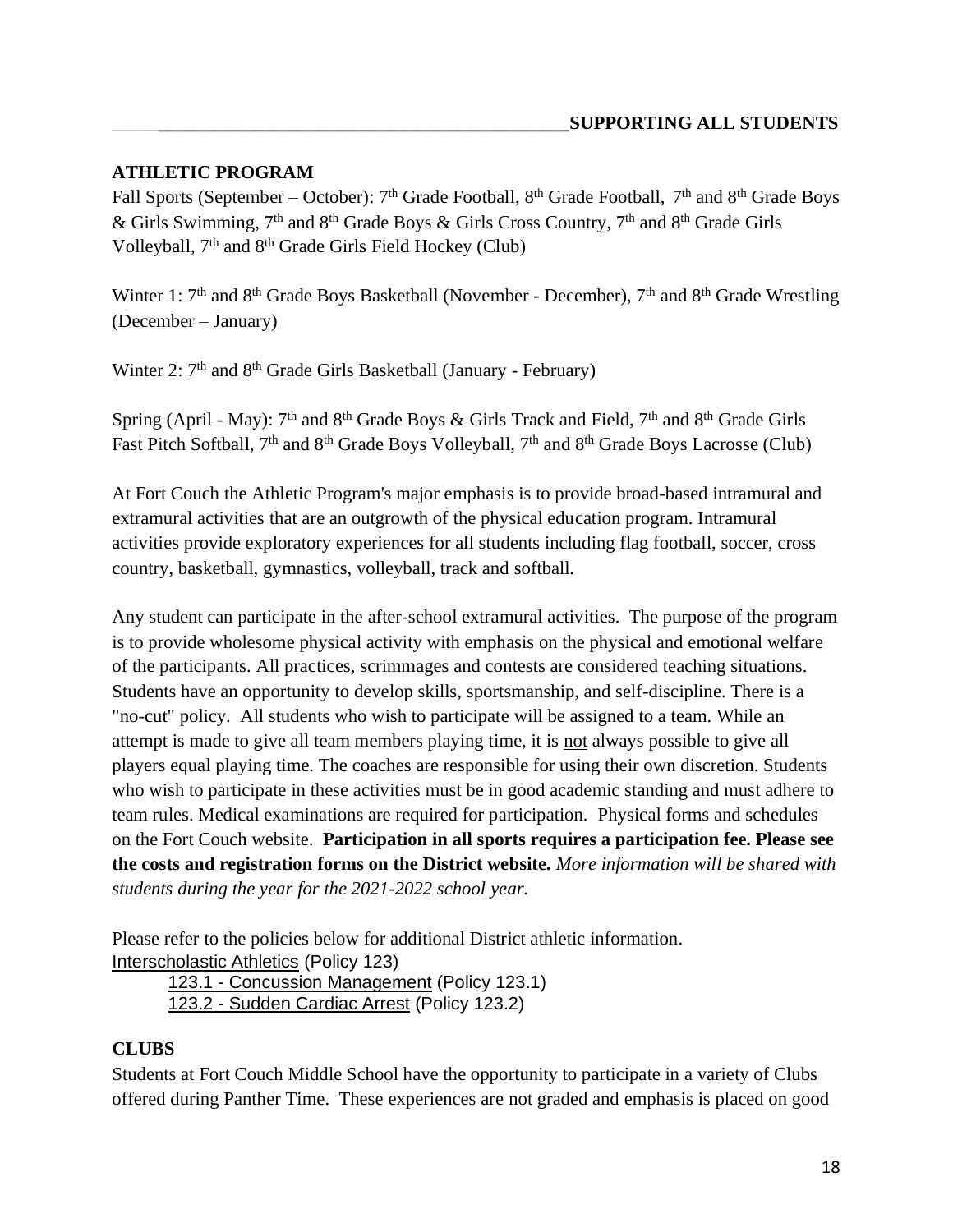sportsmanship, fair play, creative inquiry, and social and emotional development. *More information will be shared with students in the Fall regarding the new Clubs offered for the 2021-2022 school year. The club start date is to be determined.*

# **COUNSELING SERVICES**

Counseling services are designed to help all students discover their own assets, needs, and interests. The curriculum addresses developmental issues faced by adolescents. The course is non-graded. Guidance class, which meets twice in a six-day rotation, gives the counselors an opportunity to meet individual students. Moreover, the counseling program has an open-door policy to satisfy individual and small group needs.

The role of the counselor is to advocate for students and to serve as the liaison between students, teachers, parents and administration. The counselor may perform duties such as attending team meetings, teaching classes, intervening in a crisis, coordinating test administration, attending parent conferences, scheduling students, and coordinating  $S<sup>3</sup>$ .

# **EXTRA-CURRICULAR ACTIVITIES**

Students have the opportunity to participate in a variety of extra-curricular activities before school, in school, and after school. There is a "no cut" policy for extra-curricular sports and most other activities to encourage students to develop lifelong interests.

# **FORT FAMILY / OLWEUS BULLYING PREVENTION PROGRAM**

Olweus is the most research based and best-known bullying prevention program available to schools. Olweus is a whole-school program that has been proven to reduce and prevent bullying throughout a school setting. Olweus has three main goals to its program: reduce existing bullying problems among students; prevent the development of new bullying problems; and to achieve better peer relations at school. Fort Family is Fort Couch's integration of Olweus into Fort Couch programming.

# **HOMEBOUND**

Parents or Legal Instruction guardians may ask for their student to be instructed in the home if the student will be absent from school for a period of two weeks or more due to illness. The request should be presented by the parent/legal guardian to the building principal and accompanied by a physician's certification for the need. The Director of Student Support Services must certify each request.

# **ORCHESTRA, BAND, AND CHORUS**

Fort Couch Middle School offers Orchestra, Band, and Chorus with over half of the students participating in at least one of these activities. Although many of our students begin studying their instruments in 3rd and 4th Grade, no previous experience is necessary. Small group lessons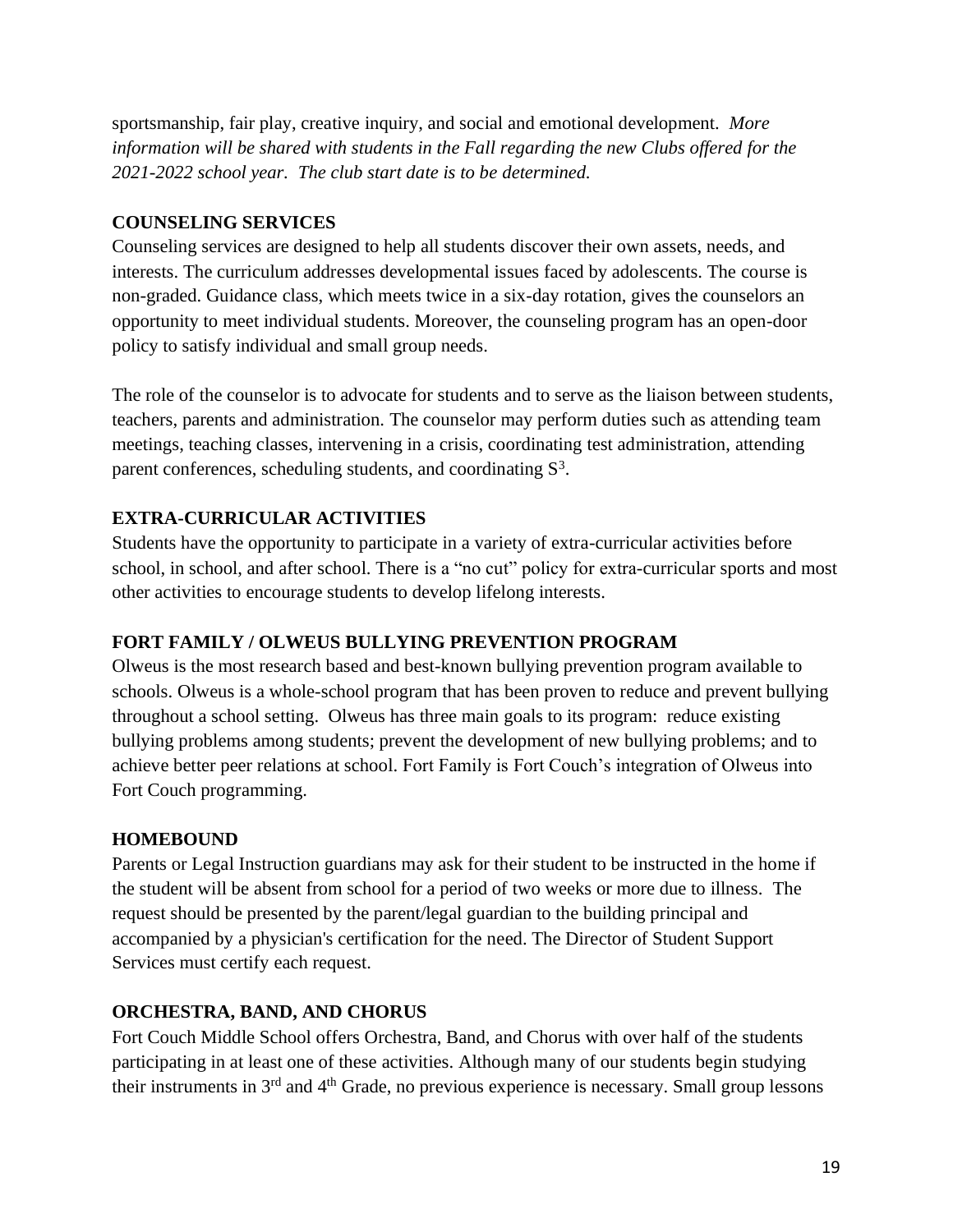are provided for students playing a string or band instrument. These weekly 30-minute lessons are offered during the academic day. In addition, ensembles meet before school on designated days.

Fort Couch also offers an extensive Choral Program that provides for students of all abilities and interest levels. Students have the opportunity to study and perform a variety of choral music and participate in smaller vocal groups. *More information will be shared with students during the year regarding band, orchestra, and chorus offered for the 2021-2022 school year.*

# **SOCIALS**

The PTSO sponsors school socials throughout the year. Check the website for the dates. Socials are from 7:00 PM to 9:00 P.M. Students must stay at the social until dismissal at 9:00 P.M. unless a parent, or responsible sibling, comes into the school to pick up the student. Socials usually include a D. J., refreshments, and open gymnasium for other activities. *More information will be shared with students during the year regarding socials offered for the 2021-2022 school year.*

#### **STUDENT SUPPORT SERVICES**

The Upper St. Clair School District provides for students as mandated by and in compliance with Chapter 14 and Chapter 342 of the Pennsylvania School Code. The district provides for students qualifying for special education supports and services. Related services necessary to assist a student with special needs include transportation, speech, audiology services, physical and occupational therapy, psychological, counseling services, social work, school health services, and early identification and assessment. Additional laws that affect the education and services a child can receive are: Section 504 of the Rehabilitation Act (Public Law 92-603), the American's with Disabilities Act (Public Law 101-596) and the Education of the Handicapped Act (Public Law 94-142).

#### [Language Instruction Educational Program for English Learners](https://www.uscsd.k12.pa.us/cms/lib/PA01000033/Centricity/Domain/17/138%20-%20Language%20Instruction%20Educational%20Program%20for%20English%20Learners.pdf) (Policy 138)

The District has developed a formal English as a Second Language (ESL) Program policy to ensure quality educational services to all students. To accomplish this goal, the District's objectives are to provide appropriately planned instructional services for identified students whose primary language is not English. The ESL teacher works closely with the administrative staff and classroom teachers to assist students in developing English proficiency. All students are integrated with their peers except when it is necessary to pull them out of class to provide specific services. The policy adheres to all requirements and guidelines to meet the needs of English Learners.

Questions about ESL Education should be directed to the Director of Pupil Services at extension 2113.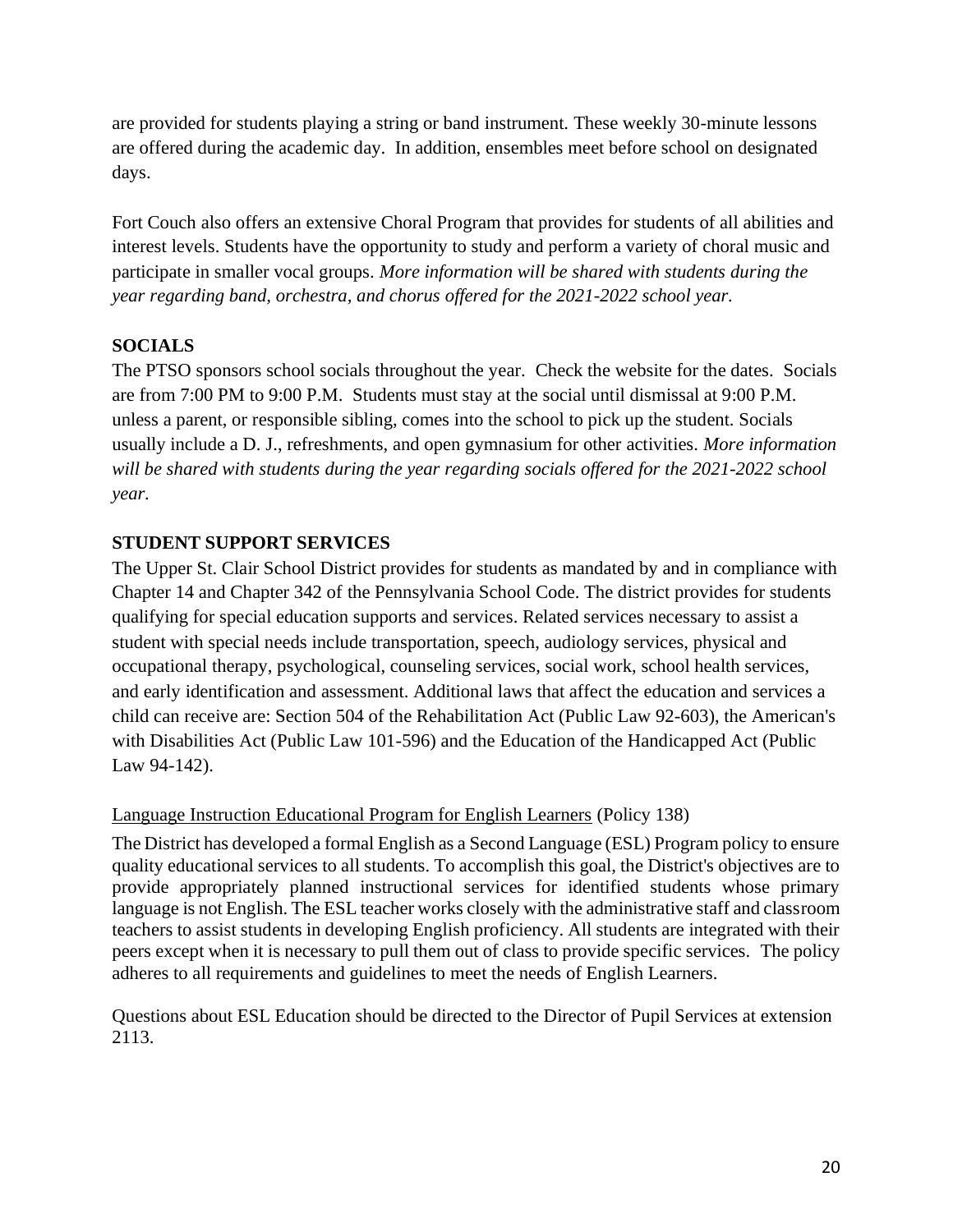#### [Special Education](https://www.uscsd.k12.pa.us/cms/lib/PA01000033/Centricity/Domain/17/113%20-%20Special%20Education.pdf) (Policy 113)

The District will develop educational programs for each student with a disability that appropriately meets the needs for education, instructional, transitional, and related services. Programs and services will be in accordance with the student's individualized education program (IEP). The IEP will provide access to the District's general education curriculum, participation in state and local assessments, and supplementary aids and services that permit the student to be educated to the maximum extent appropriate with his/her peers. A continuum of services and placement options to best meet the needs of students with disabilities will be provided.

For more information contact the Director of Special Education at 412-833-1600, ext. 2064 or on the [Upper St. Clair School District Special Education](https://www.uscsd.k12.pa.us/Domain/9) site

### [Gifted Education](https://www.uscsd.k12.pa.us/cms/lib/PA01000033/Centricity/Domain/17/114%20-%20Gifted%20Education.pdf) (Policy 114)

Specially designed instruction is provided for students who are identified as intellectually gifted in accordance with Chapter 16 of Title 22 of the Pennsylvania Code. These individuals have demonstrated cognitive and academic performance, which has been determined to be significantly beyond age/grade level norms. After a thorough review of each identified gifted learner's educational needs, a team of qualified professionals and the parents develop a Gifted Individualized Educational Plan (GIEP).

Questions about Gifted Education should be directed to the Director of Pupil Services at extension 2113.

The *Student Support Services Team* (S3) works with students in need of a more creative, intensive and systematic approach in over-coming obstacles to their learning. This team is composed of the principals, two counselors, nurse, teachers, and a mental health worker. Through our Student Support Services team, "at-risk" students are monitored and guided by a plan determined to meet the students' needs.

# **RTI – RESPONSE TO INTERVENTION**

Various layers of intervention are provided to students based on academic and behavioral needs. If a student is struggling academically, the classroom teacher will monitor the student to determine appropriate classroom interventions. If data supports the need, a student may receive additional support from the reading specialist or a math resource teacher. Student performance on the PSSA's and classroom performance are just two pieces of data used to determine intervention and instructional decisions. In the event a student needs additional behavioral support, school counselors will work with the classroom teachers to determine appropriate behavioral interventions.

# **STUDENT COUNCIL**

All students have an opportunity to participate in Fort Couch Middle School's Student Council. At the beginning of the year students submit an application for approval to be a member of the Student Council. Under the leadership of Student Council sponsors,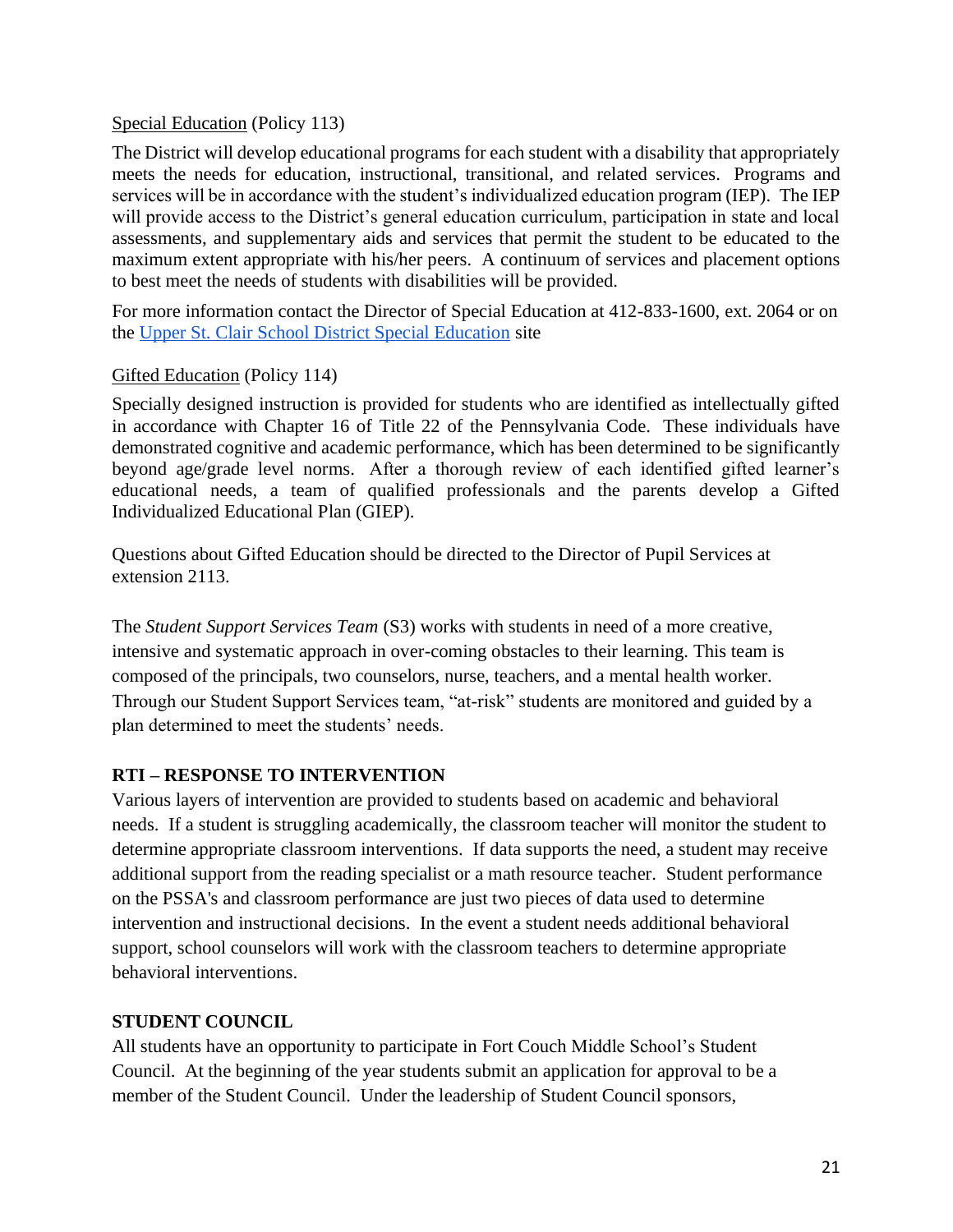representatives participate in school and community service projects throughout the year. Student Council members must be responsible and enthusiastic students who serve as role models for their peers.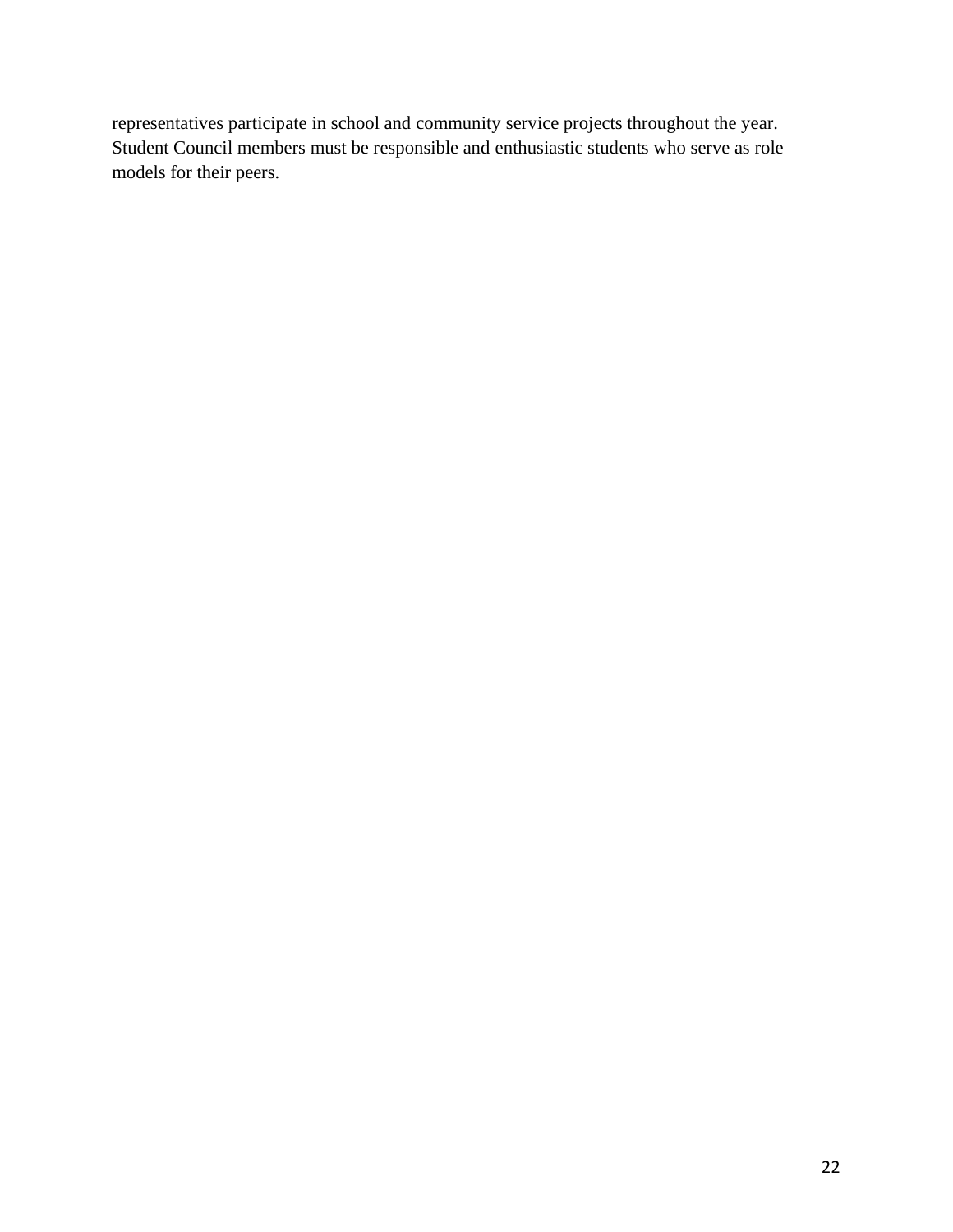#### **HOMEWORK**

The Upper St. Clair School District homework policy is based on educational research. Homework is a necessary supplement that supports and enriches the instructional program. It is most meaningful when it is corrected, discussed, and returned to the students, and when it relates to the concepts and objectives that have already been thoroughly explained and understood by the students.

Students in  $7<sup>th</sup>$  and  $8<sup>th</sup>$  grades may spend approximately one and half hours a day on homework. In order to meet the needs of individual students and their ability to perform independent study, homework assignments are gradually increased from the elementary levels to the high school. If you find that your child's workload regularly exceeds this recommended amount, we encourage you to contact your student's teacher. Teachers may deem some assignments as long-term assignments. Such assignments will be due on the date requested by the teacher, unless approval is granted by the teacher prior to the date that the assignment is due. Because it is important for students this age to have time to explore other outside activities, time is set up within the daily schedule for students to begin their homework. Teachers are available during this time for students who are having trouble with a concept.

#### **HOMEWORK REQUESTS**

#### **Prior to contacting the school to request homework; please check Canvas for this**

**information.** Because all students are permitted time to make up missed work when they return to school, *homework should only be requested if the student is expected to be absent two or more days.* Homework for absences due to an educational trip is handled on an individual basis. Parents may access Canvas to view current assignments and projects for the week. Requests for homework can be made by calling the school office at 412-833-1600 extension 3000. Homework will be available for pickup at the end of the day only if the request is made before 9:00 a.m. Requests received after 9:00 a.m. will be available at the end of the following day. Homework may be picked up in the Office.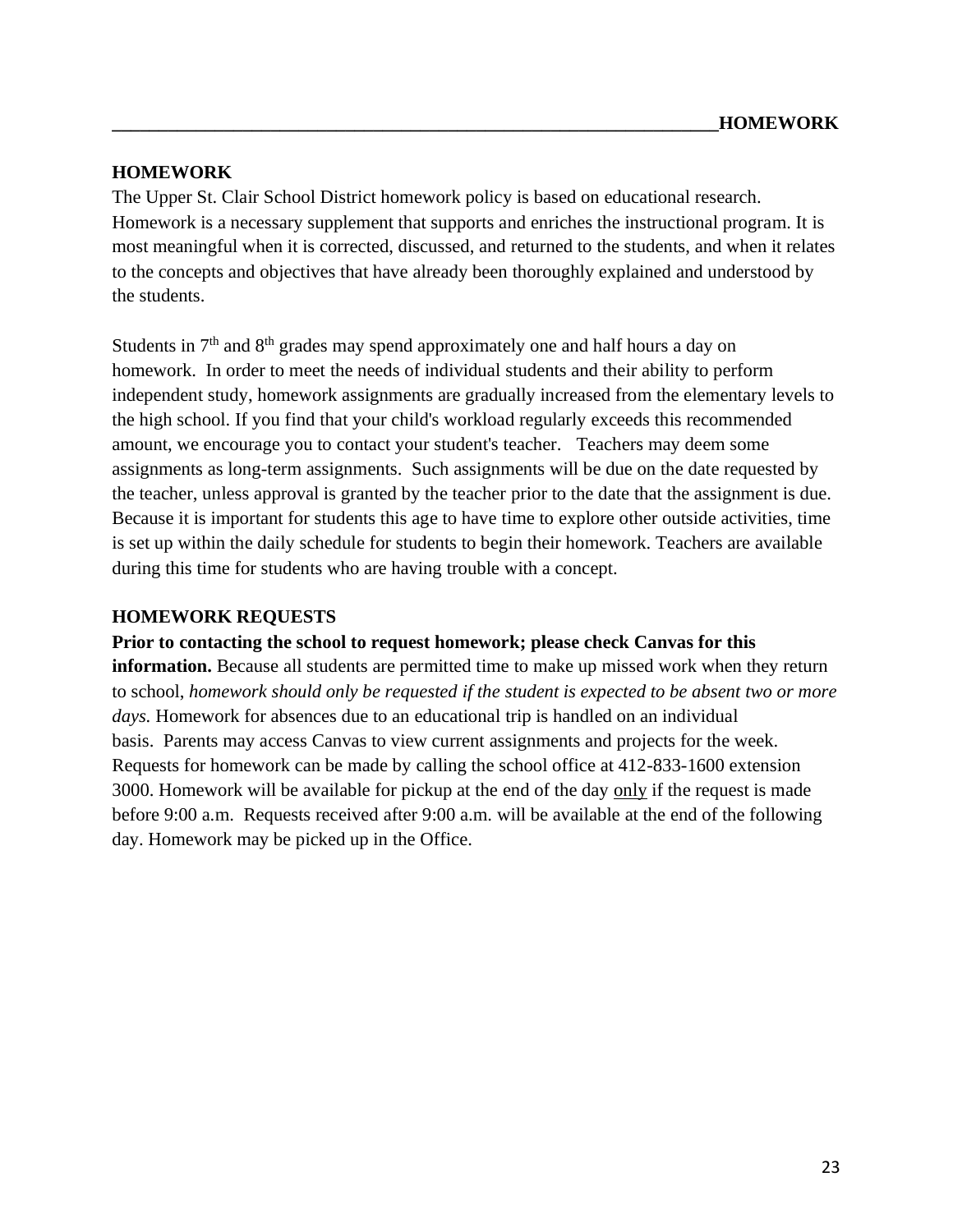#### **REPORT CARDS AND STUDENT PROGRESS**

Students receive report cards each nine weeks. All report cards are delivered to parents and students electronically. Parents must register for Focus accounts to receive this information. The Fort Couch report card provides parents with a wealth of information. The report card is divided into the following categories:

**Daily Performance –** student performance on class activities and homework (formative assessments)

**Academic Knowledge –** student achievement of curricular goals based on various types of summative assessments

**Attributes of a Successful Learner –** student demonstration of work and behavior habits **Overall Performance –** An overall summary of the student performance

Student grades are updated at least every two weeks via Canvas. Report Cards and progress reports are available at specific dates throughout the school year via Focus.

#### **Guidelines for Use of the O-G-S-N Grading System**

The following characteristics must be kept in mind when utilizing O-G-S-N Grading System. This grading system values:

PERFORMANCE that reflects achievement based on the student's ability as opposed to achievement based on an external measurement.

SUBJECTIVE JUDGMENT of the student that is substantiated with objective measures as evidence, and sensitive to the student's growth.

PROGRESS that reflects a comparison with the student's past individual work.

GLOBAL IMPACT that presents the child not in an isolated instance, but a continuation of an ongoing developmental process.

This grading system does not value:

Evaluation on daily work that uses the O-G-S-N marks. These marks should only be used on report cards and major projects.

Direct or subtle connections between the O-G-S-N marks and scores received on tests. Direct or subtle connections between the O-G-S-N marks and the traditional A-B-C-D marks, percentage points or point breakdowns.

Direct or subtle connections between the O-G-S-N marks and behavior modifications needs.

It is acceptable to use total number correct out of total number; percentage points; computer grade book; and other methods of recording the objective data for the teacher's grade book. These recording procedures should not be equated to the O-G-S-N marks, but should be accompanied by a written comment.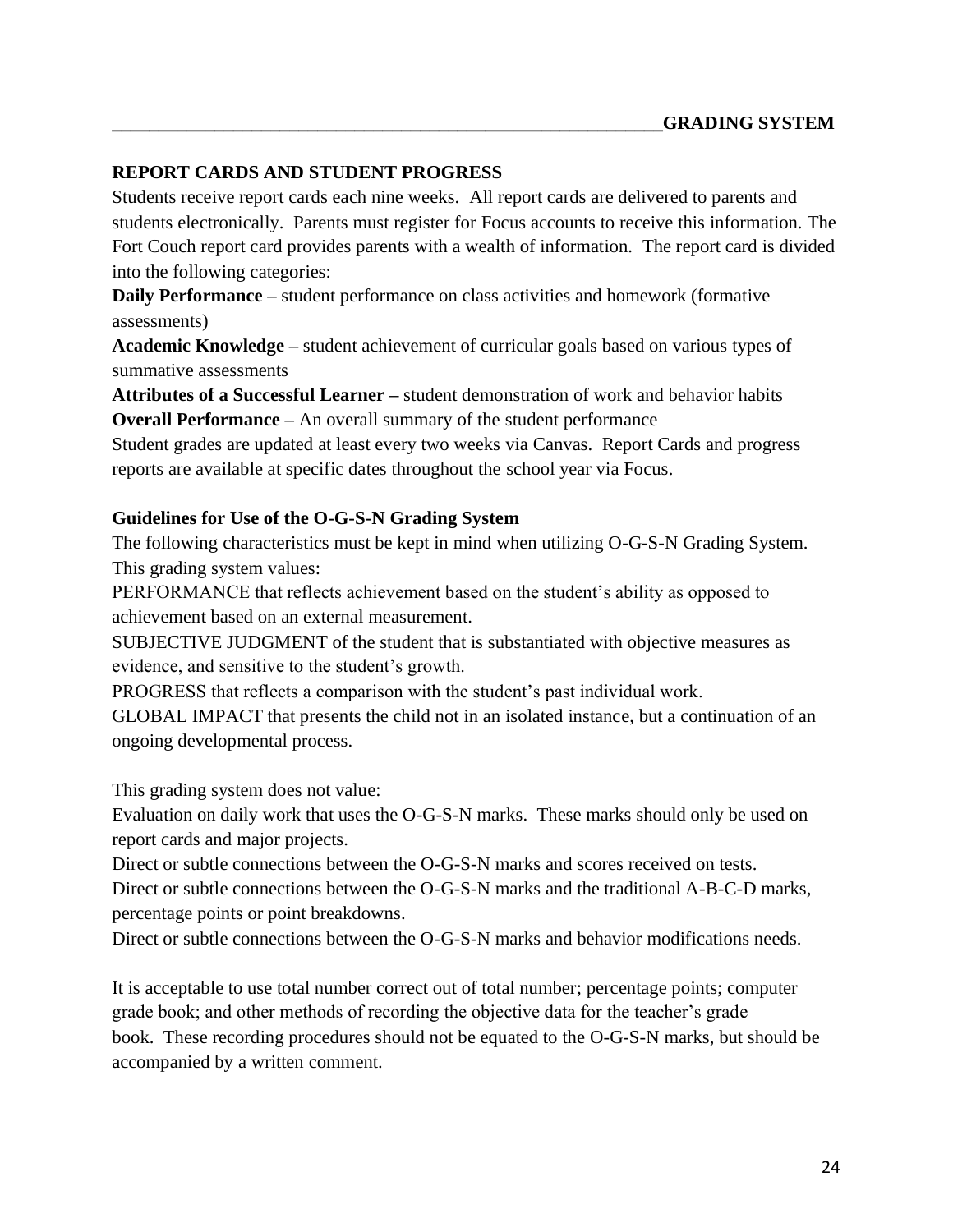#### **INCOMPLETE (I) GRADE**

In unusual circumstances (extended illness, death in the family, etc.) teachers may issue a temporary "I" grade. Students are expected to contact the teacher and arrange for work to be completed. Students have ten school days after the end of the nine-week period to complete this work. Failure to complete required work may result in an "N" grade.

#### **PLANNED PROGRAM OF STANDARDIZED TESTING**

The planned program of standardized testing by the District is collected and maintained by representational consent and is shown below. The results of these tests, as well as the results of aptitude and achievement tests taken by the individual student on a voluntary basis and required for admission into post-secondary education institutions, are maintained and made a part of the record. Should you wish to examine the record, you may arrange to do so by making an appointment with your child's principal or counselor. For specific information regarding matters pertaining to school records, parents or eligible students may contact the principal of the school in which the student is enrolled.

### **TESTING**

Students at Fort Couch take PSSA Testing in the Spring. Both  $7<sup>th</sup>$  and  $8<sup>th</sup>$  grades take ELA and Mathematics. Students in 8<sup>th</sup> grade take the Science PSSA test. In addition, those students in Algebra I take the Algebra Keystone. Please visit the [PDE website f](https://www.education.pa.gov/K-12/Assessment%20and%20Accountability/PSSA/Pages/default.aspx)or the most current information regarding assessments in Pennsylvania public schools. Please avoid making doctor appointments, planning trips and student absences during the testing window. If it is unavoidable and your child must be absent from school, please contact the school counselor immediately.

# PSSA Testing Window 2021-2022

| Assessment                        | <b>Dates</b>      | <b>Grades</b> |
|-----------------------------------|-------------------|---------------|
| English Language Arts             | April 25-29, 2022 | Grades 3-8    |
| Mathematics, Science and Make-ups | May 2-13, 2022    | Grades 3-8    |

Keystone Testing will be in May. Additional information will be shared closer to the date of testing.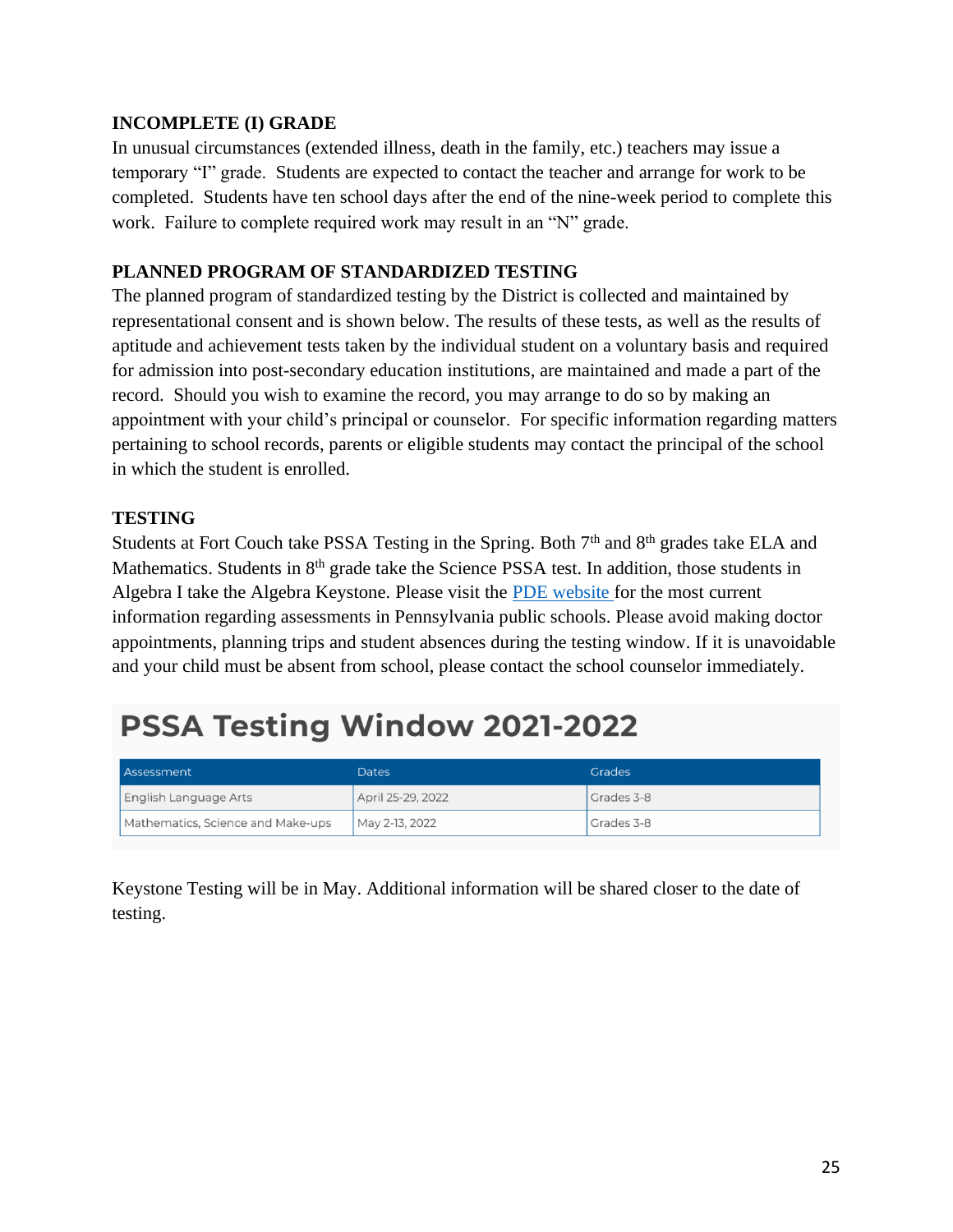# **CANVAS**

The District started using the Canvas Learning Management System during the 2017-2018 school-year. Canvas has now been fully adopted District-wide. This system is used to provide parents with a common website to find all student learning materials and homework assignments for their children. Information about creating parent accounts will be provided through the District website, and in the Back-to-School information that all families receive. Please visit [Academics-](https://www.uscsd.k12.pa.us/domain/891) Canvas on our District website for more information, including how-to instructions for setting up a parent account.

# **DISTRICT WEBSITE**

Additional district information is available through the website [www.uscsd.k12.pa.us.](http://www.uscsd.k12.pa.us/) This includes, but is not limited to, school board meeting minutes, district-wide announcements and upcoming events.

# **EMAIL**

Each teacher has access to email. In addition, some teachers may set-up user groups to distribute team email. Parents are encouraged to use this form of communication. The Fort Couch website is also used as vehicle to communicate with parents.

# **OPEN HOUSE**

Fall and spring open houses are held during the school year. Parents are invited during the evening to view the school and meet the teachers. Brief programs are held in each classroom to outline the curriculum and programs. Parents are asked to refrain from impromptuindividualized conferences at this time. *More information will be shared with families during the year regarding open house offerings for the 2021-2022 school year.*

# **OTHER MEANS OF COMMUNICATION**

Upper St. Clair schools appreciate the role of the parent in a student's education and extend great effort to keep parents and residents informed. All USC Board of School Directors general meetings and committee meetings are open to the public with time for public comment. Copies of the minutes for the Board of School Directors monthly meetings are available on the District's website. A synopsis of each general meeting is aired on School Access Comcast Channel 19 and Verizon Channel 41.

The School District's weekly recap is sent via eAlert to all subscribers. The School District and USC Township have combined efforts to produce a Township magazine published four times a year. The *USC Today* magazine covers a broad range of community interest topics and is completely funded by advertising.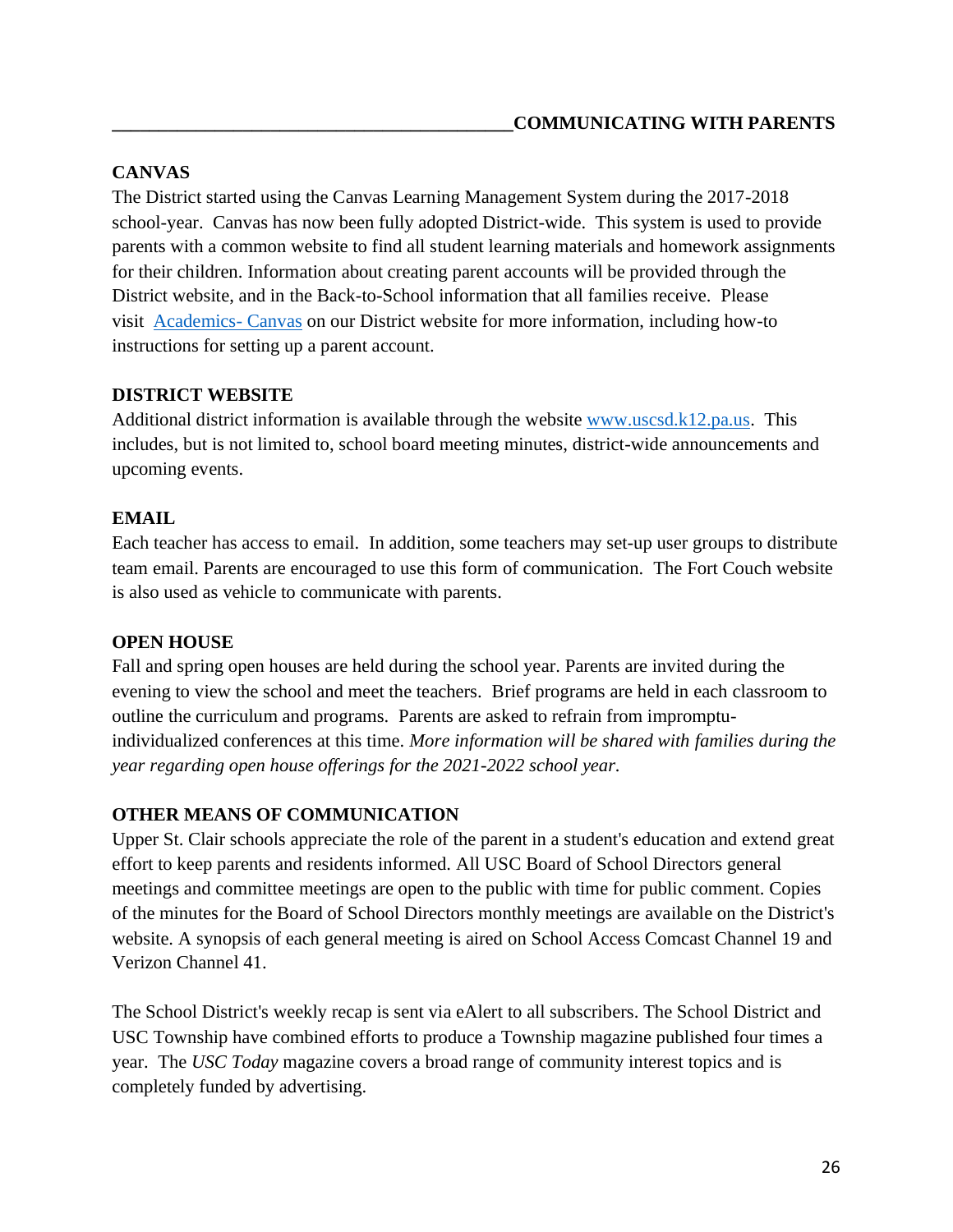Many public forums exist for parents to voice their opinions and concerns to administration and faculty in a relaxed atmosphere. Monthly PTSO meetings are attended by the principals and a teacher representative.

#### **PARENT CONFERENCES**

Parent conferences are scheduled with teachers on an as-needed basis. Conferences can be initiated by the teacher or parent. Teachers will generally initiate contact with a parent once they develop a concern relative to student academic performance or student behavior. Parents are encouraged to monitor Canvas upon receiving a message that a new report is available. Time is available at the beginning of most school days for parent conferences. Parents are welcome and encouraged to call the school at (412) 833-1600 ext. 3000 and arrange a parent-teacher conference at any time to discuss a student's needs or a topic of mutual interest. The school secretary will schedule the meetings at a time that is mutually convenient to both the parents and teachers.

School counselors, all faculty members, and the principals are available to meet with parents. Parents are asked to refrain from impromptu conferences at such times as PTSO meetings, class trips, and open houses. Experience has indicated that a conference in a formal setting is more productive.

#### **PARENT / COMMUNITY VOLUNTEERS**

Parents are active participants involved in the daily functioning of Fort Couch Middle School. All volunteers must have updated clearances on file at Central Office to be approved as a volunteer in any building throughout the school district. Parents are encouraged to contact the PTSO if interested in providing assistance or volunteering in the school. More detailed information regarding the process for obtaining and/ or updating clearance can be found at [Volunteers & Required Clearances o](https://www.uscsd.k12.pa.us/site/default.aspx?PageType=3&DomainID=1&ModuleInstanceID=1323&ViewID=6446EE88-D30C-497E-9316-3F8874B3E108&RenderLoc=0&FlexDataID=13126&PageID=1)n the District. *More information will be shared with families during the year regarding volunteering for the 2021-2022 school year.*

# **PARENT TEACHER STUDENT ORGANIZATION (PTSO)**

The Fort Couch Middle School PTSO has a long tradition of supporting various education, extracurricular and social aspects of being a middle school student in Upper St. Clair. The majority of PTSO energies are directed towards the students. Recognizing the need for students of this age to socialize, PTSO tries to give them every opportunity to interact and have fun. PTSO sponsors student government, Team & Academic Enhancement funds, and charity activities such as *Caught Ya Being Good,* as well school Clubs and the traditional evening Socials. PTSO advisors work with students on projects such as Reach Out and the Fort Couch Year Book. In the Spring the PTSO offers parents opportunities to learn more about the 8th grade transition to the High School. Via support of and cooperation with USC PTC, they sponsor seminars with the Gifted and Talented Education (GATE) Committee and the Partners in Education (PIE)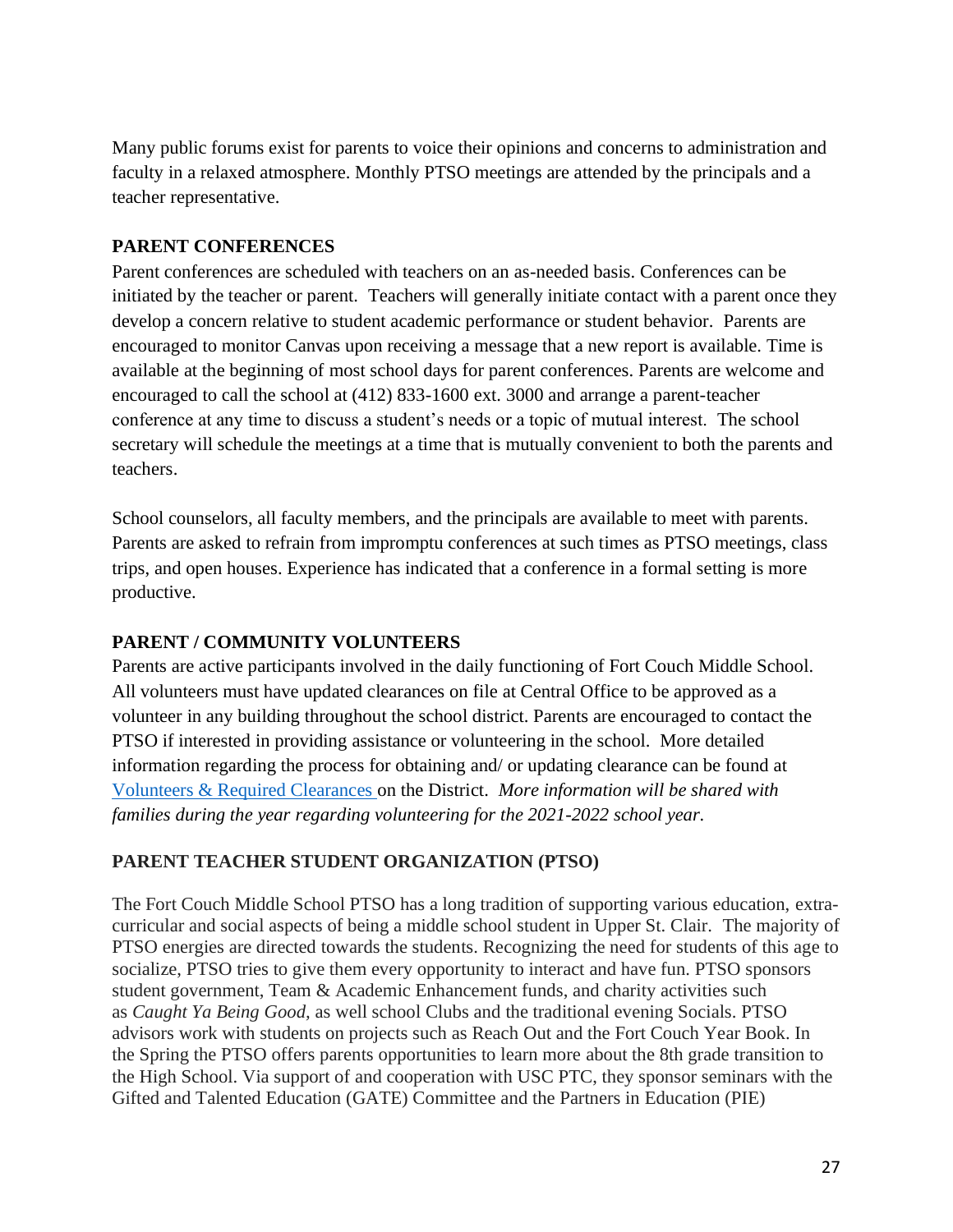Committee as well as Open Mics with the superintendent. The PTSO is also present for the Fall and Spring Open Houses, provides funding to the Fort Couch musical education programs Band, Chorus, and Orchestra, and supports staff appreciation events throughout the year.

There are *no traditional fund-raisers* at Fort Couch, so your student will not be asked to sell anything to raise money for the PTSO. The annual Activity Fee is \$40.00 per student. The fee provides students free admission to all PTSO evening socials and many school and classroom activities, as well as annual family membership to the PTSO. Monthly PTSO meetings are open to everyone interested in their common objectives, and are attended by the building principals and a teacher representative. Meetings are held the third Tuesday of each month at 9:30 a.m. Check the school website for specific details.

# **PROGRESS REPORTS**

Progress reports are available through FOCUS parent portal. Progress is updated several times each nine weeks. You will need your parent code to access this information. Report cards will also be posted on FOCUS at the end of each nine weeks. Please check your child's information periodically in order to continue to support his or her academic success at home.

# **REPORT CARDS**

Report cards are posted on FOCUS and they are distributed via email at the end of each nine weeks. If you are unable to access your child's Report Card, please contact the Fort Couch Middle School Main Office at 412-833-1600 x3000 for assistance.

# **USC PTC**

USC Parent Teacher Council meets the first Wednesday of each month at various locations in the USC School District. PTC is comprised of representative from each USC school, PTA and PTSO unit Presidents, the Superintendent of Schools and School Board members, for the purpose of sharing news, ideas and concerns.

Acting as the core of PTA and PTSO activities in the school district, PTC coordinates common projects such as the Partners In Education Committee, the T.I.P. or Together In Parenting Committee and the Reflections Program.

# **VISITING**

School district policy requires that all visitors report to the main office before going to any part of the building. This policy has been created to avoid unnecessary interruption of classes and to protect the students in the building from strangers.

# **VOICE MAIL**

Each teacher has voice-mail. Parents can leave a message with the teacher. A directory is provided at the beginning of each year as well as on the Fort Couch webpage. In order to not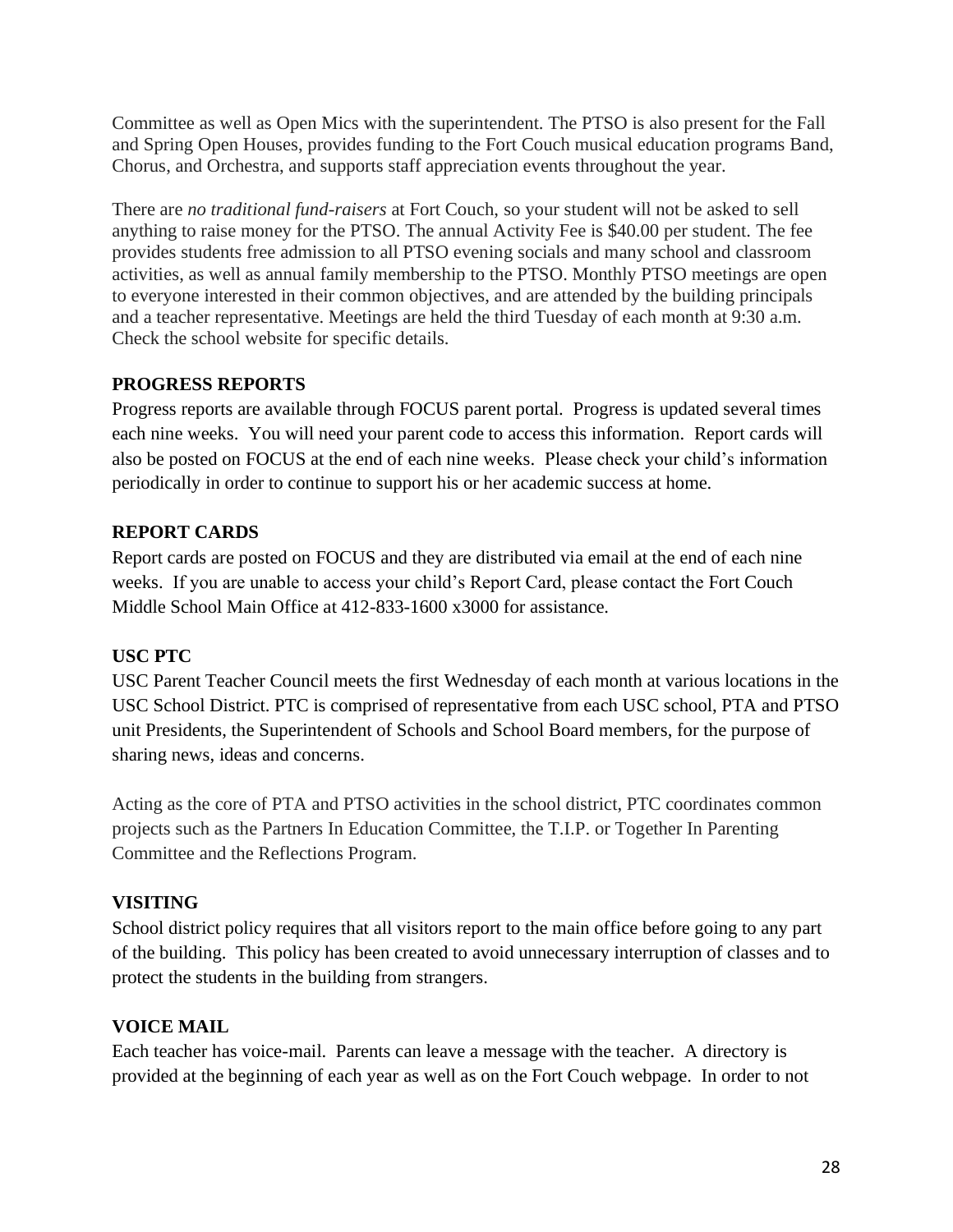interrupt teachers during class, please call the secretary to be connected directly to the individual teacher's voicemail.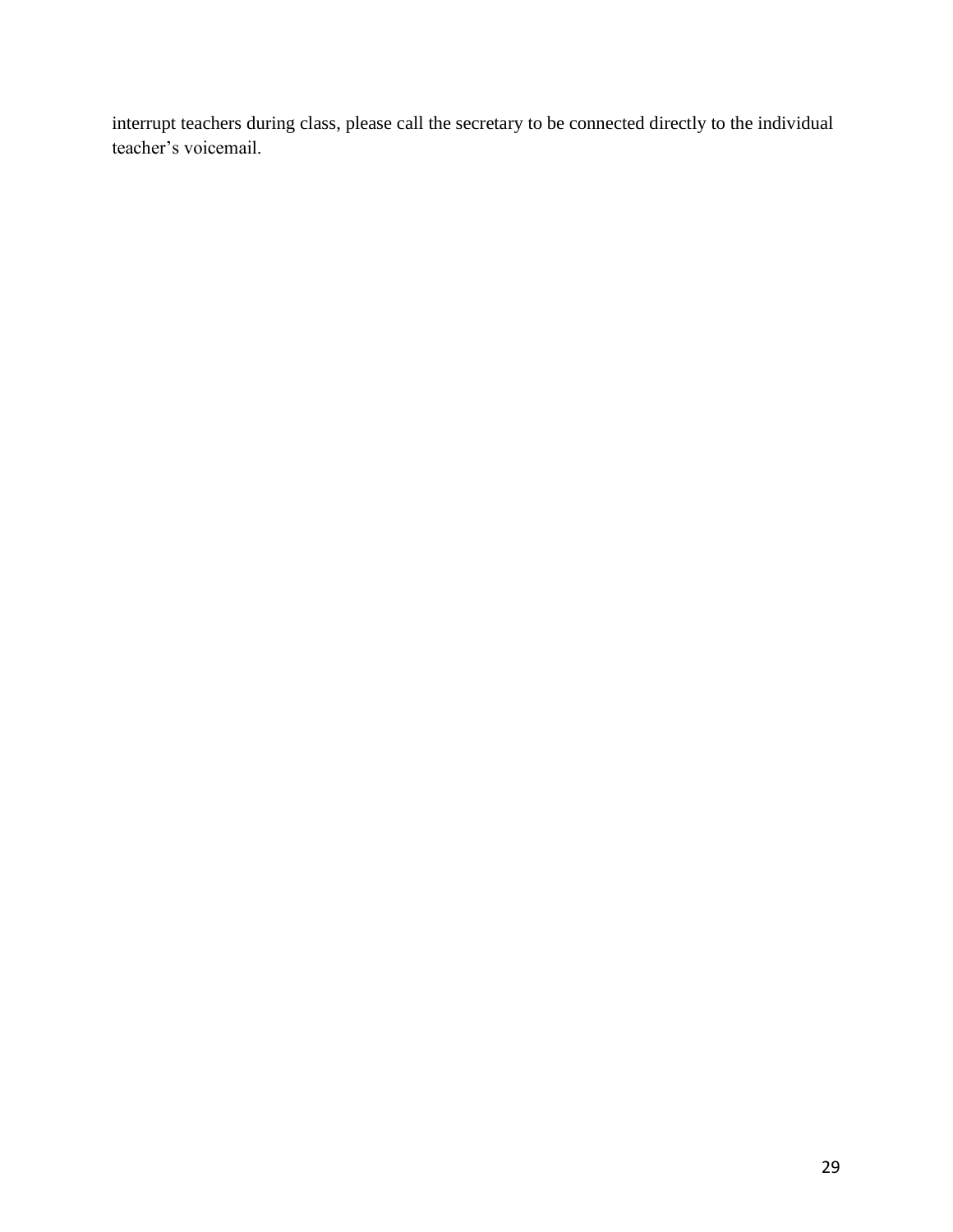#### **ACADEMIC INTEGRITY**

Students have the responsibility to respect the intellectual and academic property and activities of themselves and others. Cheating, plagiarism, vandalism, theft, or computer tampering will not be tolerated.

# **ADDRESS CHANGE**

Any student having a temporary or permanent address change during the school year should notify the Fort Couch attendance office.

#### **DRESS CODE FOR STUDENTS**

The students, faculty and administration believe that student dress is the responsibility of the family with support from the school. As outlined in the Pennsylvania School Code, students have the responsibility to "dress and groom to meet the fair standards of safety and health and not cause substantial disruption to the educational process." We have confidence in our students and parents in making the decisions as to what constitutes appropriate school attire and appearance. However, Fort Couch is an academic institution and students are expected to dress accordingly. It remains the final decision of the school in cases of dress code abuses. As part of the learning and decision-making process, students need to be aware of choosing clothing that is appropriate for various situations. The following guidelines are in place to assist with the dress code process. The guidelines are as follows (including, but not limited to):

- no hats or bandanas worn or carried in school
- appropriate undergarments worn and not be visible
- no bare midriffs
- shorts and skirts of reasonable length

no clothing displaying inappropriate messages e.g. apparel that demeans or degrades another, suggests sexual activity (innuendo) or refers to violence, alcohol, drugs or tobacco

# **FLAG SALUTE AND PLEDGE OF ALLEGIANCE**

District schools shall provide opening exercises that include a salute to the flag and/or recitation of the Pledge of Allegiance or the National Anthem. Students may decline to recite the Pledge of Allegiance or National Anthem and to salute the flag on the basis of personal belief or religious conviction. Students who choose to refrain from such participation shall respect the rights and interests of classmates who do participate.

# **HAND WASHING/ HYGIENE**

Students are encouraged to wash their hands whenever possible during the school day as a practice in good hygiene. When hand washing is not possible, hand wipes or sanitizer are good substitutes.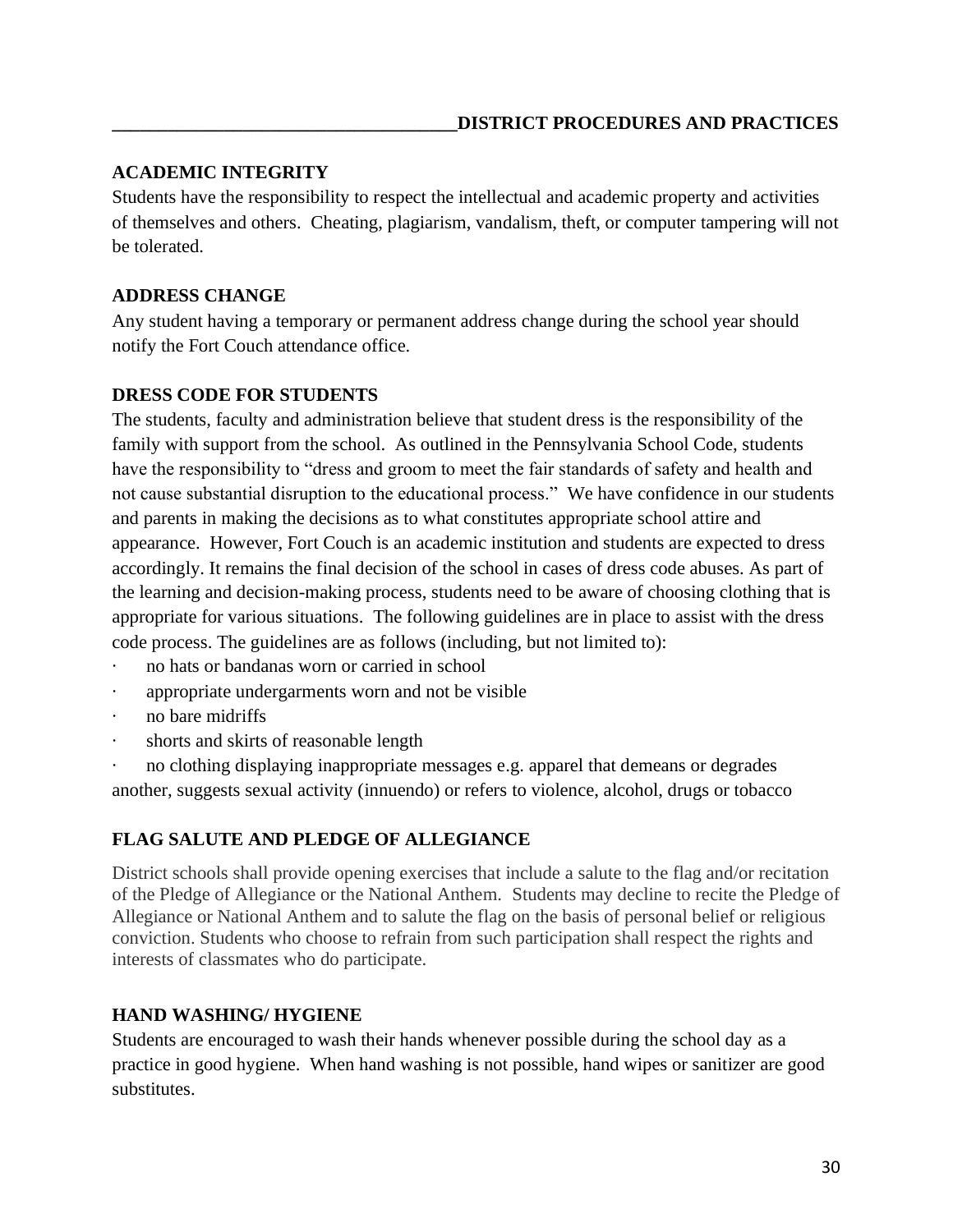# **LOCKERS**

Each student is assigned a locker. Students should not tell other students their locker combinations. If valuables are taken from a student's locker, the student should report it to the office. It is the student's responsibility to keep his/her locker clean. Students should not force the doors closed. **Lockers are for the use of a single occupant. Students are not permitted to share their lockers.** 

While students are allowed the private use of a locker at Fort Couch, the **lockers remain the property of the school.** Lockers may be opened by authorized personnel as necessary for the safety and well-being of the school community. Locks should be returned at the conclusion of the school year. If students lose their lock, a fee will be assessed.

#### **NUTRITION CENTER**

An A la Carte breakfast is available for the students Monday through Friday from @ 8:00 AM – 8:30 AM. To encourage good nutrition, a well-balanced lunch is offered at a reasonable price. Nutrition Center menus for breakfast and lunch are published monthly for students to view on the website. A hot entree and sandwich are offered daily as well as soup and salads, bagels, cold cuts, yogurt and milk. A la Carte items can also be purchased from the snack line. Students may also bring their own lunches.

The Nutrition Center operates a debit card system. Parents may send money to the manager who will place the money into individual student accounts. Parents can establish spending and food limits by notifying the nutrition center manager.

Nutrition Center rules have been set up so that students may eat in a clean, orderly, and relaxed climate.

#### **Rules for the Nutrition Center:**

- 1. Do not cut in line.
- 2. Do not pressure other students for money or food.
- 3. Dispose of all lunch litter in wastebaskets.
- 4. Behave courteously. Talk in a normal tone and refrain from disruptive behavior.
- 5. Clean your table for the next group before leaving the nutrition center.
- 6. Students must stay on the bottom floor during their lunch period.

If the above rules are not followed, appropriate disciplinary measures will be taken.

#### **OPENING EXERCISES / PLEDGE OF ALLEGIENCE**

District schools shall provide opening exercises that include a salute to the flag and/or recitation of the Pledge of Allegiance or the National Anthem. Students may decline to recite the Pledge of Allegiance or National Anthem and to salute the flag on the basis of personal belief or religious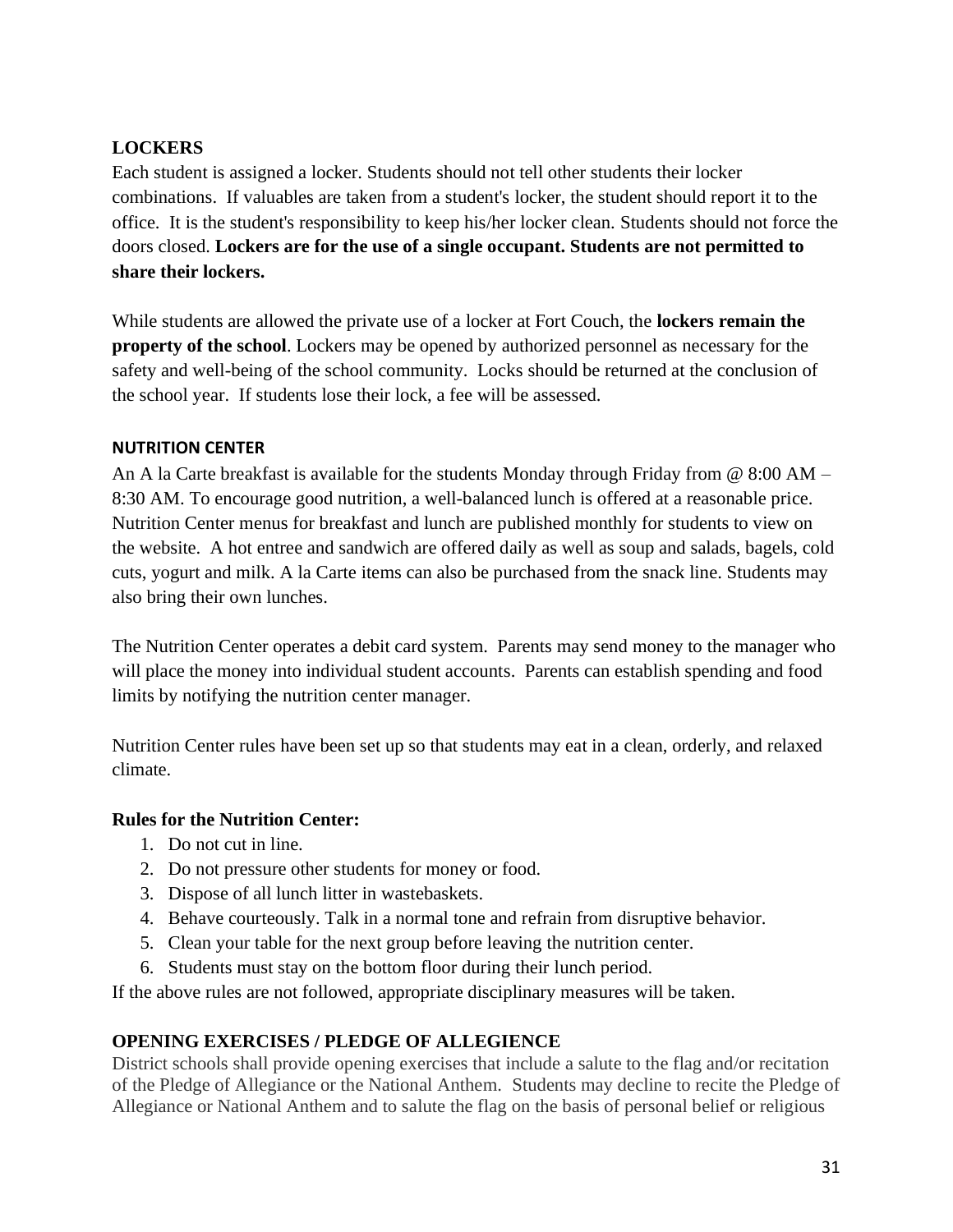conviction. Students who choose to refrain from such participation shall respect the rights and interests of classmates who do participate.

# **PERSONAL PROPERTY**

Students are cautioned not to bring cell phones, cameras, iPads, large amounts of money, or any other valuable items to school. Students, not the school, are responsible for their personal property. Any electronic device brought to school by a student should remain off and in the student locker during school hours.

### **PHOTO REFUSAL**

Photos and videotape footage of Upper St. Clair students involved in various school activities are often used as part of the district's community relations program. Photographs/videotape may be used in district publications, video productions, newspapers, television and the district and individual classroom web sites. On websites, if the student is identified at all, just the first name will be used. If for any reason you do not want photographs or videotape of your child used in publications, video production or web sites, please notify the school office.

### **PICTURES**

A professional photographer takes pictures of Fort Couch students during the fall and spring of each year. Parents will receive instructions about the procedure to purchase these pictures if there is an interest. There is a make-up session for students absent the day pictures are originally taken.

#### **STUDENT EXPECTATIONS**

At Fort Couch Middle School, we strive to teach all students to work and grow together in a mutually respectful school environment. Students are expected to **Be Responsible, Be respectful, Be prepared, Be productive and Be safe,** in their daily interactions with adults, peers, and each other.

#### **STUDENT RECORDS**

Student *Cumulative Records* include report cards and progress reports as well as copies of standardized assessment scores, other test scores, a picture of the student, and other pertinent educational information.

A student's *Permanent File* includes only the student's standardized assessment scores, final grades for each level, attendance records including records of tardiness and record of graduation. Parents have the right to view or copy these records.

Health records are kept as part of the cumulative records and passed on to other schools in the district.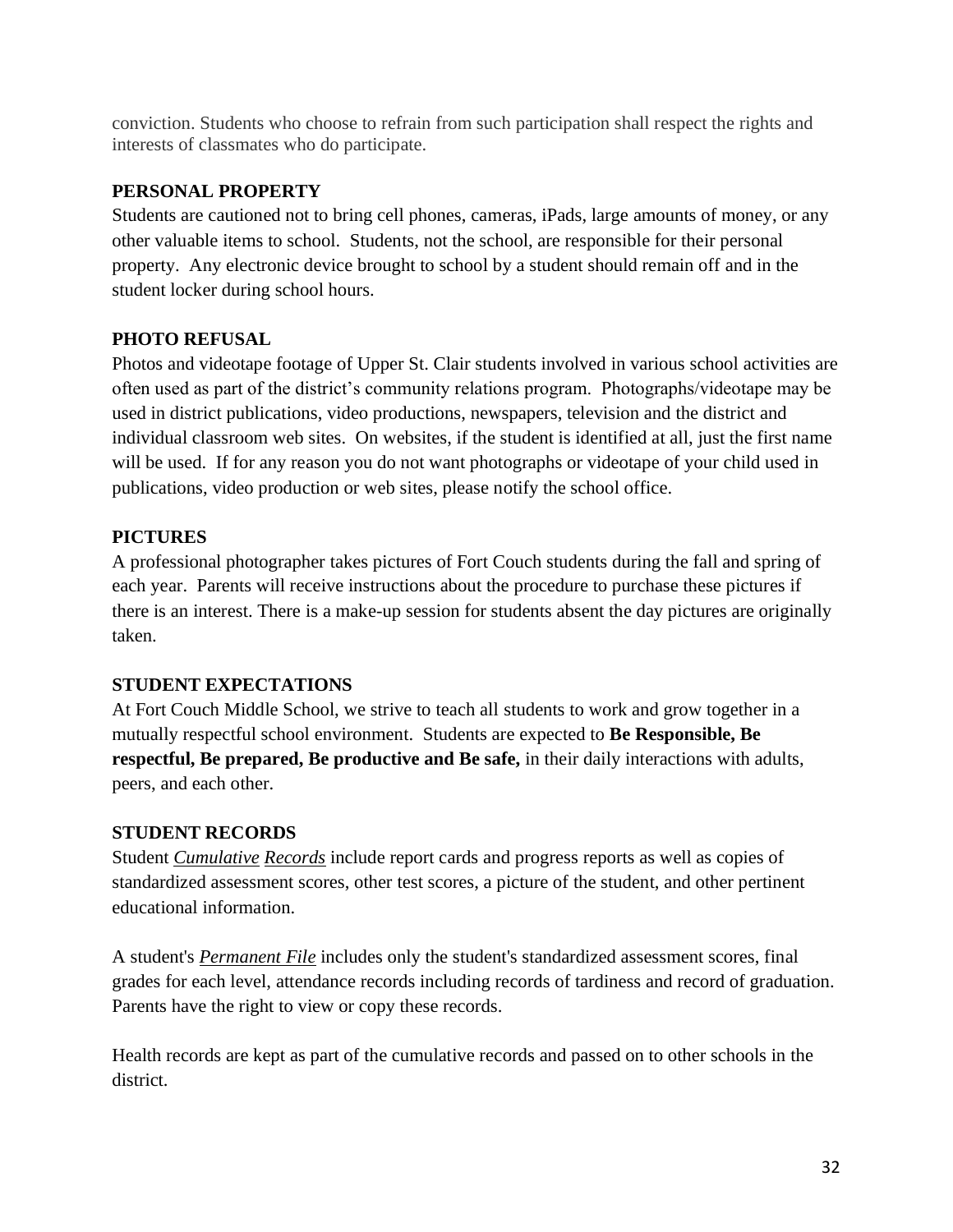Parents are responsible to provide the school with all pertinent legal information including child custody.

# **TRANSPORTATION**

The School District provides regular daily transportation to and from school for all students participating in the regular curriculum during the school year. However, parents must provide transportation for their children when they participate in other activities. After regular school hours, including extramural and intramural sports and summer school.

Bus assignments and bus stops based on the student's home address are sent home in August. Requests for consideration of unique transportation needs such as students wishing to walk, and handicapped students must be made in writing to the building principal. Forms are available in the school office.

Students should ride assigned buses, boarding and departing only at their designated bus stop. It is important that students be at their assigned stop *at least five minutes before pick-up time*. School buses may be delayed at times due to heavy traffic, severe icing conditions or other unexpected problems. Students should generally remain at the bus stop until the bus arrives.

School buses will complete their scheduled run no matter how late it may become. If weather conditions are severe, students may return to their homes *after waiting 20 minutes*. Parents are urged to arrange transportation to school in these emergency situations for their children if possible. Students absent because of lack of transportation will be excused under the urgent reason clause of the Pennsylvania School Code.

Concerns regarding bus policies should be forwarded to the Transportation Department at the Bus Garage. When writing to the Transportation Department, please include your name, school, date, bus number and bus stop. The telephone number for the bus garage is 412-833-1600 ext. 3450.

**WALKER AND CAR RIDERS** Parents who choose to drive their children to or from school during regular school hours, should drop off/pick up their student in the front of the school. Parents choosing to have their student walk home from school should follow the same procedure as those choosing to drive their students.

#### **SCHOOL BUS DISCIPLINE**

All students shall be subject to disciplinary action for all acts of disobedience or misconduct, as outlined in School District Policy, while riding school buses to and from school and at the bus stop. The bus driver shall be responsible for maintaining order in the school bus. In the event of misconduct by any student, the driver shall immediately report such misconduct to the Director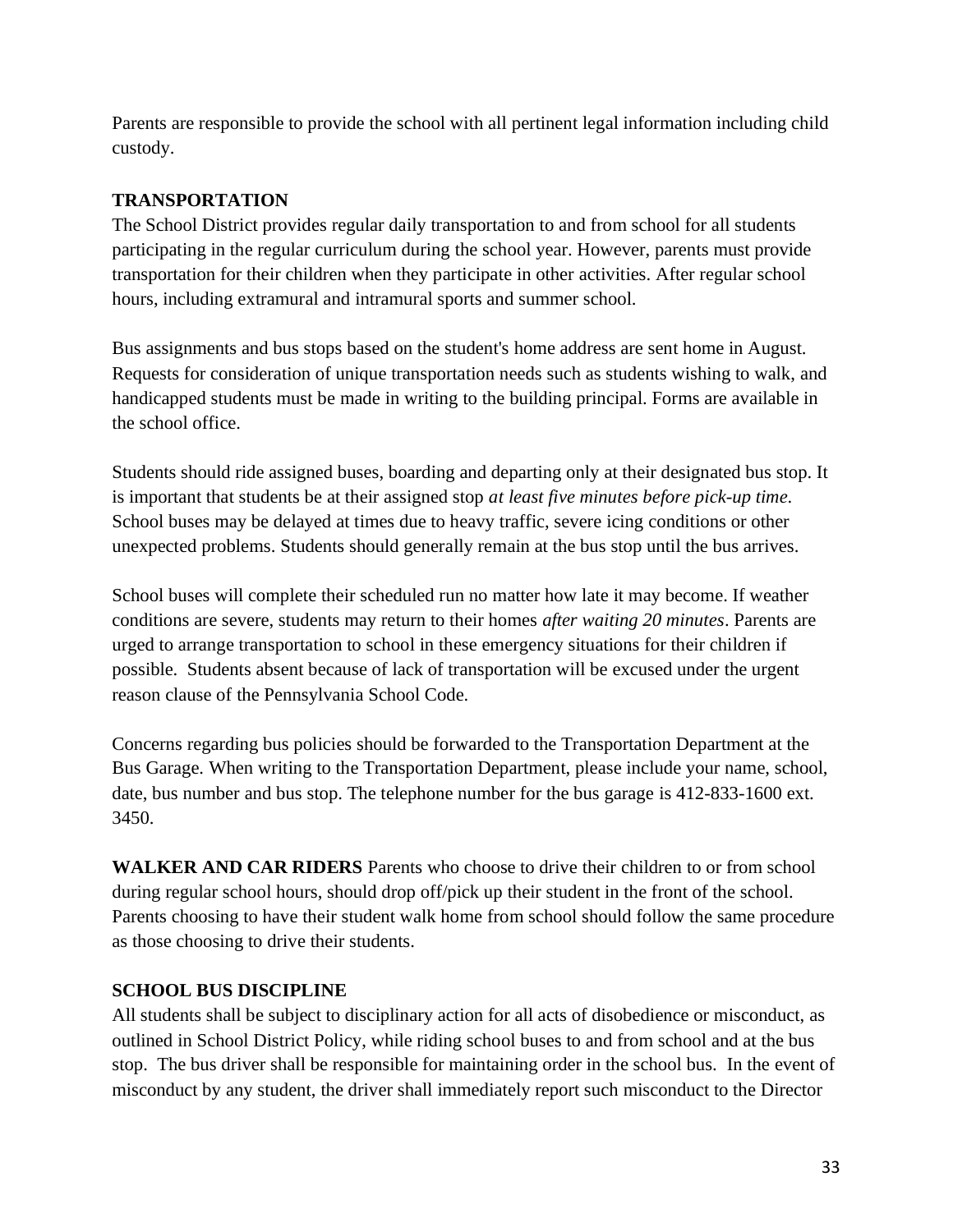of Transportation or the School Principal where the student is in attendance. If disciplinary action is recommended, a written report of misconduct shall be filed. The School Principal will follow established School District policy when dealing with bus misconduct.

#### **Bus Rider Rules: All school rules apply while on school district buses.**

- 1. Students should be on time at their designated school bus stops and should wait until the bus comes to a complete stop before attempting to enter.
- 2. Students should keep their hands and heads inside the bus at all times while on the bus.
- 3. Students should talk in a quiet and polite manner refraining from loud talking and laughing that might distract the driver's attention and cause a hazardous driving situation.
- 4. Students should never tamper with the bus and related equipment.
- 5. Students should remain seated in their seats at all times.
- 6. Students should not throw anything in or out of the bus windows.
- 7. Students are expected to act in a courteous and respectful manner to other riders including their fellow students and to the bus driver.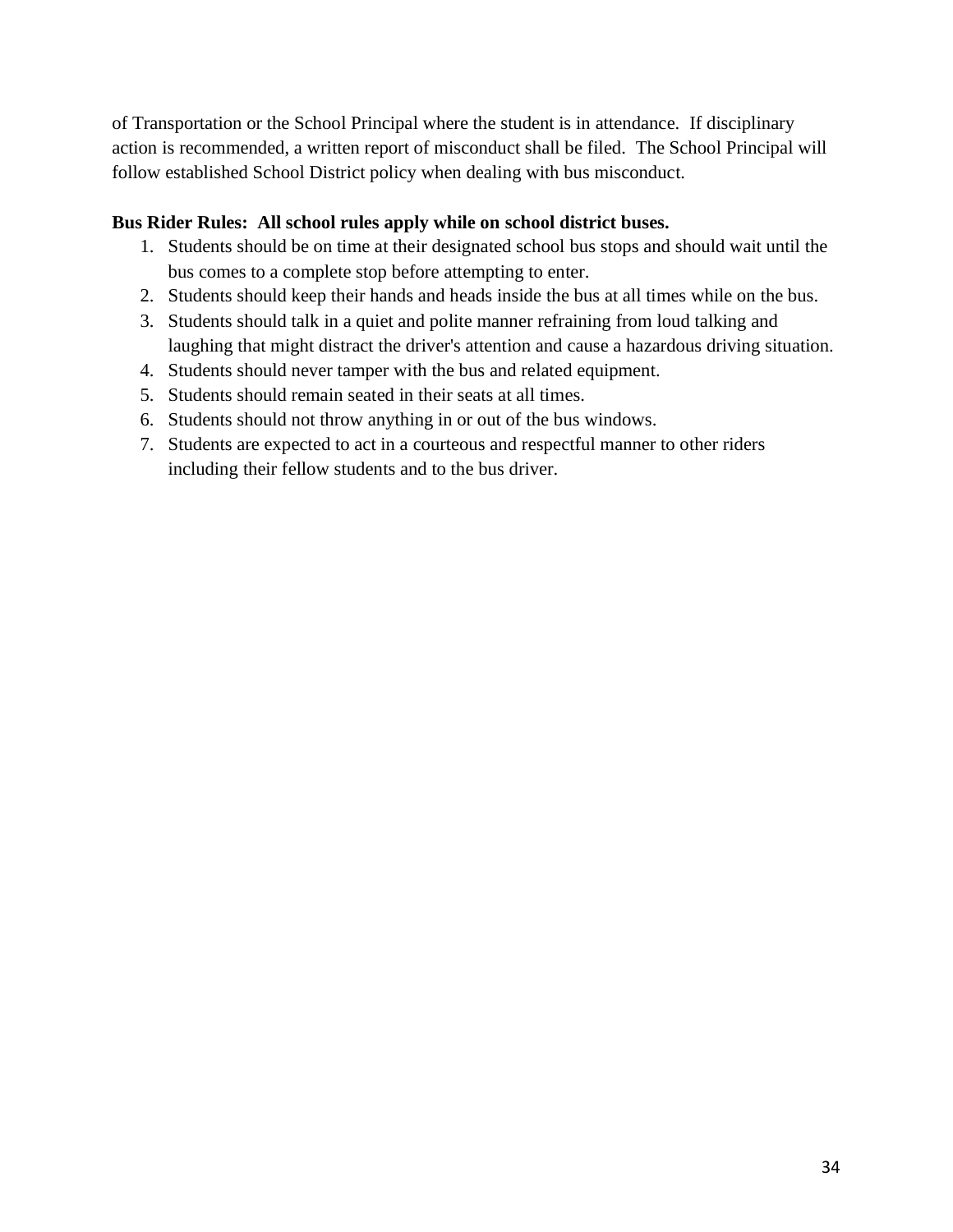### **SAFETY AND SECURITY**

Safety and security of the Upper St. Clair School District's students, staff, visitors and facilities is a high priority and is one of five pillars of the District's Strategic Plan. The District is committed to following best practices in the area of school safety. The Chief of School Police leads the security function and is the school safety and security coordinator. Experienced, armed school police officers who are all Act 120 certified are located in every elementary and middle school building. In addition, two assigned school police officers and two Act 235 certified school security officers are located at the high school. School police contact information can be found on the District website under the Safety banner. Chief of School Police Sean Bryson can be reached at 412-833-1600 ext. 2560.

### **SCHOOL SAFETY - VISITORS**

The safety of students and staff is a priority. The school maintains a comprehensive security plan. Preferred entrance to the building should be made through the front doors. The building has been equipped with entrance cameras and entrance buttons. Visitors must identify themselves and the purpose of their visit before being admitted. Visitors will be registered through the Raptor system to obtain a visitor pass. **Students will only be released to parents or guardians. All visitors will be required to show identification.**

# **EMERGENCY DRILLS**

#### **FIRE DRILLS**

A fire evacuation plan is posted in each room. Students should study the plan and become familiar with it. When the fire alarm sounds, students will immediately stand and form two lines as they leave the room. No one is to pass another person or break the line. Running is not permitted. The first students to reach an outside door are to hold it open until everyone has left the building.

Students are not permitted to talk during a fire drill and are to remain at least 50 feet away from the building until the signal is given to re-enter. No one is to return to the building until a principal authorizes such. Students must stay with their assigned teacher in an assigned area during the drill.

# **EMERGENCY DRILLS**

The school has an emergency response plan. Various emergency situations including severe weather, evacuations, and lock-downs are included in this plan. Students will be informed and instructed by their teachers as to the appropriate response and action to take during these drills. Emergency codes will be communicated to the entire building to inform them of the emergency situation.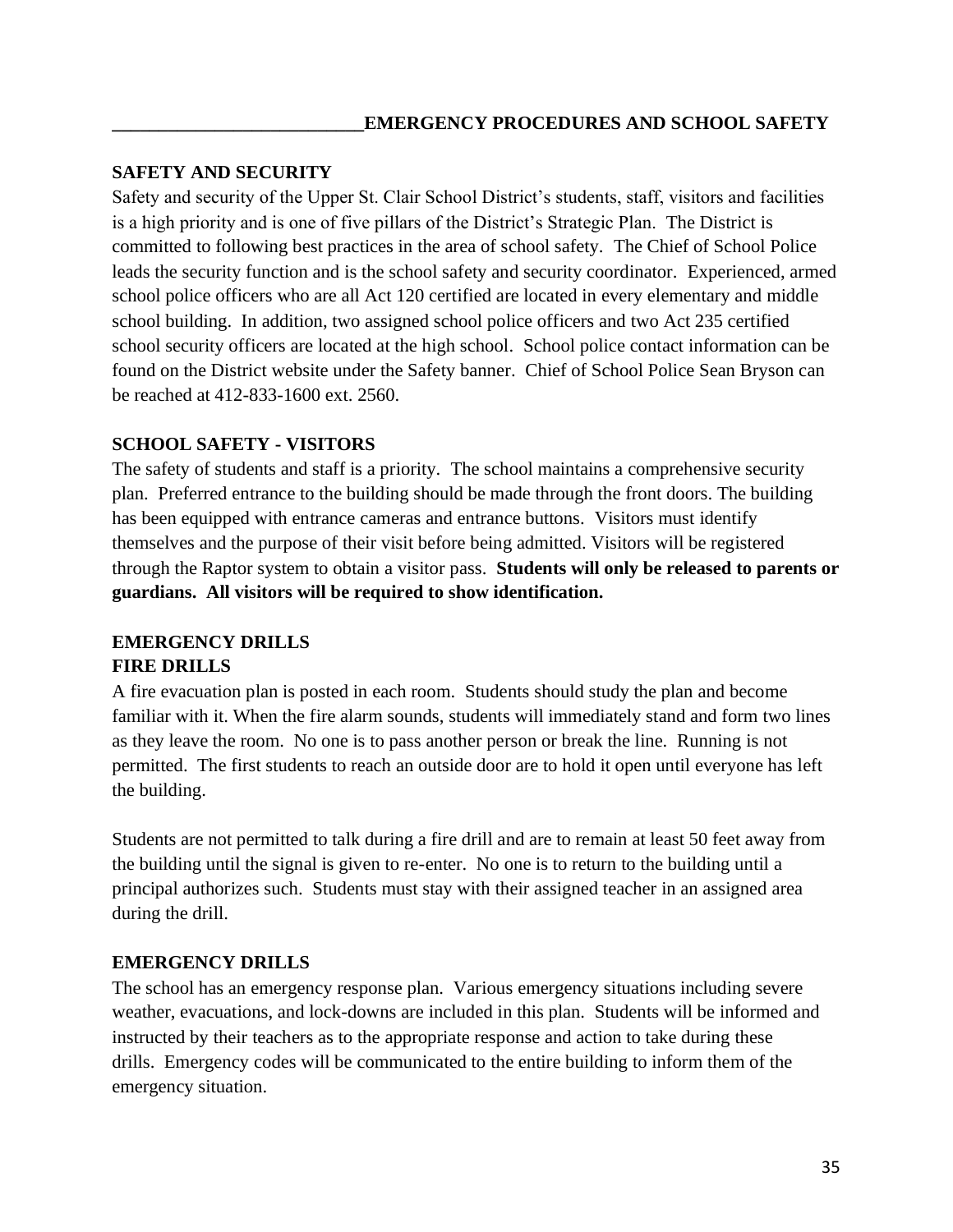# **EMERGENCY SCHOOL CLOSING**

# *The USCSD Parent Alert System, District Website E-Alerts, and Emergency School Closings* –

The USCSD Parent Alert System will be used to communicate weather-related as well as nonweather-related delays and/or cancellations.

Emergency phone numbers for the Parent Alert System are requested when "Back to School Online" information is completed. If you have additions or changes to your emergency numbers, please contact your child's school. Also, please be sure that you are registered for E-Alerts on the District website [www.uscsd.k12.pa.us.](http://www.uscsd.k12.pa.us/) Registration allows us to communicate unanticipated schedule changes to you.

The School District will also communicate delays and cancellations through various media resources:

- · USCSD website: [www.uscsd.k12.pa.us](http://www.uscsd.k12.pa.us/)
- · USCSD voicemail: 412-833-1600
- · Local television stations: KDKA, WTAE, WPXI
- Local media websites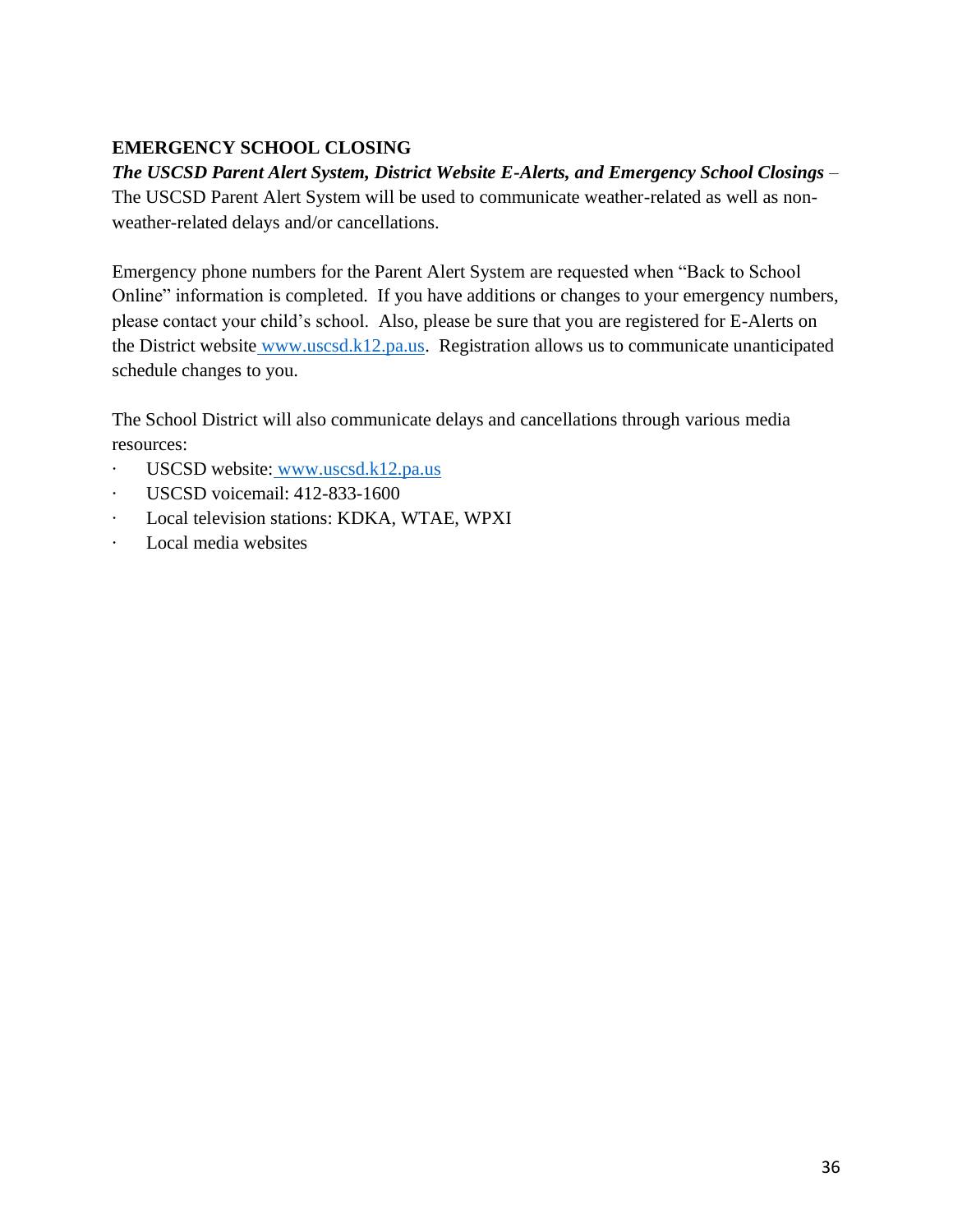#### **SCHOOL ATTENDANCE**

Regular attendance in school is vital to a student's success. **Compulsory school age** in the Commonwealth of Pennsylvania requires that all students between the ages of 6 and 18 attend school regularly. Students who are enrolled in school, but are not within this age range are also bound by the compulsory school attendance law. Parents/guardians are expected to encourage their children to attend as many school days as possible **so long as they are not ill.** The local education agency and parents/guardians will work collaboratively to support student school attendance.

#### As stated in the [Attendance Policy 204:](https://www.uscsd.k12.pa.us/Page/134)

The following conditions constitute reasonable cause for absence from school:

- 1. Illness, including if a student is dismissed by designated District staff during school hours for health-related reasons.
- 2. Obtaining professional health care or therapy service rendered by a licensed practitioner of the healing arts in any state, commonwealth or territory.
- 3. Quarantine.
- 4. Family emergency.
- 5. Recovery from accident.
- 6. Required court attendance.
- 7. Death in the family.
- 8. Participation in a project sponsored by a statewide or countywide 4-H, FFA or combined 4-H and FFA group, upon prior written request**.**
- 9. Participation in a musical performance in conjunction with a national veterans' organization or incorporated unit, as defined in law, for an event or funeral.

a. The national veterans' organization or incorporated unit must provide the student with a signed excuse, which shall include the date, location, and time of the event or funeral.

b. The student shall furnish the signed excuse to the District prior to being excused from school.

- 10. Observance of a religious holiday observed by bona fide religious group, upon prior written parental request (as noted in Policy 204).
- 11. Non School-sponsored educational tours or trips**/**family educational trip if the following conditions are met:

a. The parent/guardian submits a written request for excusal prior to the absence per the District's procedures, including use of the appropriate Educational Trip Form

b. The student's participation has been approved by the principal. If over five (5) days in duration the approval of the Superintendent or Designee is also required.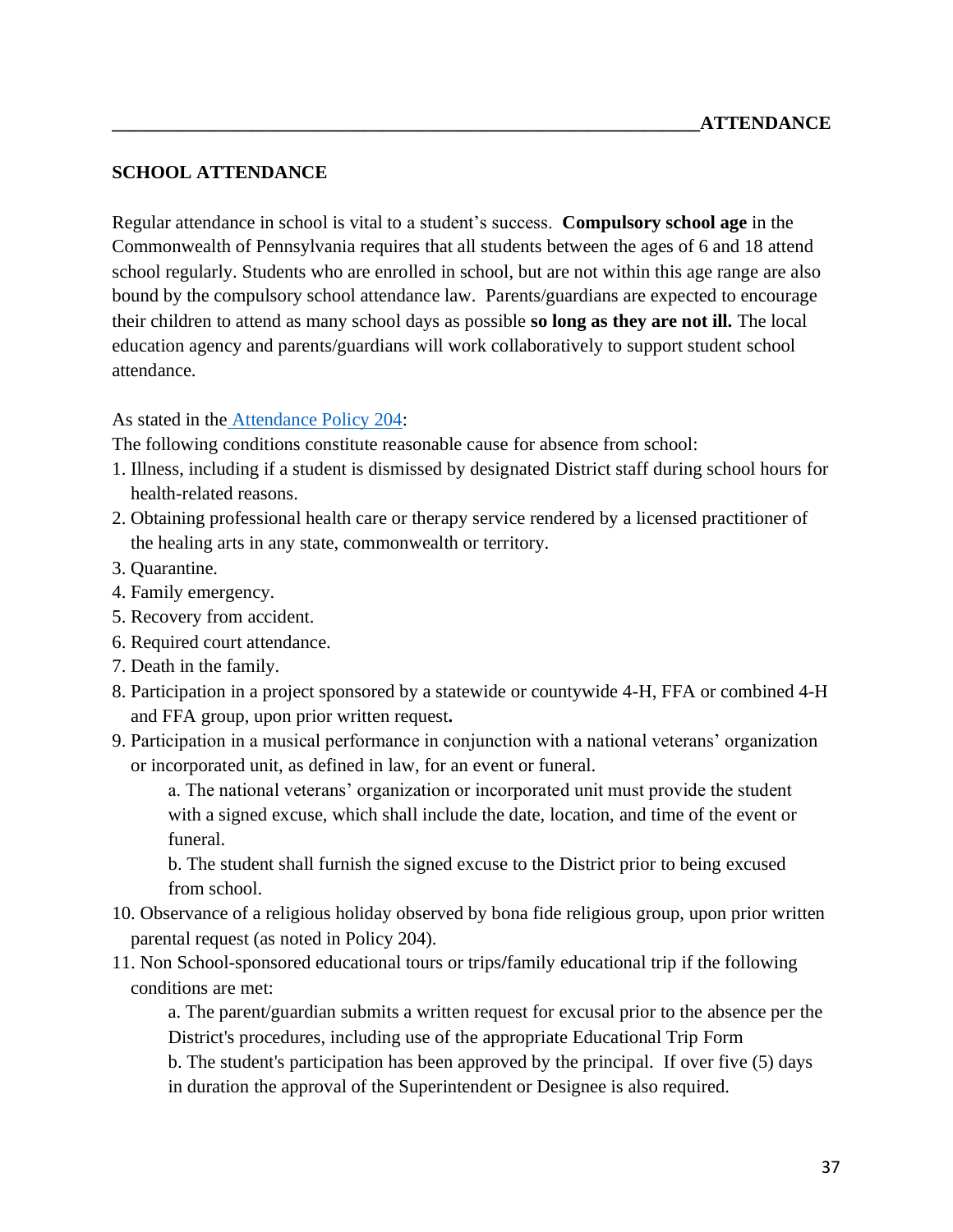- c. The adult directing and supervising the tour or trip is acceptable to
- the parents/guardians and the Superintendent.
- 12. College or postsecondary institution visit, with prior approval.
- 13. Other urgent reasons. Urgent reasons shall be strictly construed and do not permit irregular attendance.

An absence for any other reason is considered an unlawful/unexcused absence. When in doubt of the legality of an absence, parents are requested to contact the child's school principal.

After a student's absence from school, parents must send a signed note with the student explaining the reason and date(s) of the absence. The student must present this excuse to the Attendance Office upon returning to school. If the excuse is not provided within three (3) school days, the absence will be labeled **unexcused.** 

When a student misses three (3) consecutive days and no communication from the parent/guardian has occurred, the school nurse or counselor will call home to check on the student to determine if the school can take steps to support the student during his/her absence and/or support transition back to school

When a student misses more than ten (10) cumulative days, parents will receive written notice that an official doctor's excuse will be required for all subsequent absences for the remainder of the school year. Absences that have official doctor excuses will not count towards the 10 cumulative days. Failure to obtain an official doctor's excuse will result in an unexcused absence. Unexcused absences will be addressed in the manner described under the truancy section of school attendance.

# **DEFINITIONS OF TRUANCY**

 $\cdot$  A student is considered "truant" after three (3) or more unexcused absences during a single school year by a child subject to the compulsory school attendance law.

· A student is considered "habitually truant" after six (6) or more unexcused absences during a single school year by a child subject to the compulsory school attendance law.

· Occurrence is defined as the first, second, third, etc. time that an excuse is not provided when a student returns to school after a period of school absence.

Parents/guardians will be notified following each unexcused absence/occurrence. When a student is considered truant (**three unexcused absences/occurrences)** the school principal will notify the parents. This notification:

· Will be in writing to the person of parental relation with a child within ten (10) school days.

· Will include a description of the consequences that will follow if the child becomes habitually truant in the future.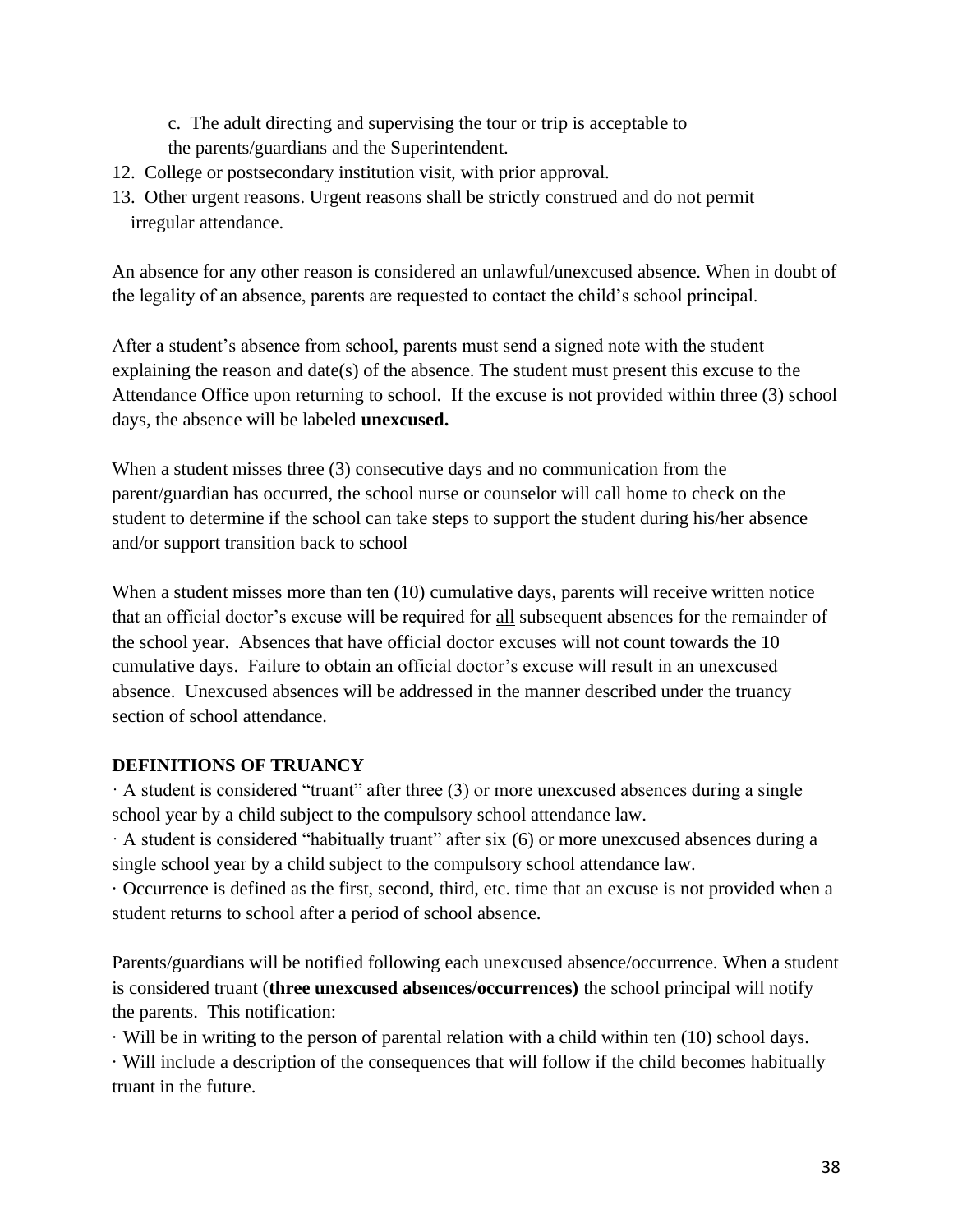· Will include steps to arrange an attendance improvement conference.

If the child, of compulsory school age, continues to be truant and incurs additional unexcused absences that accumulate six (6) unexcused absences/occurrences becoming "**habitually truant,**" the procedures to follow are based on the age of the child.

# · Habitually truant children **under 15 years of age:**

The school shall:

- Refer the child to a school-based or community-based attendance improvement program
- Refer the child to the county children and youth agency (CYS) for services or possible disposition as a dependent child under the Juvenile Act
- File a citation against the parent of a habitually truant child under 15 years of age in a magisterial district court.

# · Habitually truant children **15 years of age and older**:

The school shall:

- Refer the child to a school-based or community-based attendance improvement program
- File a citation against the student or parent in a magisterial district court
- If a habitually truant child aged 15 or older incurs additional absences after a school refers that child to an attendance improvement program or the child refuses to participate in an attendance improvement program, the school may refer the child to the local CYS agency for possible disposition as a dependent child.

# **SCHOOL ATTENDANCE IMPROVEMENT PLAN CONFERENCE (SAIC)**

Parents/Guardians will be notified in writing and by phone of the scheduled School Attendance Improvement Plan Conference (SAIC).

Schools must create attendance improvement plans prior to referring truancy to the courts. A school attendance improvement conference is defined as a conference where the child's absences and reasons for the absences are examined in an effort to improve attendance with or without additional services. The conference will include the following individuals:

- · The child
- · The person in parental relation to the child
- · Other individuals identified by the person in parental relation who may be a resource (e.g., grandparent, sibling, family friend, advocate, etc.)
- · Appropriate school personnel
- · Recommended service providers (case managers, behavioral health providers, etc.)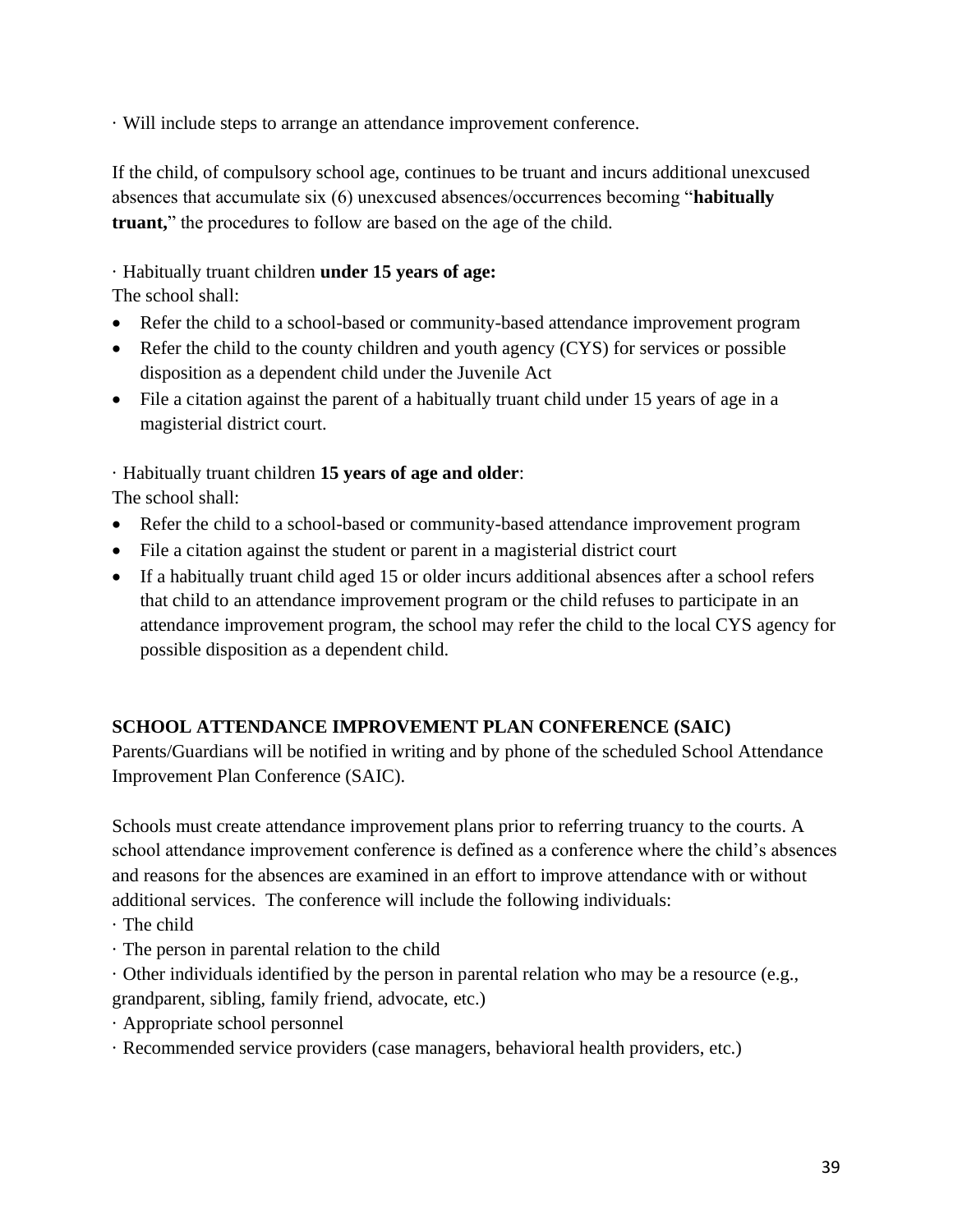The school must hold the conference even if the parent or guardian declines to participate or fails to attend after the school provides advance written notice and makes attempts to communicate via telephone. A legal requirement does not exist for either the child or parent to attend the conference. The school must document the outcome of any attendance improvement conference in a written attendance improvement plan. Schools may not take further legal action to address unexcused absences until after the date of the scheduled attendance improvement conference has passed.

### **MAGISTERIAL REFERRAL**

After all necessary steps have been taken to foster a collaborative relationship between the local education agency and parents/guardians, a citation may be filed in the office of the appropriate judge whose jurisdiction includes the school in which the student is or should be enrolled if a student continues to be habitually truant from school. Judges have considerable discretion to impose appropriate penalties in individual cases.

### **TARDIES**

Any student entering school after the official beginning time must report to the attendance office to obtain a class admission slip. Any student who is tardy more than ten (10) days without proper medical documentation may be required to submit a doctor's note for subsequent excused tardiness. The school principal will notify parents when the child has accumulated four unexcused tardies. Disciplinary consequences may be assigned.

#### **EARLY DISMISSAL**

Parents are requested to schedule all medical and dental appointments for their children before or after the regular school day.

If it is essential that such appointments be scheduled during the school day, the parents must submit a note to the Attendance Office requesting the early dismissal. Students will find a table in the front foyer as they enter school to obtain early dismissal slips and bus passes. The student will receive a dismissal slip to present upon leaving. It is the responsibility of the student to remind the teacher when it is time for the early dismissal. The child must present the early dismissal slip at the school office prior to leaving the building. Parents/ Caregivers MUST come into the office to sign out the student.

When an early dismissal is necessary the student should bring in a written request, which includes:

- Student's name
- Date and time of early dismissal
- Reason for early dismissal
- Signature of parent/guardian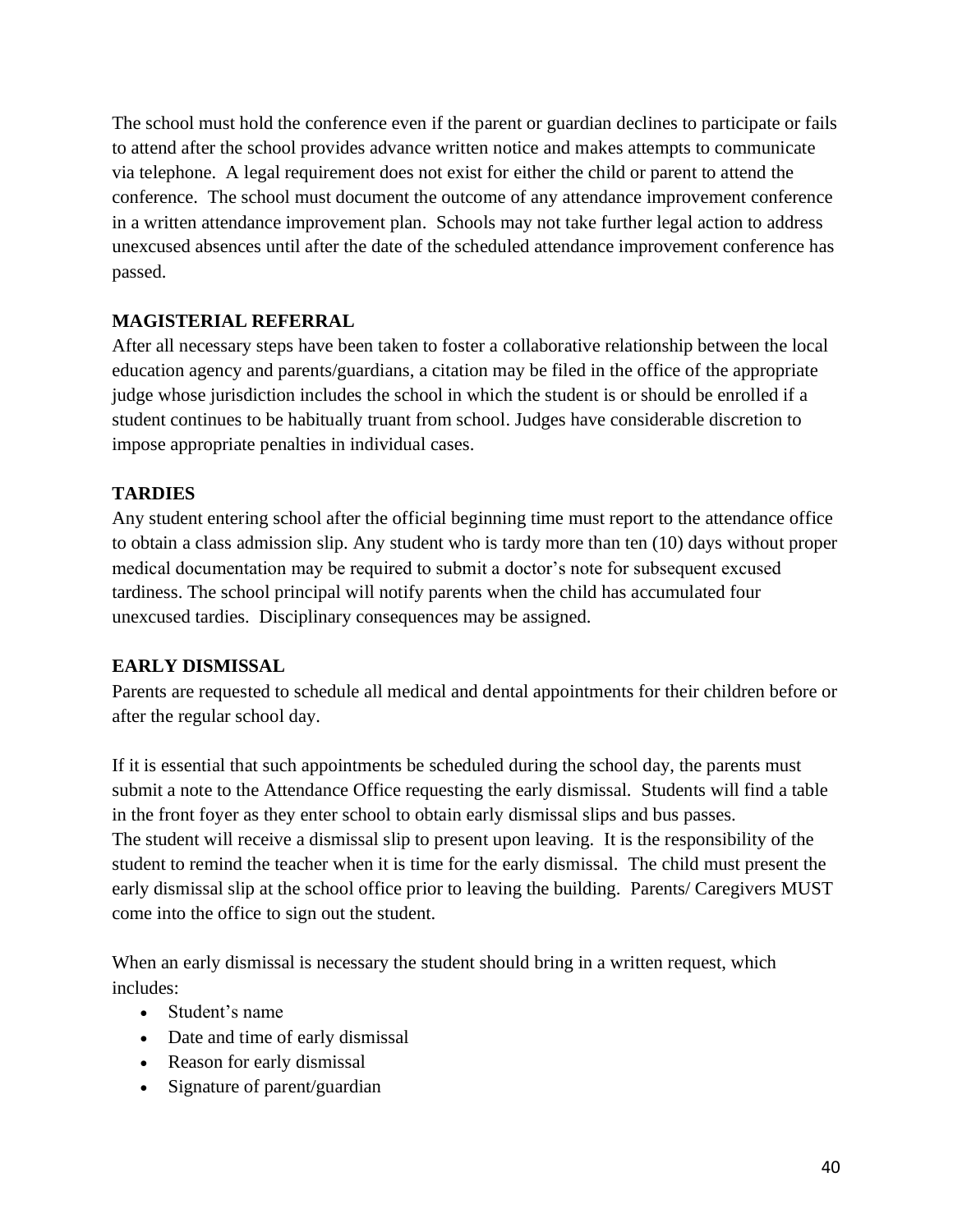If a student returns before the end of the school day, he or she must report to the Attendance Office for an admission slip. Any dismissal prior to 10:00 a.m. will constitute a full day's absence; any dismissal before 1:30 p.m. will be considered a half-day's absence.

#### **PRE-APPROVED ABSENCES**

The Administration recognizes that middle school-age children will occasionally be absent from school attending an educational trip/ tour with family or other organizations. If parents/guardians know that their child will be absent from school, it is required to complete an **Educational Trip Form.** This form may be obtained from the Fort Couch Middle School Main Office staff or by visiting our website: [Educational Trip Form.](https://www.uscsd.k12.pa.us/Domain/327) The excused absence form is to be completed and submitted for approval to the Main Office **at least one week prior** to the intended date of absence. The Attendance Secretary will contact the parent/guardian only if the request is denied.

#### **RELIGIOUS HOLIDAY / RELIGIOUS INSTRUCTION**

Provisions are to be made in each school to excuse pupils from school for observance of bona fide religious holidays. A pupil's absence from school for bona fide religious holidays shall be recorded as a "Religious" absence. There shall be no penalty attached to such an absence. In addition, students may be released from school for a total of not more than 36 hours per year in order to attend classes for religious instruction.

**\*\*For the 2021-2022 school year, attendance should be flexible to allow for extended absences for COVID-19 related reasons.**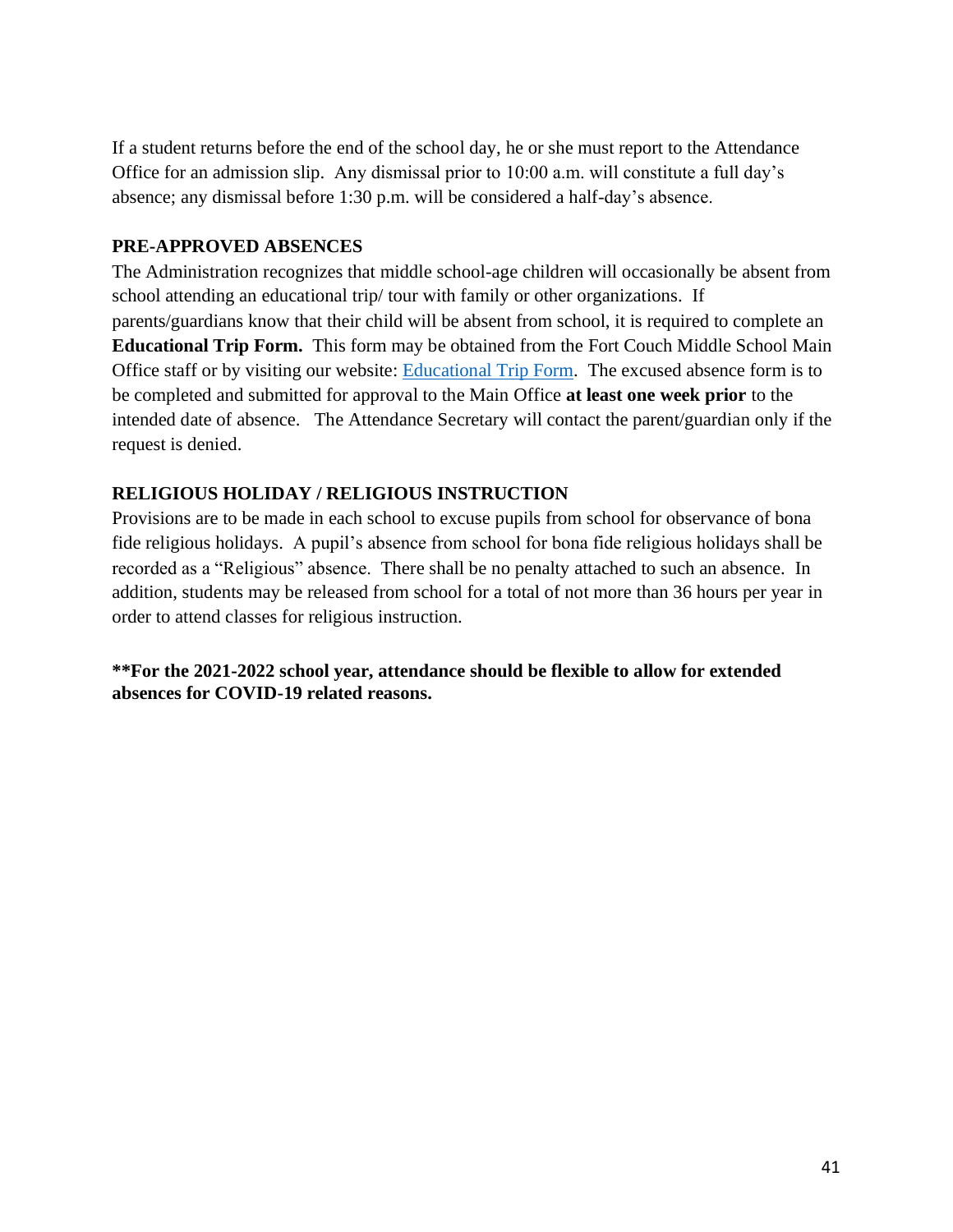### **DAMAGED ITEMS**

Students are responsible for all items assigned to or used by them. They will be required to reimburse the School District for anything lost, damaged, or defaced. This includes texts, library books, school materials, facilities, computers, Chromebooks, and school property.

# **WATER BOTTLES**

All students and staff have access to water fountain filling stations throughout the school building. Our water fountains are cleaned regularly, properly maintained, and accessible to everyone. We recognize that students may need additional hydration throughout the school day. Students are permitted to have refillable water bottles in class. At the discretion of the classroom teacher, students may lose this privilege if the water bottle becomes a distraction to the learning environment.

General Guidelines for Water Bottle Usage at Fort Couch:

- Students are permitted to carry water bottles at Fort Couch Middle School
- Students are only permitted to have WATER in the water bottle
- Reusable/ refillable bottles are preferred
- If the water bottle is interfering with the learning of the student/ other students the teacher will ask the student to remove the water bottle from the classroom (i.e. put the bottle in their locker)
- Water bottles should be kept under the students' desks and away from any technology and / or device

# **SCHOOL TRANSFERS**

Advance written notification from a parent/guardian must be provided if a student intends to transfer to another school. Contact the Attendance Secretary for additional information.

#### **TELEPHONE CALLS**

Telephone calls to the school requesting that messages from parents be delivered to students should be restricted to emergency situations only. We encourage students to refrain from calling home during the school day. However, if a student needs to call home, he or she must come to the office. Students are not permitted to use cell phones during the school day unless allowed by staff. Cell phones must remain in the students' backpacks in their lockers. Disciplinary action may be taken if a student is using a phone in school when not permitted.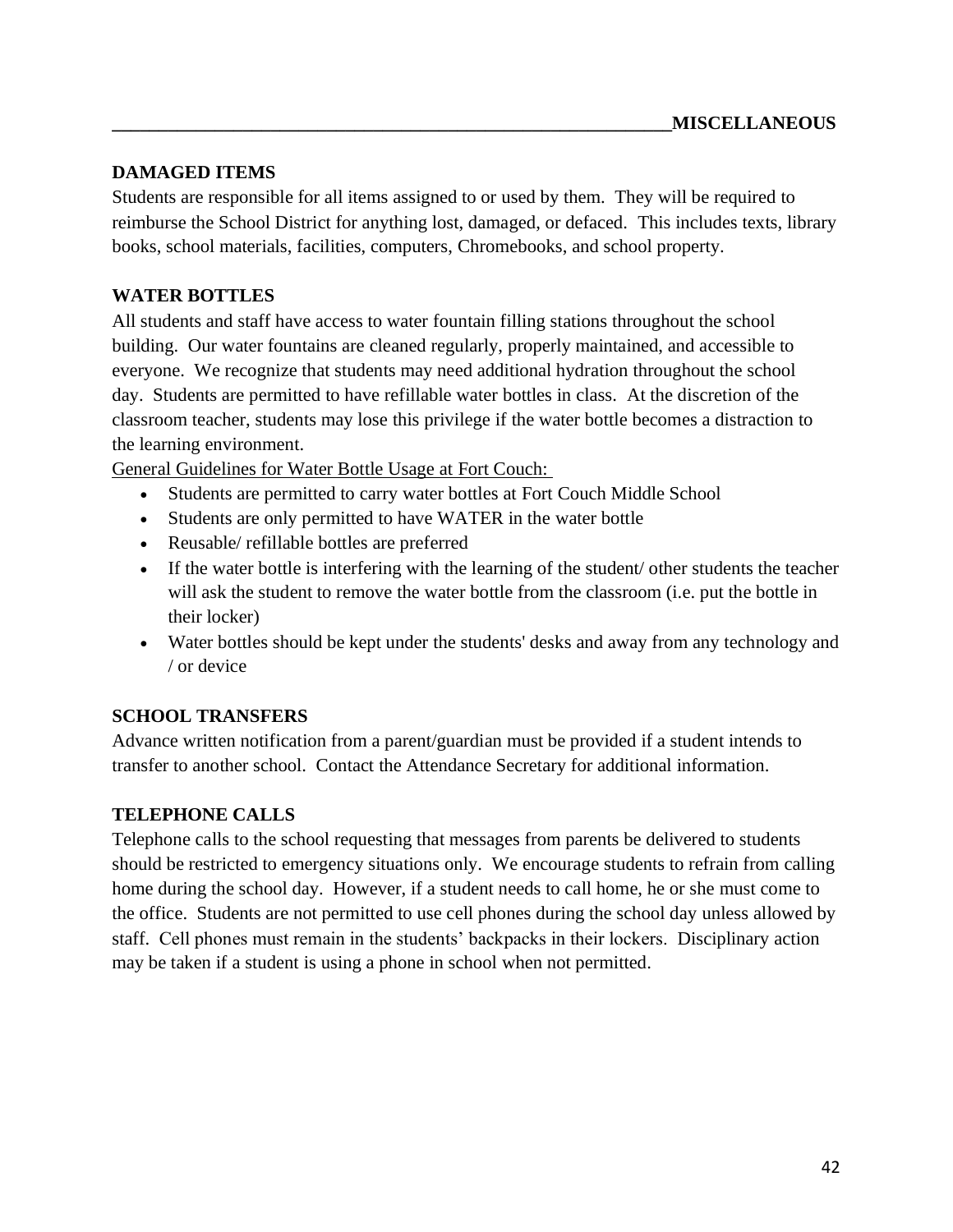#### **Health Services Information - [Link for Additional Information](https://www.uscsd.k12.pa.us/Page/113)**

#### [Diabetes Management](https://www.uscsd.k12.pa.us/cms/lib/PA01000033/Centricity/Domain/17/209.2%20-%20Diabetes%20Management.pdf) (Policy 209.2)

The Upper St. Clair School District recognizes the need for immediate safety of students with diabetes as well as their long term health. Diabetic school orders are required for each school year. The school nurses collaborate as a team with each family individually and their diabetic provider to create a plan for their student to ensure they are ready to learn and participate fully in school activities while minimizing the possibility of diabetes-related emergencies. Students who plan to self-administer and monitor their diabetes will need to have a written statement pertaining to this in their diabetes school orders or have the [Carry and Self-Administration of Emergency](https://www.uscsd.k12.pa.us/cms/lib/PA01000033/Centricity/Domain/17/210.1%20AR%20-%20Carry%20and%20Self-Administration%20of%20Emergency%20Medications%20Form.pdf)  [Medications Form](https://www.uscsd.k12.pa.us/cms/lib/PA01000033/Centricity/Domain/17/210.1%20AR%20-%20Carry%20and%20Self-Administration%20of%20Emergency%20Medications%20Form.pdf) completed by their diabetic provider.

#### [Food Allergy Management](https://www.uscsd.k12.pa.us/cms/lib/PA01000033/Centricity/Domain/17/209.1%20-%20Food%20Allergy%20Management.pdf) (Policy 209.1)

Parents or guardians who request accommodations for their child(ren) who have severe food allergies must provide written documentation to the school nurse from a physician indicating the nature and severity of the food allergy, as well as emergency procedures to be followed in the event of a severe allergic reaction. Coordination of information on accommodations with the Nutrition Center Food Service Director, the school nurse, and all other pertinent parties will occur in accordance with this policy. Specific guidelines regarding accommodating non-disabling and disabling allergies can be found in Policy 209.1

#### [Health Examinations-Screenings](https://www.uscsd.k12.pa.us/cms/lib/PA01000033/Centricity/Domain/17/209%20-%20Health%20Examinations-Screenings.pdf) (Policy 209)

State law requires that physical and dental examinations be provided by the school's doctor or dentist or by the student's family physician. These examinations can be provided by the district, but parents usually choose to have these examinations done by their personal physician. Pennsylvania School Law requires that each child entering school, grade 6, and grade 11 have a physical exam and each child entering school, grade 3, and grade 7 have a dental exam. All kindergarten students must have a lead test completed per county guidance. The Medical/Dental forms for a private physical and/or dental exam are located on the Health Services webpage. The district will send the appropriate forms to your home when required. The district encourages parents/guardians to timely obtain the exams and promptly return the applicable forms to the school nurse prior to the start of the following school year.

The school nurse may also complete other screenings during the school day to include hearing, vision, scoliosis, height and weight, and other tests deemed advisable, at intervals established by the district.

#### [Immunizations and Communicable Diseases](https://www.uscsd.k12.pa.us/cms/lib/PA01000033/Centricity/Domain/17/203%20-%20Immunizations%20and%20Communicable%20Diseases.pdf) (Policy 203 and Administrative Regulations)

All students shall be immunized against specific diseases in accordance with state law and regulations, unless specifically exempt for religious or medical reasons. Students in public schools must be immunized for tetanus, diphtheria, acellular pertussis, polio, measles, mumps, rubella, hepatitis B and varicella (chickenpox). Children attending grade 7 are required to have an updated tetanus, diphtheria, acellular pertussis (Tdap) and a meningococcal conjugate vaccine (MCV).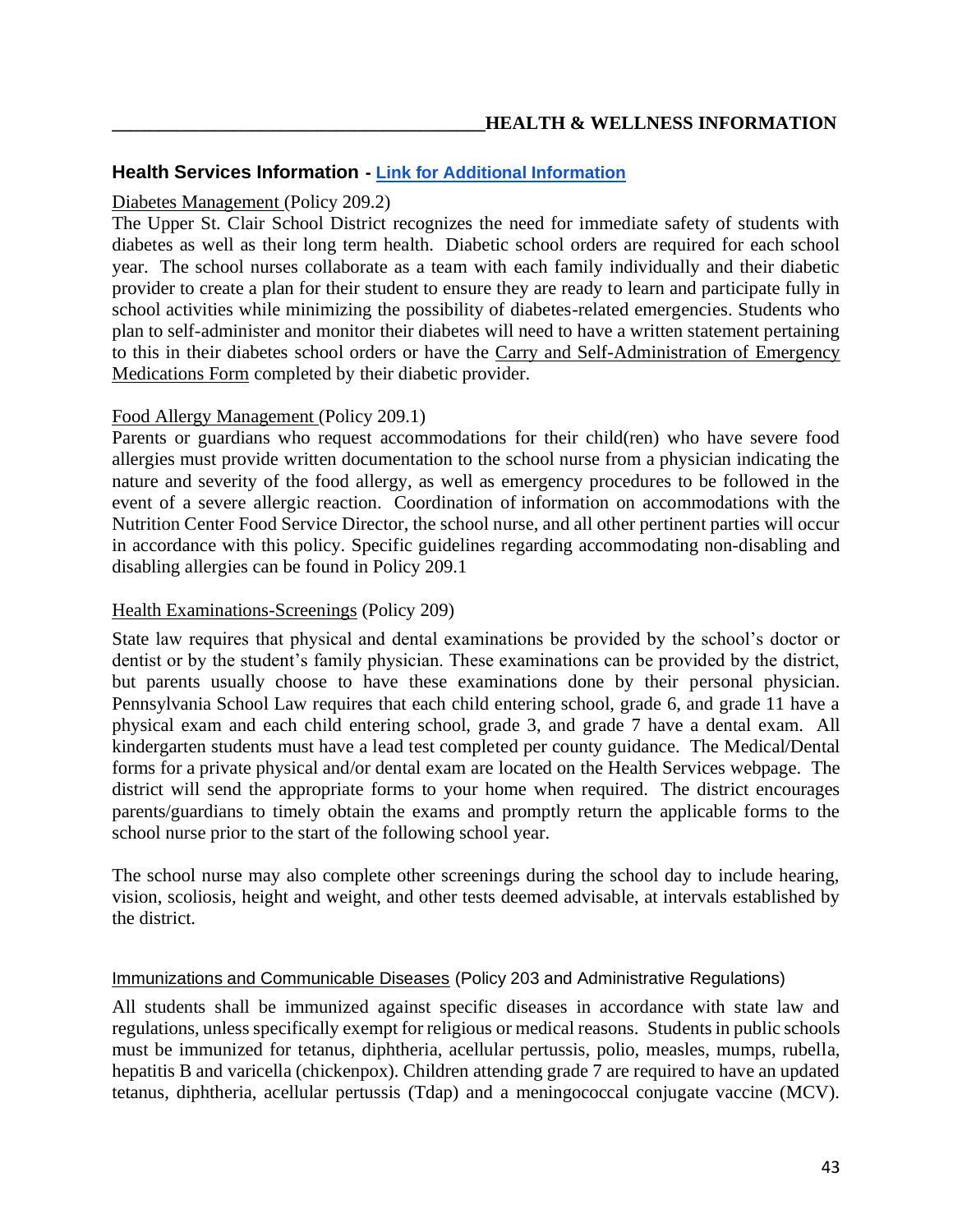Children entering grade 12 will also need 1 dose of meningococcal conjugate vaccine (MCV). Without these required immunizations the student will not be permitted to attend school. In the event of an incidence of a reportable communicable disease within the student community for which another student is unimmunized, the unimmunized student may be excluded from school, as permitted by law, to lessen the risk of transmission of the disease and safeguard the well-being of the educational community. The school nurse should be contacted with any questions or concerns in this area.

Where applicable, those individuals who are identified as symptomatic or asymptomatic carriers of communicable diseases, infected with acute diseases, and/or chronic infectious diseases will be restricted from the school environment until such a time that it is ascertained their presence within the educational setting will not present a risk to themselves or others. Individually afflicted students shall be afforded their due process rights in respect to continued attendance or when appropriate be provided with education in the least restrictive environment.

### [Medications](https://www.uscsd.k12.pa.us/cms/lib/PA01000033/Centricity/Domain/17/210%20-%20Medications.pdf) (Policy 210)

A violation of the medication policy may result in student discipline under the Code of Student Conduct.

To ensure proper administration of medication, any student needing "prescribed medication" (prescriptions or over-the-counter medication which has been prescribed by a doctor in writing) during school hours, per the physician's instructions, must follow these procedures:

1. Obtain and process a medication form, which should outline specific procedures for administering medication.

2. All medications must be brought to the nurse's office by the parent/guardian or student in grades 9-12 immediately upon entry to school. Medications will be stored in a locked area of the building health office. The medication must be in a proper pharmaceutical container, bearing the student's name, physician's name and treatment instructions, including times the medication is to be administered.

All medications must be administered by the Certified School Nurse, or in the absence of the Certified School Nurse by other licensed school health staff (RN, LPN), except as otherwise noted

In some cases, a parent may determine the need for his/her child to take "over-the-counter" medication (such as aspirin, cough medicine, etc.). This medication must also be registered at the school nurse's office, following the procedures previously listed. The district cannot, however, assume responsibility for maintaining a schedule to administer "over-the-counter" medication, unless a physician prescribes it.

# **Other Health and Safety Requirements**

Students and families are expected to comply with all health and safety requirements set forth in the District's Health and Safety Plan(s). Failure to comply may result in student discipline consistent with the degree of violation. A copy of the District's Plan and the applicable health and safety requirements are available on the District's website at [www.uscsd.k12.pa.us.](http://www.uscsd.k12.pa.us/) In the event a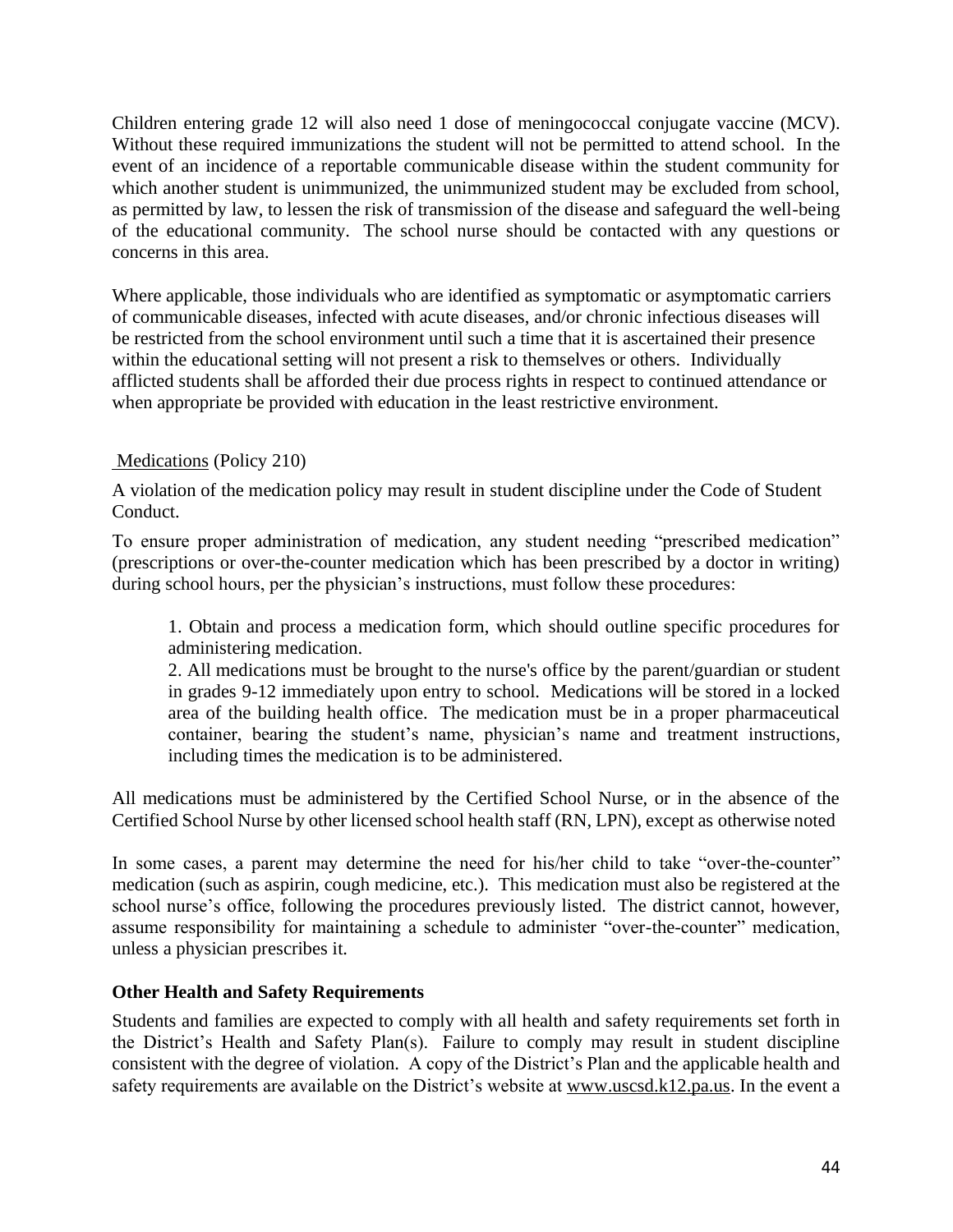provision of the Health and Safety Plan conflicts with any duly adopted Board Policy, the Plan provisions will apply so long as the Plan is in place.

**SCHOOL NURSE** The school nurse is on duty every day. Please feel free to phone the school office if you would like to speak with the nurse. A student who becomes ill or injured during the school day should report to the school health office. Students with a health-related problem will be dismissed from school only to persons identified in the student's emergency form. If your student is absent for more than three days, the nurse or will contact you regarding his or her health status.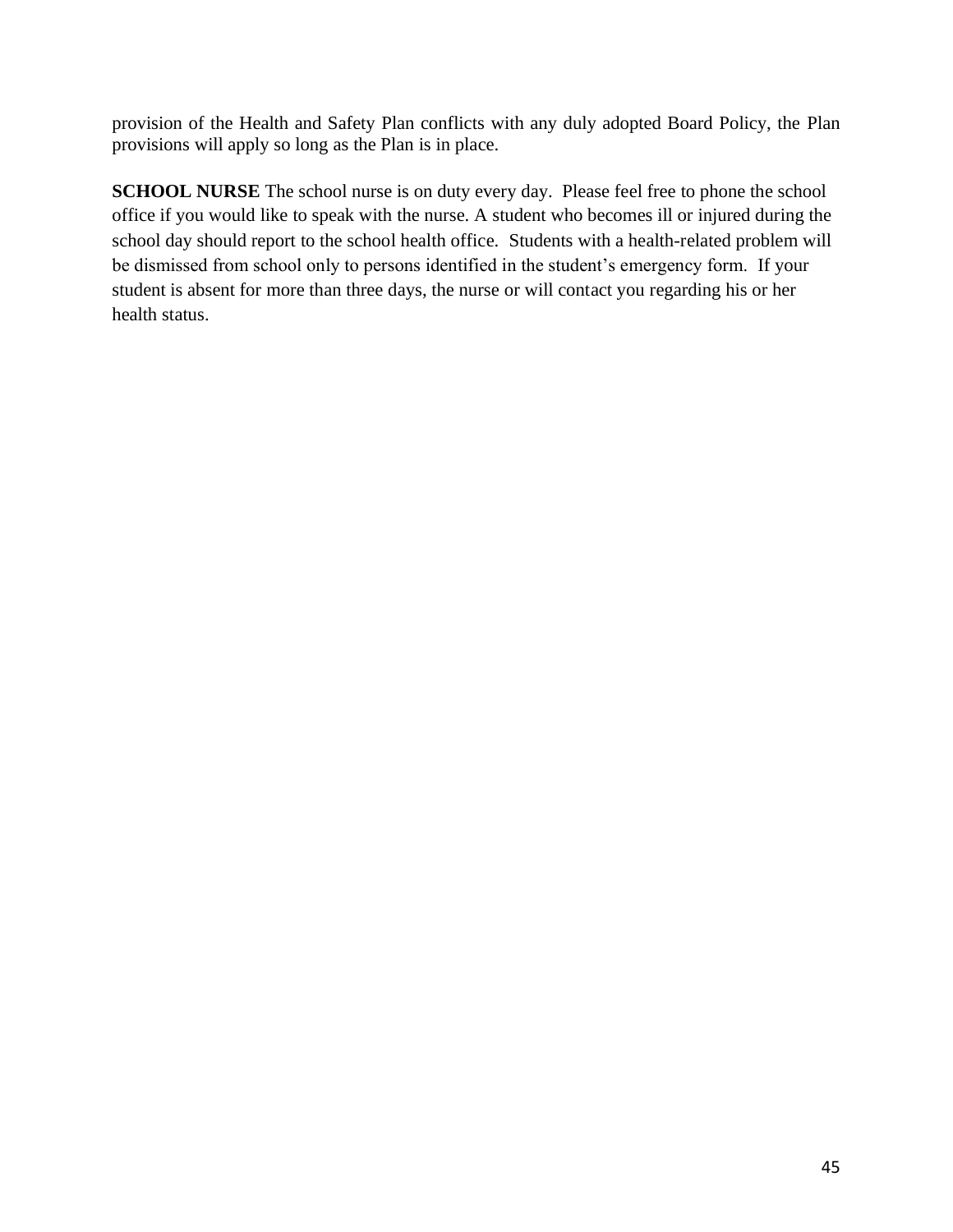#### **[Student Discipline](https://www.uscsd.k12.pa.us/cms/lib/PA01000033/Centricity/Domain/17/218%20-%20Student%20Discipline.pdf)** (Policy 218)

The District believes that student conduct is closely related to learning. An effective educational program requires a safe and comfortable school environment.

Student discipline and the enforcing of school rules will be done respectfully, promptly, consistently, confidentially, and equitably regardless of the personal characteristics of the individual student. Discipline is motivated by the intent to correct and promote positive behavior and growth, as well as to maintain ord

The Board shall adopt a Code of Student Conduct to govern student discipline, and students shall not be subject to disciplinary action because of race, sex, color, religion, sexual orientation, national origin or handicap/disability. Each student must adhere to Board policies and the Code of Student Conduct governing student discipline

Any student disciplined by a District employee shall have the right to notice of the infraction.

#### **Off-Campus Activities**

This policy shall also apply to student conduct that occurs off school property and would otherwise violate the Code of Student Conduct if any of the following circumstances exist:

- 1. The conduct occurs during the time the student is traveling to and from school or traveling to and from school-sponsored activities, whether or not via school district furnished transportation.
- 2. The student is a member of an extracurricular activity and has been notified that particular off-campus conduct could result in exclusion from such activities.
- 3. Student expression or conduct materially and substantially disrupts the operations of the school, or the administration reasonably anticipates that the expression or conduct is likely to materially and substantially disrupt the operations of the school.
- 4. The conduct has a direct nexus to attendance at school or a school-sponsored activity, for example, a transaction conducted outside of school pursuant to an agreement made in school, that would violate the Code of Student Conduct if conducted in school
- 5. The conduct involves the theft of vandalism of school property.
- 6. There is a relationship between the proximity of learning or timing of the conduct in relation to a student's attendance at school or school-sponsored activities.
- 7. The conduct constitutes bullying or harassment or cyberbullying as defined by Board Policy.

**As it would be impossible to identify and list all types of student infractions or administrative actions, disciplinary consequences will be administered based on an individual basis for violations not specifically outlined in this handbook at the discretion of the building administrators.**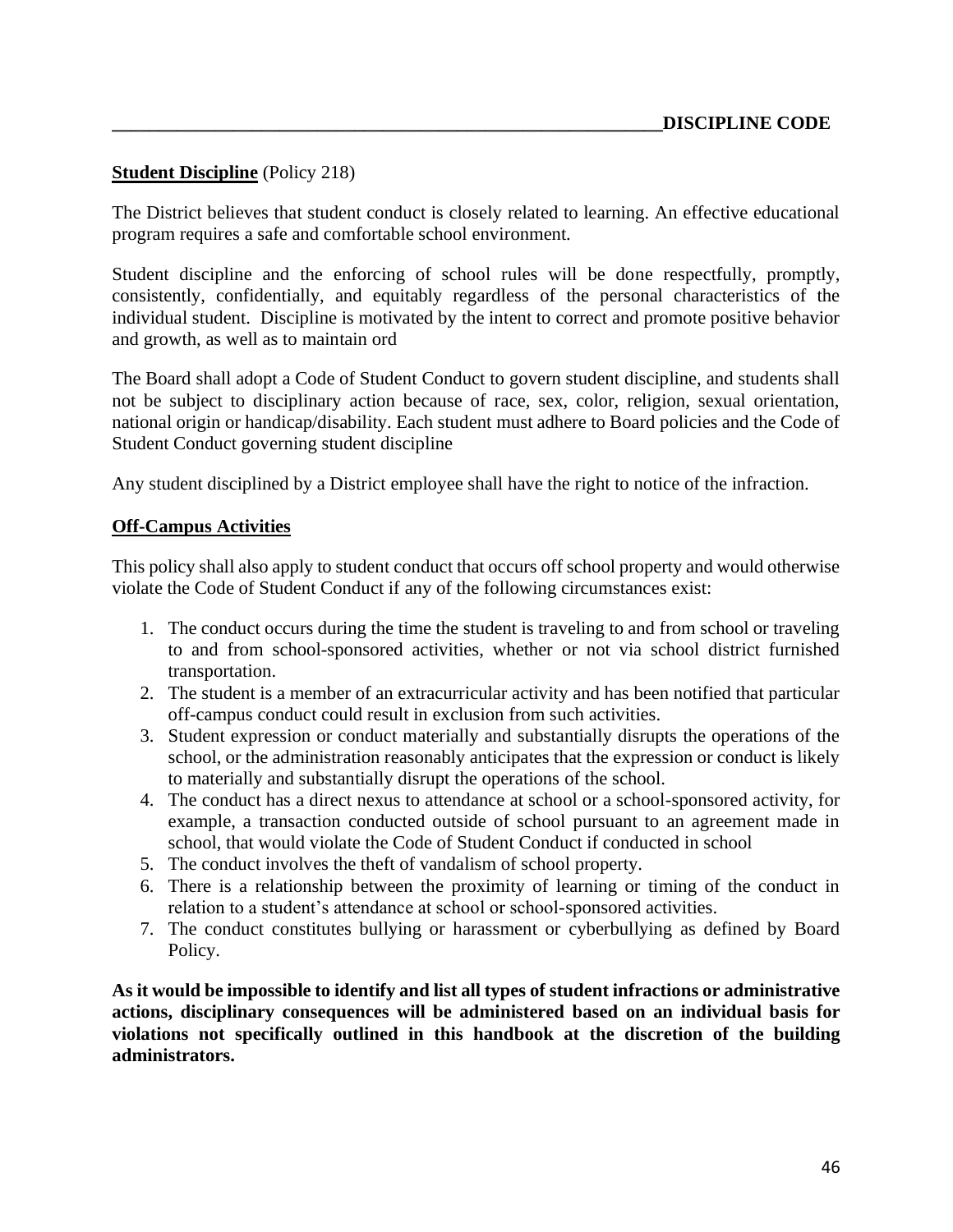| <b>MINOR VIOLATIONS</b>                                                                                                                   | <b>POSSIBLE Administrative Actions</b>                                                                                             |
|-------------------------------------------------------------------------------------------------------------------------------------------|------------------------------------------------------------------------------------------------------------------------------------|
| <b>Excessive Noise</b>                                                                                                                    | Warning, Detention, and/or disciplinary<br>referral                                                                                |
| Unjustified tardiness to assigned places                                                                                                  | Warning, Detention, and/ or disciplinary<br>referral                                                                               |
| Disorder/ disruption in class or hall                                                                                                     | Warning, Detention, and/ or disciplinary<br>referral                                                                               |
| Damaging books or other materials                                                                                                         | Payment, possible suspension, limitations or<br>restrictions on material access                                                    |
| Loitering in the halls or lavatory                                                                                                        | Warning, Detention, and/ or disciplinary<br>referral                                                                               |
| Poor conduct in the Nutrition Center                                                                                                      | Corrective action such as clean up, alternative<br>eating area assigned, Warning, Detention,<br>and/ or disciplinary referral      |
| Failure to pay library or other financial<br>obligations, return school materials (including<br>iPad) such as books, equipment, supplies. | Payment, possible detention, suspension,<br>limitations or restrictions on material access,<br>and/ or referral to law enforcement |
| <b>Gum Chewing</b>                                                                                                                        | Warning, Detention, and/ or disciplinary<br>referral                                                                               |
| Class cut                                                                                                                                 | Warning, Detention, and/ or disciplinary<br>referral                                                                               |
| Any behavior which is a distraction to the<br>educational process, but does not endanger the<br>safety of people or property.             | Warning, Detention, and/ or disciplinary<br>referral                                                                               |
| Cheating                                                                                                                                  | Possible failure for that piece of work,<br>Detention, and/ or disciplinary referral                                               |
| Violation of activity rules                                                                                                               | Warning, Detention, and/ or disciplinary<br>referral, suspension from activity                                                     |
| <b>MAJOR VIOLATIONS</b>                                                                                                                   | <b>POSSIBLE Administrative Action</b><br>(Disciplinary referral will be issued for<br>major infractions)                           |
| Use of any unauthorized electronic device<br>during the school day, including school bus<br>and field trips                               | Detention, suspension, device may be taken<br>and held in the Main Office and released only                                        |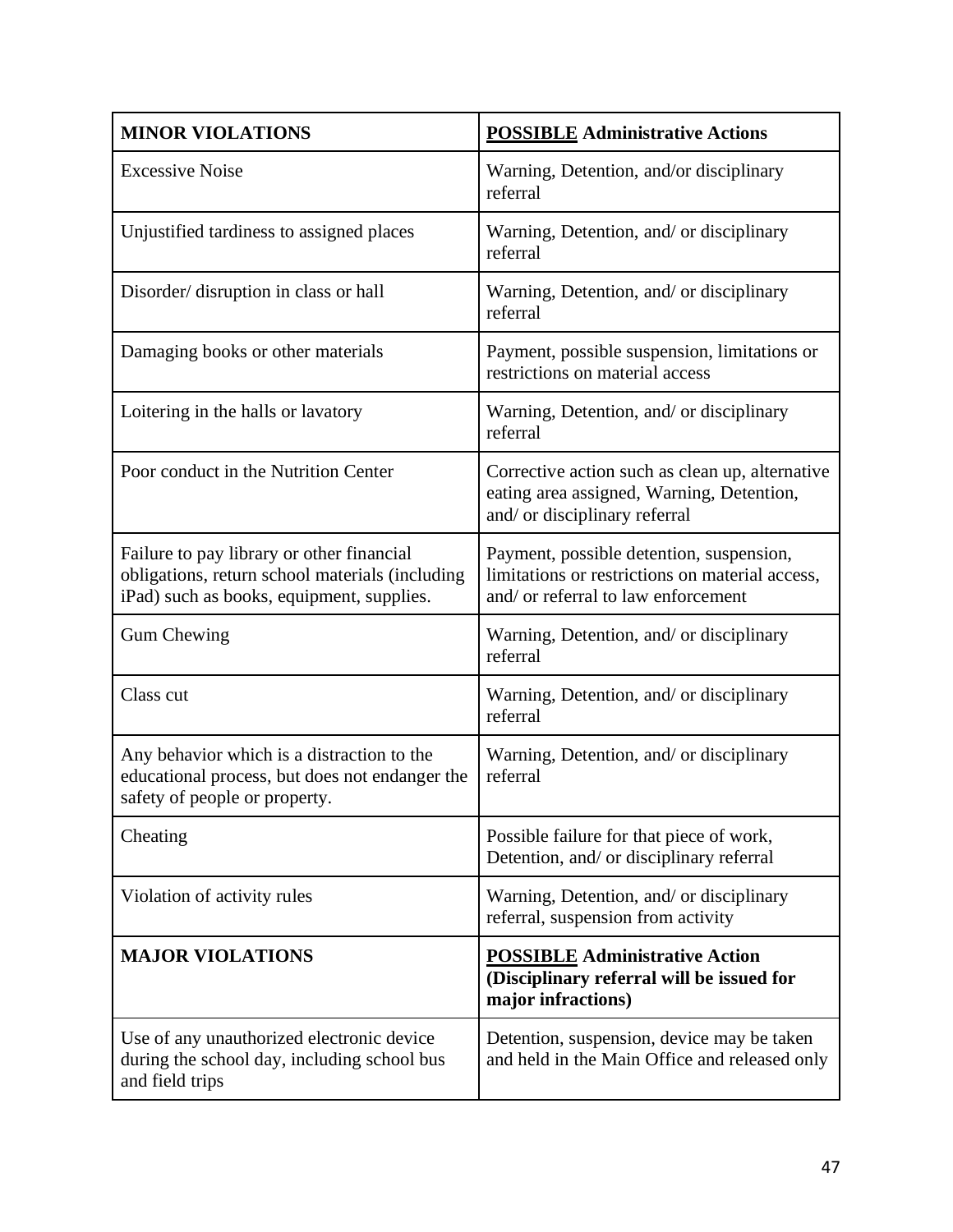|                                                                                                                                                                                  | to a parent/ guardian. Possible student<br>expulsion                                                     |
|----------------------------------------------------------------------------------------------------------------------------------------------------------------------------------|----------------------------------------------------------------------------------------------------------|
| Engaging in conduct that violates the Criminal<br>Code, the laws of Pennsylvania, Township of<br>Upper St. Clair ordinances or its published-<br>posted policies and regulations | Suspension, possible expulsion, and/ or<br>possible criminal prosecution                                 |
| Possession and/ or use of any weapon or use<br>of any object to cause bodily harm                                                                                                | Suspension, possible expulsion, and/ or<br>possible criminal prosecution                                 |
| Possession and/ or use of any tobacco product,<br>including but not limited to vapes, e-<br>cigarettes, juuls, chewing tobacco, etc.                                             | Suspension, possible expulsion, and/ or<br>possible criminal prosecution, Tobacco<br>educational program |
| Possession, use, transportation, or being under<br>the influence of drugs                                                                                                        | Suspension, possible expulsion, and/ or<br>possible criminal prosecution, D & A<br>educational program   |
| Possession, use, transportation, or being under<br>the influence of alcohol                                                                                                      | Suspension, possible expulsion, and/ or<br>possible criminal prosecution, D & A<br>educational program   |
| Sale of drugs, alcohol, and/ or tobacco<br>products                                                                                                                              | Suspension, possible expulsion, and/ or<br>possible criminal prosecution, D & A<br>educational program   |
| Possession/ use of any look-alike chemicals or<br>paraphernalia associated with the use of drugs,<br>alcohol, or other controlled substance                                      | Suspension, possible expulsion, and/ or<br>possible criminal prosecution, D & A<br>educational program   |
| Throwing objects at vehicles, school, or<br>people                                                                                                                               | Detention, suspension, possible criminal<br>prosecution, removal of privileges                           |
| Leaving school grounds without permission                                                                                                                                        | Detention, suspension, police notified,<br>removal of privileges                                         |
| Profanity/ disrespectful speech or actions                                                                                                                                       | Detention, suspension, possible criminal<br>prosecution, possible expulsion                              |
| Fighting or rowdy/ physical behavior that<br>disturbs the learning environment and/ or<br>threatens the safety of others                                                         | Detention, suspension, possible criminal<br>prosecution, possible expulsion                              |
| Theft                                                                                                                                                                            | Restitution where possible, Detention,<br>suspension, possible criminal prosecution,<br>payment          |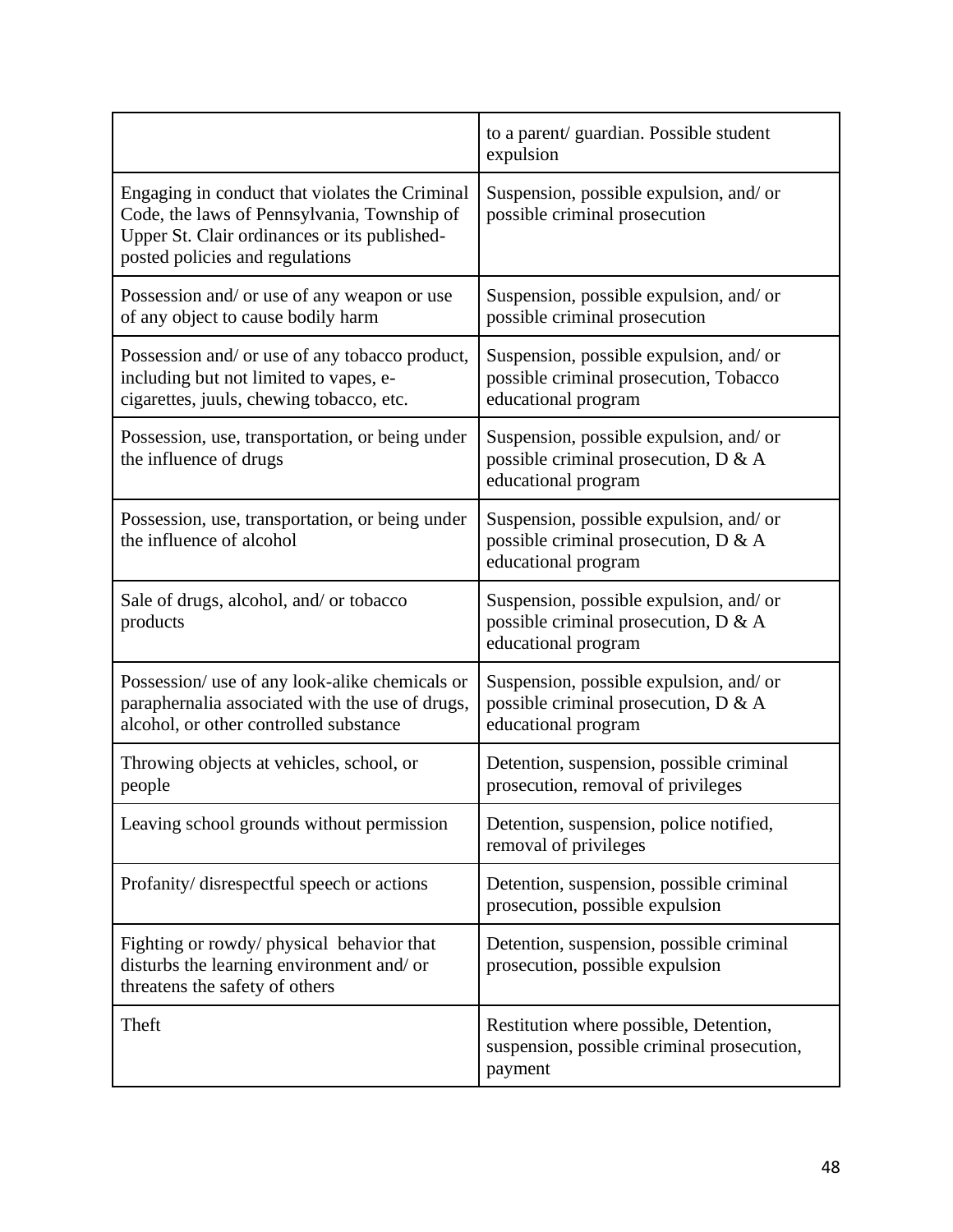| Vandalism and defacing school property and/<br>or the property of others (including the school-<br>issued technology device)      | Payment, Detention, suspension, possible<br>criminal prosecution                                                                                                                                                                                                                                                   |
|-----------------------------------------------------------------------------------------------------------------------------------|--------------------------------------------------------------------------------------------------------------------------------------------------------------------------------------------------------------------------------------------------------------------------------------------------------------------|
| Tampering with safety equipment, such as fire<br>alarms, smoke detectors, fire extinguishers,<br>sprinklers, surveillance cameras | Detention, suspension, possible criminal<br>prosecution, Fire Marshall notified, payment,<br>possible expulsion                                                                                                                                                                                                    |
| Possession and/ or ignition of any fireworks,<br>smoke bombs, matches, lighters, incendiary<br>devices, etc.                      | Confiscation, Detention, suspension, possible<br>criminal prosecution, possible expulsion                                                                                                                                                                                                                          |
| Misuse/ abuse/ forgery of early dismissals,<br>hall passes, excuses, and/ or other school<br>communications                       | Detention, suspension, possible criminal<br>prosecution, possible expulsion                                                                                                                                                                                                                                        |
| Repeated minor infractions                                                                                                        | Detention, suspension, possible criminal<br>prosecution, possible expulsion                                                                                                                                                                                                                                        |
| <b>Bullying</b>                                                                                                                   | May include, but not limited to:<br>Counseling within the school, Parental<br>conference, Loss of school privileges,<br>Transfer to another school building,<br>classroom or school bus., Exclusion from<br>school-sponsored activities, Detention,<br>Suspension, Expulsion, and /or other<br>Counseling/Therapy. |
| Harassment, sexual harassment, other<br>harassment, discrimination, or related<br>retaliation                                     | May include, but not limited to:<br>Counseling within the school, Parental<br>conference, Loss of school privileges,<br>Transfer to another school building,<br>classroom or school bus., Exclusion from<br>school-sponsored activities, Detention,<br>Suspension, Expulsion, and /or other<br>Counseling/Therapy. |
| Hazing                                                                                                                            | May include, but not limited to:<br>Counseling within the school, Parental<br>conference, Loss of school privileges,<br>Transfer to another school building,<br>classroom or school bus. Exclusion from<br>school-sponsored activities, Detention,<br>Suspension, Expulsion, and /or other<br>Counseling/Therapy.  |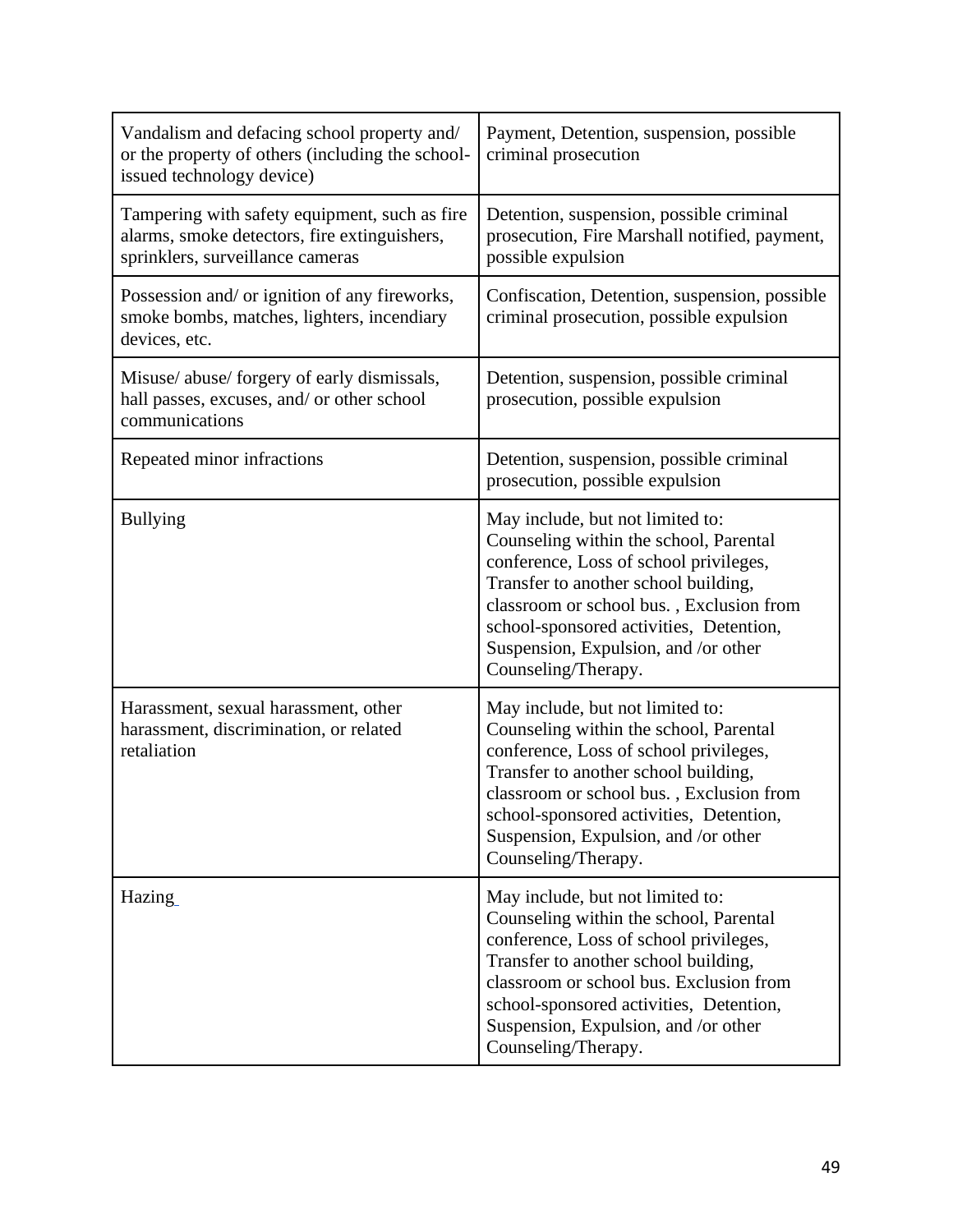| Any behavior resulting in unsafe conditions or<br>that interferes with the rights of others or that<br>violates the policies of Upper St. Clair School<br>District: Including but not limited to<br>Harassment, Cyberbullying/Bullying,<br>Terroristic Threats, Other Threats, Weapons,<br>Repeated infractions, etc. | May include, but not limited to:<br>Counseling within the school, Parental<br>conference, Loss of school privileges,<br>Transfer to another school building,<br>classroom or school bus. Exclusion from<br>school-sponsored activities, Detention,<br>Suspension, Expulsion, and /or other<br>Counseling/Therapy. |
|-----------------------------------------------------------------------------------------------------------------------------------------------------------------------------------------------------------------------------------------------------------------------------------------------------------------------|-------------------------------------------------------------------------------------------------------------------------------------------------------------------------------------------------------------------------------------------------------------------------------------------------------------------|
| Violation of school district policies or<br>regulations                                                                                                                                                                                                                                                               | May include, but not limited to:<br>Counseling within the school, Parental<br>conference, Loss of school privileges,<br>Transfer to another school building,<br>classroom or school bus. Exclusion from<br>school-sponsored activities, Detention,<br>Suspension, Expulsion, and /or other<br>Counseling/Therapy. |

# **ADDITIONAL STUDENT CONDUCT POLICIES**

### [Bullying-Cyberbullying](https://www.uscsd.k12.pa.us/cms/lib/PA01000033/Centricity/Domain/17/249%20-%20Bullying-Cyberbullying.pdf) (Policy 249)

The District is committed to providing a safe, positive learning environment for students. The District recognizes that bullying creates an atmosphere of fear and intimidation, detracts from the safe environment necessary for student learning, and may lead to more serious violence. Therefore, the Upper St. Clair School District prohibits bullying by all students.

Bullying is defined as intentional electronic, written, verbal or physical act or series of acts directed at another student or students, that is severe, persistent or pervasive and has the effect of substantially interfering with a student's education, Creating an environment that a reasonable person in the complainant's situation would find threatening, intimidating or abusive, or causing a substantial disruption of the orderly operation of school. Cyberbullying is included within the definition of bullying.

Students are encouraged to use the district's report form, available from the building principal, or to put the complaint in writing; however, oral complaints shall be accepted and documented. The person accepting the complaint shall handle the report objectively, neutrally and professionally, setting aside personal biases that might favor or disfavor the student filing the complaint or those accused of a violation of this policy.

A student who violates this policy shall be subject to appropriate disciplinary action consistent with the Code of Student Conduct.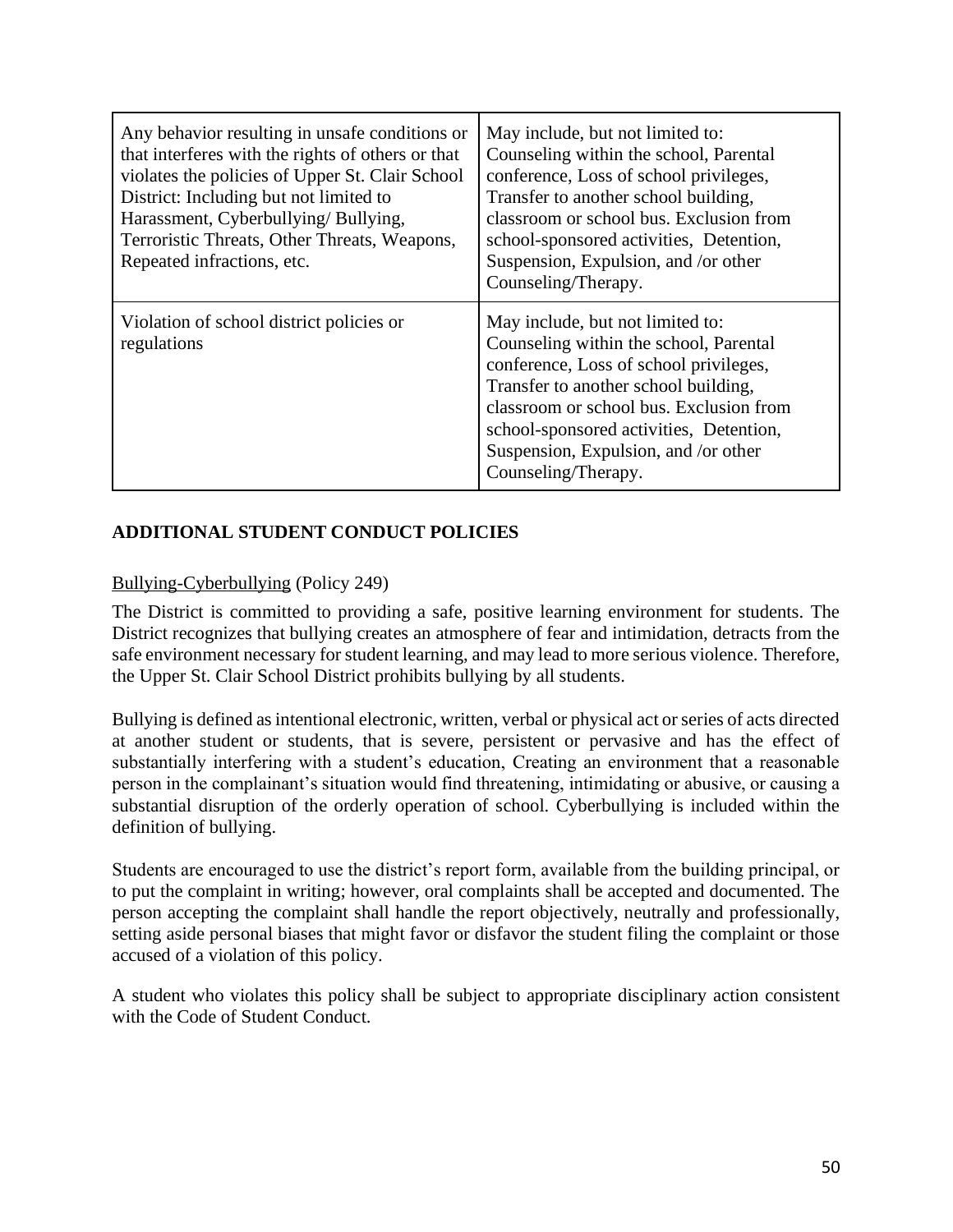#### [Controlled Substances-Paraphernalia](https://www.uscsd.k12.pa.us/cms/lib/PA01000033/Centricity/Domain/17/227%20-%20Controlled%20Substances-Paraphernalia.pdf) (Policy 227)

The District expects that students report for class or extracurricular, co-curricular, school sponsored/sanctioned activities in a condition that will allow them to perform their various activities in a safe and efficient manner. The District recognizes that in-school as well as out-ofschool use of controlled substances has a negative impact on the institution as a whole and is detrimental to the safety of our student body as well as our goal of a drug-free learning environment. Rules, guidelines and procedures have been developed to provide students information in advance of a problem and to promote the safety of all students, faculty and the public. Violations will not be tolerated and may result in disciplinary action up to and including expulsion and referral for prosecution.

Students are prohibited from using, possessing, distributing, and being under the influence of any controlled substances during school hours, at any time while on school property, at any schoolsponsored activity, and during the time spent traveling to and from school and to and from schoolsponsored activities.

Controlled substances include: (1) controlled substances prohibited by federal and state laws; (2) look-alike drugs; (3) alcoholic beverages; (4) anabolic steroids; (5) drug paraphernalia; (6) any volatile solvents or inhalants; (7) substances that when ingested cause a physiological effect that is similar to the effect of a controlled substance as defined by state and federal laws: and (8) prescription or non-prescription (over-the-counter) medications, except those for which permission for use in school has been granted pursuant to Board policy.

Students can be excluded from participating in any extra-curricular activity/sport for off-campus use of controlled substances even if the use has no nexus to the District's curricular or extracurricular programs. (See Policy 122).

#### [Weapons](https://www.uscsd.k12.pa.us/cms/lib/PA01000033/Centricity/Domain/17/218.1%20-%20Weapons.pdf) (Policy 218.1)

Possession or use of weapons in the school setting (school grounds, school sponsored activities, in any student vehicle on students grounds, or traveling to or from school) is a threat to the safety of students and staff and is prohibited by the law.

The term "weapons" includes but is not limited to any knife, cutting instrument, cutting tool, nunchaku, firearm, shotgun, rifle, replica of a weapon, any other tool, instrument or implement capable of inflicting serious bodily injury and replica of weapon.

The Board shall expel for a period of not less than one (1) year any student who violates this policy. Expulsion will be given following formal due process proceedings required by law and Board Policy. The Superintendent may recommend modifications of the expulsion requirements on a case-by-case basis. If the Superintendent is recommending discipline for a weapon policy violation that does not constitute an expulsion, the discipline in lieu of expulsion may be imposed by the Superintendent and does not require Board approval.

#### [Terroristic Threats](https://www.uscsd.k12.pa.us/cms/lib/PA01000033/Centricity/Domain/17/218.2%20-%20Terroristic%20Threats.pdf) (Policy 218.2)

Terroristic threat shall mean a threat communicated either directly or indirectly to commit any crime of violence with the intent to terrorize another; to cause evacuation of a building, place of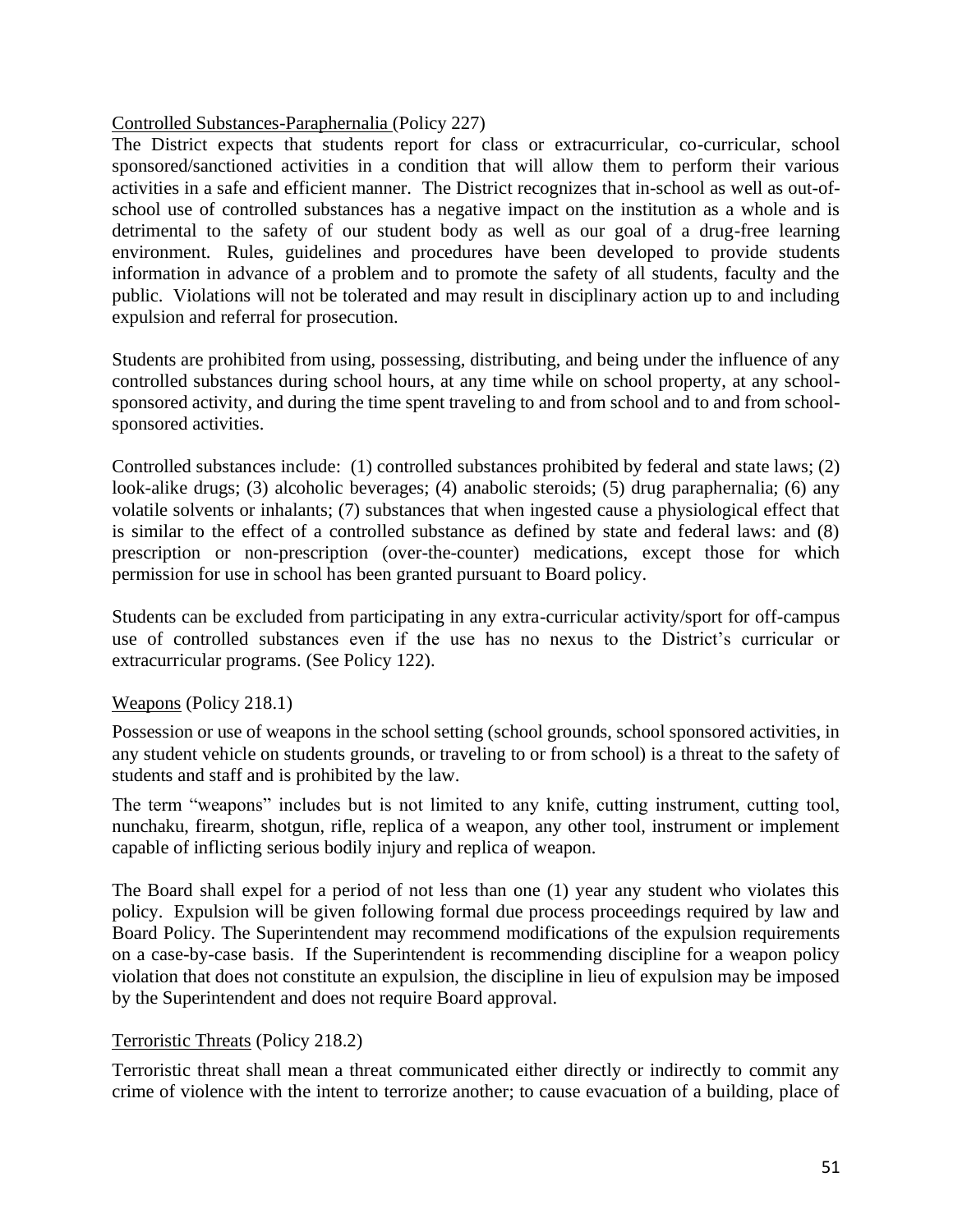assembly or facility of public transportation; or to otherwise cause serious public inconvenience, or cause terror or serious public inconvenience with reckless disregard of the risk of causing such terror or inconvenience. Other threats that do not constitute terroristic threats under this policy may be subject to discipline under the Code of Student Conduct.

#### [Tobacco and Vaping Products](https://www.uscsd.k12.pa.us/cms/lib/PA01000033/Centricity/Domain/17/222%20-%20Tobacco%20and%20Vaping%20Products.pdf) (Policy 222)

The District prohibits student possession, use, purchase and sale of tobacco and vaping products, including Juuls and other electronic cigarettes.

#### [Electronic Devices](https://www.uscsd.k12.pa.us/cms/lib/PA01000033/Centricity/Domain/17/237%20-%20Electronic%20Devices.pdf) (Policy 237)

The Board prohibits use of electronic devices by students during the school day in district buildings except as may be specifically permitted by the exceptions in this policy; on district property; on district buses and vehicles; during the times students are under the supervision of the district; and in locker rooms, bathrooms, health suites and other changing areas at anytime. Exceptions may be granted for health and safety emergencies, educational purposes, or when permitted by the building principal or the high school's bring your own device policy.

#### [Hazing](https://www.uscsd.k12.pa.us/cms/lib/PA01000033/Centricity/Domain/17/247%20-%20Hazing.pdf) (Policy 247)

Hazing includes intentionally, knowingly, or recklessly, for the purpose of initiating, admitting, or affiliating a student with an organization or for the purpose of continuing or enhancing membership or status in an organization causes, coerces, or forces a student to engage in certain activities or actions set forth in the policy, including any activity that creates a reasonable risk of physical or emotional harm.

#### [Nondiscrimination and Title IX Sexual Harassment](https://www.uscsd.k12.pa.us/cms/lib/PA01000033/Centricity/Domain/17/103%20-%20Discrimination-Title%20IX%20Sexual%20Harassment%20Affecting%20Students.pdf) (Policy 103)

The District provides an equal opportunity for all students to achieve their maximum potential through the programs and activities offered in the schools without discrimination on the basis of race, color, age, creed, religion, sex, sexual orientation, ancestry, nation origin, marital status, pregnancy, or disability. The district specifically prohibits discrimination and harassment, including sexual harassment.

#### [Discipline of Students with Disabilities](https://www.uscsd.k12.pa.us/cms/lib/PA01000033/Centricity/Domain/17/113.1%20-%20Discipline%20of%20Students%20with%20Disabilities.pdf) (Policy 113.1)

Students with disabilities who violate the Code of Student Conduct, or engage in inappropriate behavior, disruptive or prohibited activities and/or actions injurious to themselves or others, which would typically result in corrective action or discipline of students without disabilities, shall be disciplined in accordance with state and federal laws and regulations and Board policy and, if applicable, their Individualized Education Program(IEP), Service Agreement, and/or Positive Behavior Support Plan.

#### [Suspension and Expulsion](https://www.uscsd.k12.pa.us/cms/lib/PA01000033/Centricity/Domain/17/233%20-%20Suspension%20and%20Expulsion.pdf) (Policy 233)

A student may be given an in-school suspension after being notified of the reason for the in-school suspension and given the opportunity to respond. The student's parent/guardian shall be notified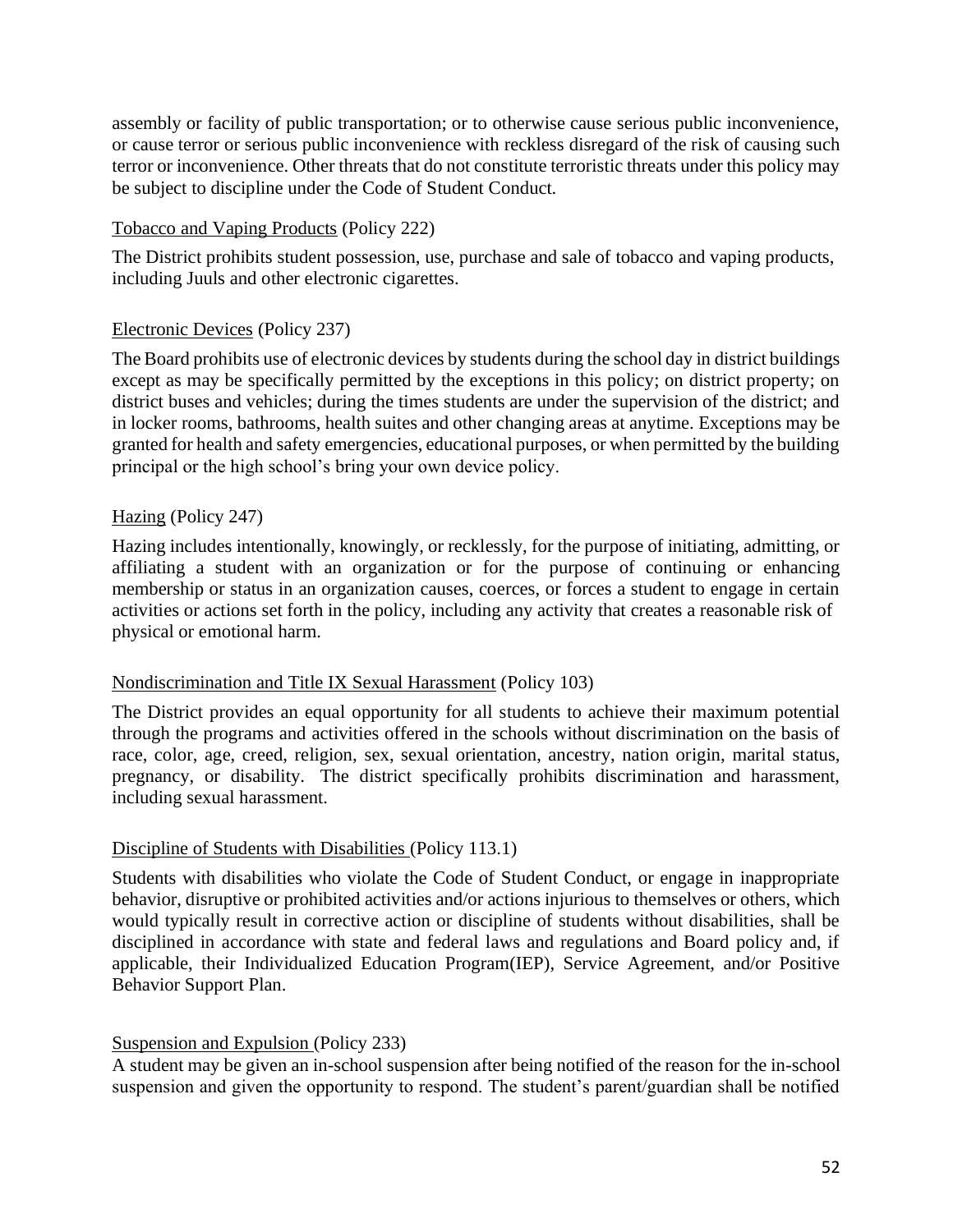of the in-school suspension, and an in-school suspension lasting more than ten (10) consecutive school days shall require an informal hearing with the principal.

The principal or person in charge of the school may suspend any student out of school for disobedience or misconduct for a period of one (1) to ten (10) consecutive school days and shall immediately notify the parent/guardian in writing when the student is suspended. Prior to being suspended, the student shall be notified of the reason for the suspension and given the opportunity to respond. An informal hearing shall be held for any out of school suspension lasting more than three (3) consecutive school days.

Expulsion is exclusion from school by the Board for a period exceeding ten (10) consecutive school days. The Board may permanently expel from the district rolls any student whose misconduct or disobedience warrants this sanction. No student shall be expelled without an opportunity for a formal hearing before the Board, a duly authorized committee of the Board, or a qualified hearing examiner appointed by the Board, and upon action taken by the Board after the hearing.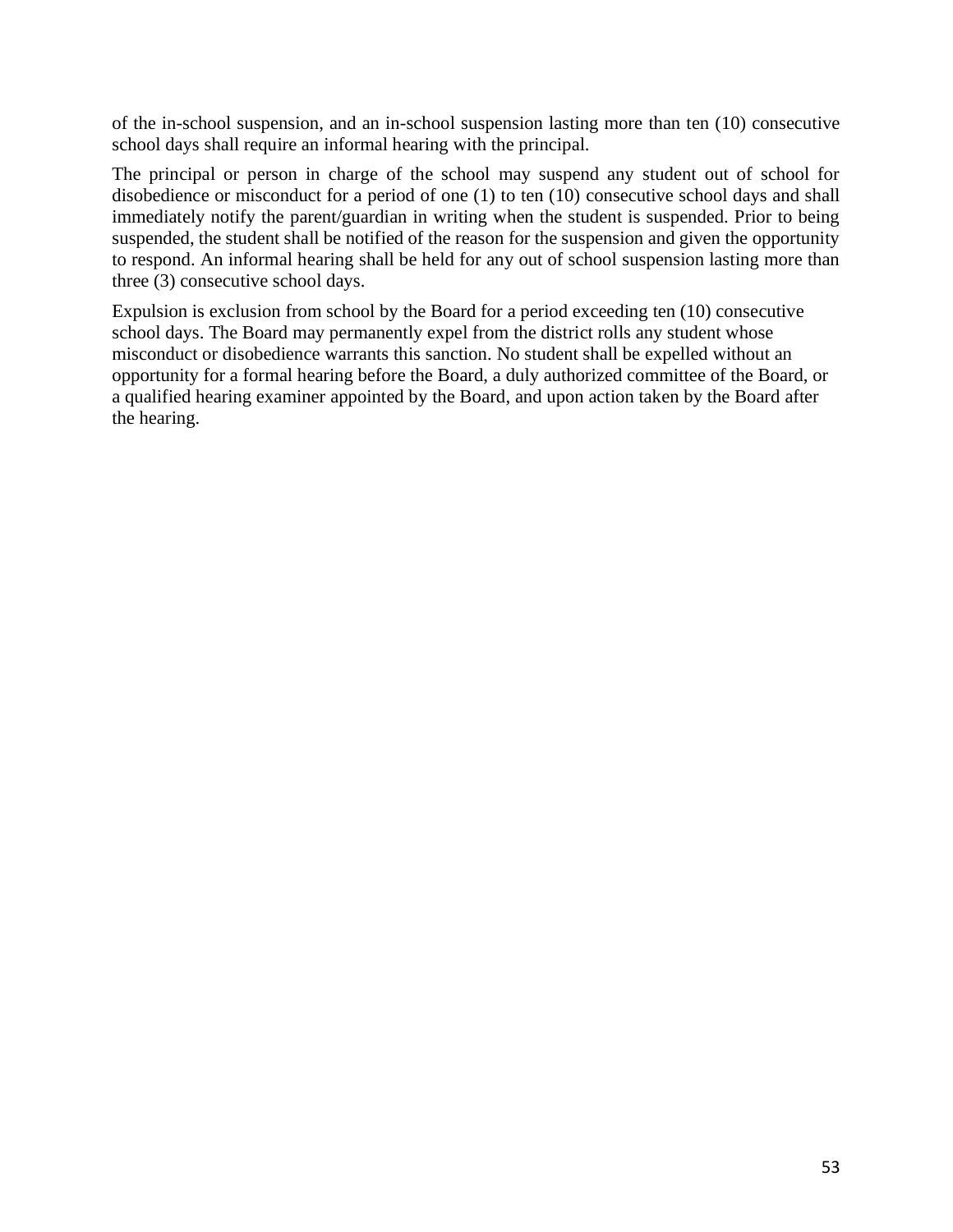# **Overview of School District Policies**

Listed below are recently adopted USC School Board policies. The list is not all inclusive. All policies and regulations are on file as the "School Board Policy Manual" and can be viewed at the Administrative Offices. You may also visit the District's website at the link below. Topics most relevant to students and their families are covered under these policies: <https://www.uscsd.k12.pa.us/Page/12895>

[Review of Instructional Materials by Parents-Guardians and Students](https://www.uscsd.k12.pa.us/cms/lib/PA01000033/Centricity/Domain/17/105.1%20-%20Review%20of%20Instructional%20Materials%20by%20Parents-Guardians%20and%20Students.pdf) (Policy 105.1)

### **Series 200 Pupils**

- 200 [Enrollment of New Students](https://www.uscsd.k12.pa.us/cms/lib/PA01000033/Centricity/Domain/17/200%20-%20Enrollment%20of%20New%20Students.pdf)
- 201 [Admission of Students](https://www.uscsd.k12.pa.us/cms/lib/PA01000033/Centricity/Domain/17/201%20-%20Admission%20of%20Students.pdf)
- 202 [Eligibility of Nonresidents](https://www.uscsd.k12.pa.us/cms/lib/PA01000033/Centricity/Domain/17/202%20-%20Eligibility%20of%20Nonresidents.pdf)
- 203 [Immunizations and Communicable Diseases](https://www.uscsd.k12.pa.us/cms/lib/PA01000033/Centricity/Domain/17/203%20-%20Immunizations%20and%20Communicable%20Diseases.pdf)
- $\bullet$  203.1 [HIV Infection](https://www.uscsd.k12.pa.us/cms/lib/PA01000033/Centricity/Domain/17/203.1%20-%20HIV%20Infection.pdf)
- 204 [Attendance](https://www.uscsd.k12.pa.us/cms/lib/PA01000033/Centricity/Domain/17/204%20-%20Attendance.pdf)
- 206 [Assignment Within District](https://www.uscsd.k12.pa.us/cms/lib/PA01000033/Centricity/Domain/17/206%20-%20Assignment%20Within%20District.pdf)
- 207 [Confidential Communications with Students](https://www.uscsd.k12.pa.us/cms/lib/PA01000033/Centricity/Domain/17/207%20-%20Confidential%20Communications%20with%20Students.pdf)
- 208 [Withdrawal from School](https://www.uscsd.k12.pa.us/cms/lib/PA01000033/Centricity/Domain/17/208%20-%20Withdrawal%20from%20School.pdf)
- 209 [Health Examinations-Screenings](https://www.uscsd.k12.pa.us/cms/lib/PA01000033/Centricity/Domain/17/209%20-%20Health%20Examinations-Screenings.pdf)
- 209.1 [Food Allergy Management](https://www.uscsd.k12.pa.us/cms/lib/PA01000033/Centricity/Domain/17/209.1%20-%20Food%20Allergy%20Management.pdf)
- 209.2 [Diabetes Management](https://www.uscsd.k12.pa.us/cms/lib/PA01000033/Centricity/Domain/17/209.2%20-%20Diabetes%20Management.pdf)
- 210 [Medications](https://www.uscsd.k12.pa.us/cms/lib/PA01000033/Centricity/Domain/17/210%20-%20Medications.pdf)
	- o 210 Attachment [Medication Administration Consent And Licensed Prescriber](https://www.uscsd.k12.pa.us/cms/lib/PA01000033/Centricity/Domain/17/210%20-%20Attachment%20-%20Medication%20Administration%20Consent%20And%20Licensed%20Prescriber%20Order.pdf)  [Order](https://www.uscsd.k12.pa.us/cms/lib/PA01000033/Centricity/Domain/17/210%20-%20Attachment%20-%20Medication%20Administration%20Consent%20And%20Licensed%20Prescriber%20Order.pdf)
- 210.1 [Possession-Administration of Asthma Inhalers-Epinephrine Auto-Injectors](https://www.uscsd.k12.pa.us/cms/lib/PA01000033/Centricity/Domain/17/210.1%20-%20Possession-Administration%20of%20Asthma%20Inhalers-Epinephrine%20Auto-Injectors.pdf)
	- o 210.1 AR [Carry and Self-Administration of Emergency Medications Form](https://www.uscsd.k12.pa.us/cms/lib/PA01000033/Centricity/Domain/17/210.1%20AR%20-%20Carry%20and%20Self-Administration%20of%20Emergency%20Medications%20Form.pdf)
- 212 [Reporting Student Progress](https://www.uscsd.k12.pa.us/cms/lib/PA01000033/Centricity/Domain/17/212%20-%20Reporting%20Student%20Progress.pdf)
- 215 [Promotion and Retention](https://www.uscsd.k12.pa.us/cms/lib/PA01000033/Centricity/Domain/17/215%20-%20Promotion%20and%20Retention.pdf)
- 216 [Student Records](https://www.uscsd.k12.pa.us/cms/lib/PA01000033/Centricity/Domain/17/216%20-%20Student%20Records.pdf)
- 217 [Graduation](https://www.uscsd.k12.pa.us/cms/lib/PA01000033/Centricity/Domain/17/217%20-%20Graduation.pdf)
- 218 [Student Discipline](https://www.uscsd.k12.pa.us/cms/lib/PA01000033/Centricity/Domain/17/218%20-%20Student%20Discipline.pdf)
- $\bullet$  218.1 [Weapons](https://www.uscsd.k12.pa.us/cms/lib/PA01000033/Centricity/Domain/17/218.1%20-%20Weapons.pdf)
- 218.2 [Terroristic Threats](https://www.uscsd.k12.pa.us/cms/lib/PA01000033/Centricity/Domain/17/218.2%20-%20Terroristic%20Threats.pdf)
- 220 [Student Expression/Distribution and Posting of Materials](https://www.uscsd.k12.pa.us/cms/lib/PA01000033/Centricity/Domain/17/220%20-%20Student%20Expression-Distribution%20and%20Posting%20of%20Materials.pdf)
	- o 220 [Attachment](https://www.uscsd.k12.pa.us/cms/lib/PA01000033/Centricity/Domain/17/220%20-%20Attachment.pdf)
- 221 [Dress and Grooming](https://www.uscsd.k12.pa.us/cms/lib/PA01000033/Centricity/Domain/17/221%20-%20Dress%20and%20Grooming.pdf)
- 222 [Tobacco and Vaping Products](https://www.uscsd.k12.pa.us/cms/lib/PA01000033/Centricity/Domain/17/222%20-%20Tobacco%20and%20Vaping%20Products.pdf)
	- o 222-AR-0 [Tobacco and Vaping Products](https://www.uscsd.k12.pa.us/cms/lib/PA01000033/Centricity/Domain/17/222-AR-0%20-%20Tobacco%20and%20Vaping%20Products.pdf)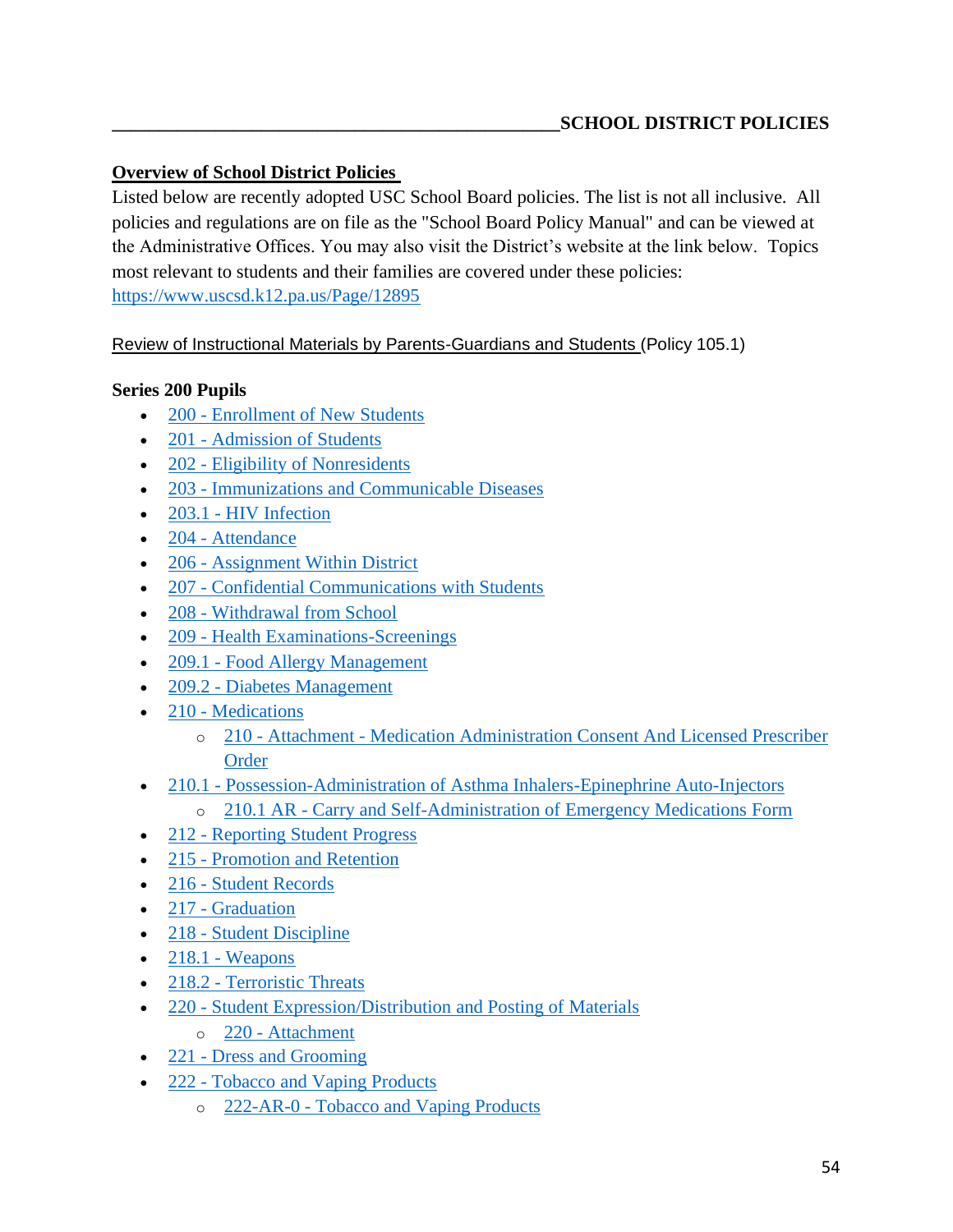- o 222-AR-1 [Tobacco and Vaping Product Violation Parental Notification](https://www.uscsd.k12.pa.us/cms/lib/PA01000033/Centricity/Domain/17/222-AR-1%20-%20Tobacco%20and%20Vaping%20Product%20Violation%20Parental%20Notification.pdf)
- 223 [Use of Bicycles and Motor Vehicles](https://www.uscsd.k12.pa.us/cms/lib/PA01000033/Centricity/Domain/17/223%20-%20Use%20of%20Bicycles%20and%20Motor%20Vehicles.pdf)
- 224 [Care of School Property](https://www.uscsd.k12.pa.us/cms/lib/PA01000033/Centricity/Domain/17/224%20-%20Care%20of%20School%20Property.pdf)
- 226 [Searches](https://www.uscsd.k12.pa.us/cms/lib/PA01000033/Centricity/Domain/17/226%20-%20Searches.pdf)
- 227 [Controlled Substances-Paraphernalia](https://www.uscsd.k12.pa.us/cms/lib/PA01000033/Centricity/Domain/17/227%20-%20Controlled%20Substances-Paraphernalia.pdf)
- 229 [Student Fundraising](https://www.uscsd.k12.pa.us/cms/lib/PA01000033/Centricity/Domain/17/229%20-%20Student%20Fundraising.pdf)
- 230 [Public Performances by Students](https://www.uscsd.k12.pa.us/cms/lib/PA01000033/Centricity/Domain/17/230%20-%20Public%20Performances%20by%20Students.pdf)
- 231 [Student Events and Class Trips](https://www.uscsd.k12.pa.us/cms/lib/PA01000033/Centricity/Domain/17/231%20-%20Student%20Events%20and%20Class%20Trips.pdf)
- 233 [Suspension and Expulsion](https://www.uscsd.k12.pa.us/cms/lib/PA01000033/Centricity/Domain/17/233%20-%20Suspension%20and%20Expulsion.pdf)
- 234 [Pregnant-Parenting-Married Students](https://www.uscsd.k12.pa.us/cms/lib/PA01000033/Centricity/Domain/17/234%20-%20Pregnant-Parenting-Married%20Students.pdf)
- 235 [Student Rights and Responsibilities](https://www.uscsd.k12.pa.us/cms/lib/PA01000033/Centricity/Domain/17/235%20-%20Student%20Rights%20and%20Responsibilities.pdf)
- $\bullet$  235.1 [Surveys](https://www.uscsd.k12.pa.us/cms/lib/PA01000033/Centricity/Domain/17/235.1%20-%20Surveys.pdf)
- 236 [Student Assistance Program](https://www.uscsd.k12.pa.us/cms/lib/PA01000033/Centricity/Domain/17/236%20-%20Student%20Assistance%20Program.pdf)
- 237 [Electronic Devices](https://www.uscsd.k12.pa.us/cms/lib/PA01000033/Centricity/Domain/17/237%20-%20Electronic%20Devices.pdf)
- 239 [Foreign Exchange Students](https://www.uscsd.k12.pa.us/cms/lib/PA01000033/Centricity/Domain/17/239%20-%20Foreign%20Exchange%20Students.pdf)
- 246 [School Wellness](https://www.uscsd.k12.pa.us/cms/lib/PA01000033/Centricity/Domain/17/246%20-%20School%20Wellness.pdf)
- $\bullet$  247 [Hazing](https://www.uscsd.k12.pa.us/cms/lib/PA01000033/Centricity/Domain/17/247%20-%20Hazing.pdf)
- 249 [Bullying-Cyberbullying](https://www.uscsd.k12.pa.us/cms/lib/PA01000033/Centricity/Domain/17/249%20-%20Bullying-Cyberbullying.pdf)
- 250 [Student Recruitment](https://www.uscsd.k12.pa.us/cms/lib/PA01000033/Centricity/Domain/17/250%20-%20Student%20Recruitment.pdf)
- 251 [Homeless Students](https://www.uscsd.k12.pa.us/cms/lib/PA01000033/Centricity/Domain/17/251%20-%20Homeless%20Students.pdf)
- 252 [Dating Violence](https://www.uscsd.k12.pa.us/cms/lib/PA01000033/Centricity/Domain/17/252%20-%20Dating%20Violence.pdf)
	- o 252 Attachment [Report Form for Complaints of Dating Violence](https://www.uscsd.k12.pa.us/cms/lib/PA01000033/Centricity/Domain/17/252%20-%20Attachment%20-%20Report%20Form%20for%20Complaints%20of%20Dating%20Violence.pdf)
- 255 [Educational Stability for Children in Foster Care](https://www.uscsd.k12.pa.us/cms/lib/PA01000033/Centricity/Domain/17/255%20-%20Educational%20Stability%20for%20Children%20in%20Foster%20Care.pdf)

#### **Series 3000 District Organization**

- 3011 [Tobacco Use on School Property](https://www.uscsd.k12.pa.us/cms/lib/PA01000033/Centricity/Domain/17/3011%20-%20Tobacco%20Use%20on%20School%20Property.pdf)
- 3015 [Nondiscrimination/Discriminatory Harassment –](https://www.uscsd.k12.pa.us/cms/lib/PA01000033/Centricity/Domain/17/3015%20-%20Nondiscrimination-Discriminatory%20Harassment%20-%20%20School%20and%20Classroom%20Practices.pdf) School and Classroom Practices
- 3026 [Records Management](https://www.uscsd.k12.pa.us/cms/lib/PA01000033/Centricity/Domain/17/3026%20-%20Records%20Management.pdf)
- 3027 [Use of the District's Internet and Computer Networks](https://www.uscsd.k12.pa.us/cms/lib/PA01000033/Centricity/Domain/17/3027-UseOfTheDistrictInternetAndComputerNetworks.pdf)
- 3027R [Virtual Instruction Guidelines](https://www.uscsd.k12.pa.us/cms/lib/PA01000033/Centricity/Domain/17/Administrative%20Regulation%203027R%20-%20Virtual%20Instruction%20Guidelines.pdf)
- 3028 [Electronic Records-Signatures](https://www.uscsd.k12.pa.us/cms/lib/PA01000033/Centricity/Domain/17/3028-ElectronicRecordsSignatures.pdf)
- 3029 [School Building and Grounds Security Monitoring](https://www.uscsd.k12.pa.us/cms/lib/PA01000033/Centricity/Domain/17/3029%20-%20School%20Building%20and%20Grounds%20Security%20Monitoring.pdf)
- 3030 Transportation [Video/Audio Monitoring](https://www.uscsd.k12.pa.us/cms/lib/PA01000033/Centricity/Domain/17/3030TransportationVideoAudioMonitoring.pdf)
- 3031 [GASB 34 Capitalization](https://www.uscsd.k12.pa.us/cms/lib/PA01000033/Centricity/Domain/17/3031%20-%20GASB%2034%20Capitalization.pdf)
- 3032 [Food Services](https://www.uscsd.k12.pa.us/cms/lib/PA01000033/Centricity/Domain/17/3032%20-%20Food%20Services.pdf)

#### **Series 4000 Instruction**

- 4006.1 [English as a Second Language Instruction](https://www.uscsd.k12.pa.us/cms/lib/PA01000033/Centricity/Domain/17/4006.1%20-%20English%20as%20a%20Second%20Language%20Instruction.pdf)
- 4016 [Behavior Support Policy](https://www.uscsd.k12.pa.us/cms/lib/PA01000033/Centricity/Domain/17/4016%20-%20Behavior%20Support%20Policy.pdf)
- 4017 [Use of Force Policy](https://www.uscsd.k12.pa.us/cms/lib/PA01000033/Centricity/Domain/17/4017%20-%20Use%20of%20Force%20Policy.pdf)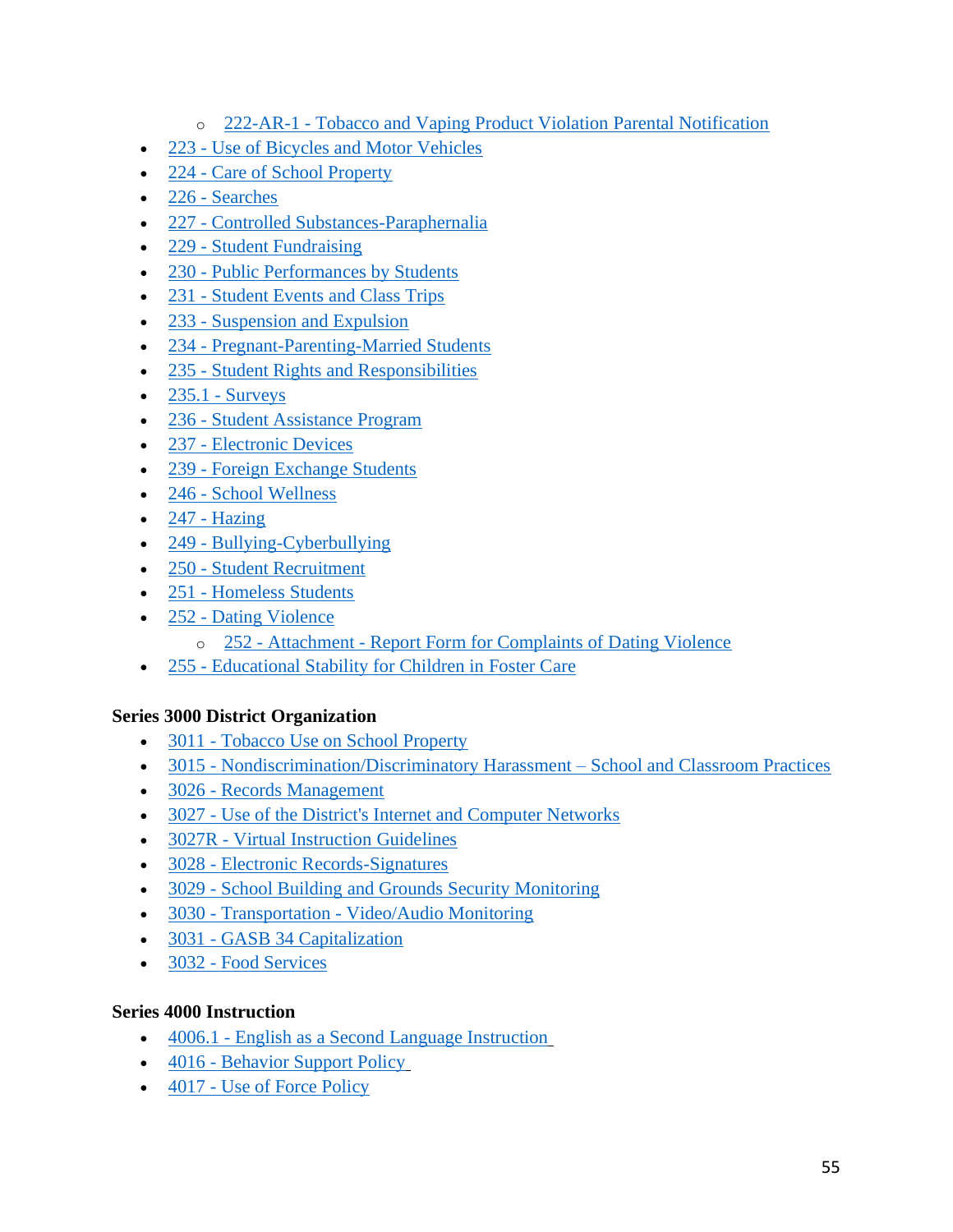# **Series 6000 Students**

- 6011 [Child/Student Abuse Policy](https://www.uscsd.k12.pa.us/cms/lib/PA01000033/Centricity/Domain/17/6011%20-%20Child-Student%20Abuse%20Policy.pdf)
- 6021 [Suicide Awareness, Prevention and Response](https://www.uscsd.k12.pa.us/cms/lib/PA01000033/Centricity/Domain/17/6021%20-%20Suicide%20Awareness%20Prevention%20and%20Response.pdf)
- 6022 [Administering Naloxone](https://www.uscsd.k12.pa.us/cms/lib/PA01000033/Centricity/Domain/17/Policy%206022%20-%20Administering%20Naloxone.pdf)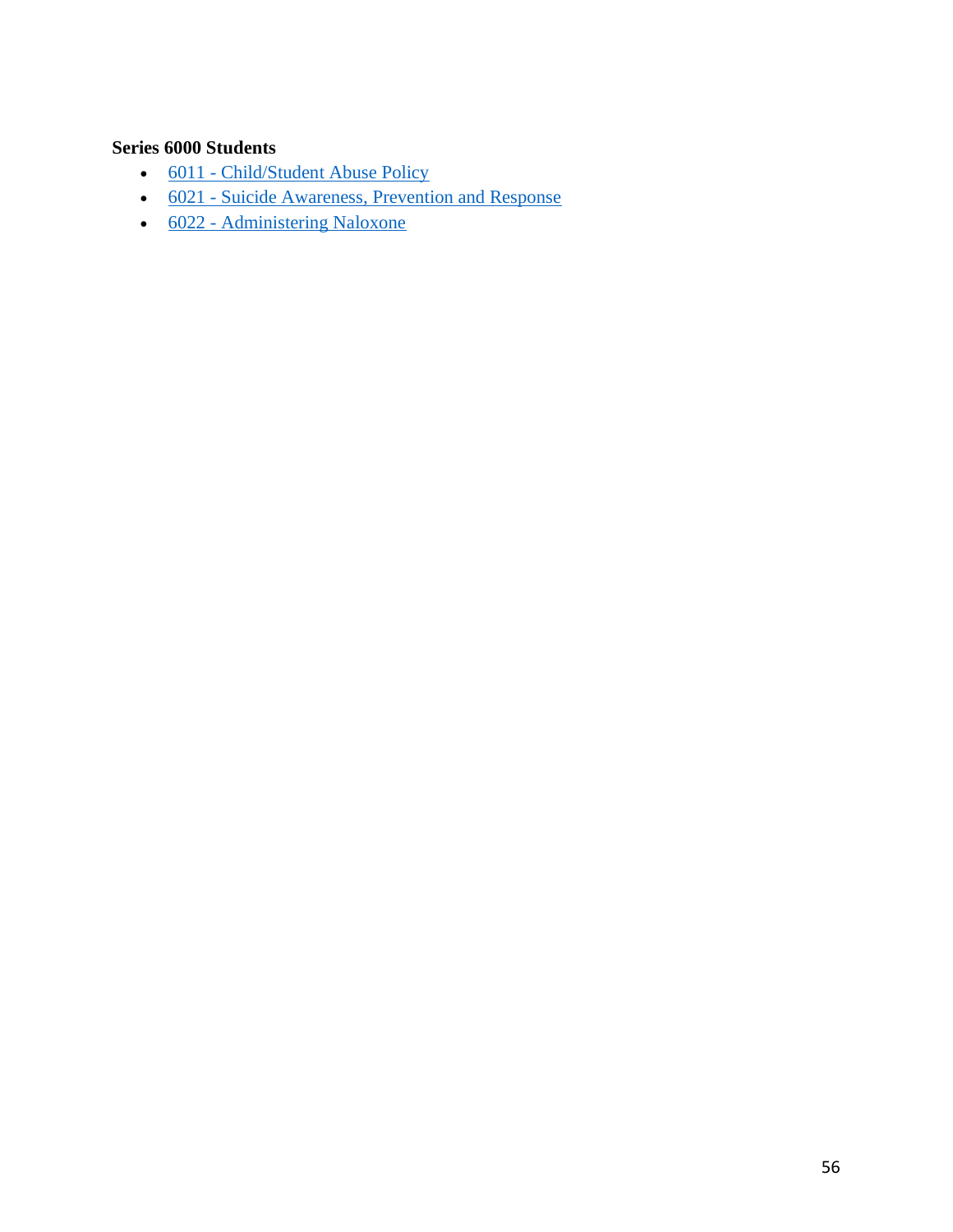The District complies with CIPA (Children's Internet Protection Act) and monitors student usage of district-issue devices. However, parents/guardians should monitor their child's technology usage to ensure safety and consistency with your family's technology rules/expectations.

All district students are assigned a 1:1 device (iPads K-4, Chromebook 5-12). Students are responsible for any and all damage to their 1:1 device, unless otherwise determined by the Upper St. Clair School District administration. The Upper St. Clair School District Technology Protection Plan (TPP) is available for all 1:1 student devices. The TPP is OPTIONAL and is NOT required. The TPP will cover a single 1:1 device for the 2021-2022 school year – starting on July 1, 2020, and concluding on June 30, 2021. Please visit this website for more information: [uscsd.store/tpp](http://uscsd.store/tpp)

A student's acceptance and use of a District device and/or the District information systems/internet is an acceptance and agreement to comply with the District's acceptable use policies linked below.

Please refer to the following board policies at this [link f](https://www.uscsd.k12.pa.us/Page/12895)or further information:

#### **Policy 3014 Information Systems Policy and Addendum**

#### **Policy 3027 Use of the District's Internet and Computer Networks**

Please visit the district website for more information regarding technology staff, supports, and services: [Technology @ USCSD.](https://www.uscsd.k12.pa.us/Domain/870)

District technology policies apply to all students, employees, ECA positions, visitors and volunteers using the School District's internet service or computer network, or any School District owned device, software, application, digital technology or system whether on the school district premises or in any location away from the school district premises, including at home. In addition, this policy applies to any non school

district owned device using the District's network, systems or Internet connection. For additional information on Policy 3014 and Policy 815 access the links included for each of the policies.

#### **3027 Use of the District's Internet and Computer Networks**

The Board supports the use of the Internet and other computer networks in the District's instructional and operational programs in order to facilitate learning, teaching and daily operations through interpersonal communications and access to information, research and collaboration.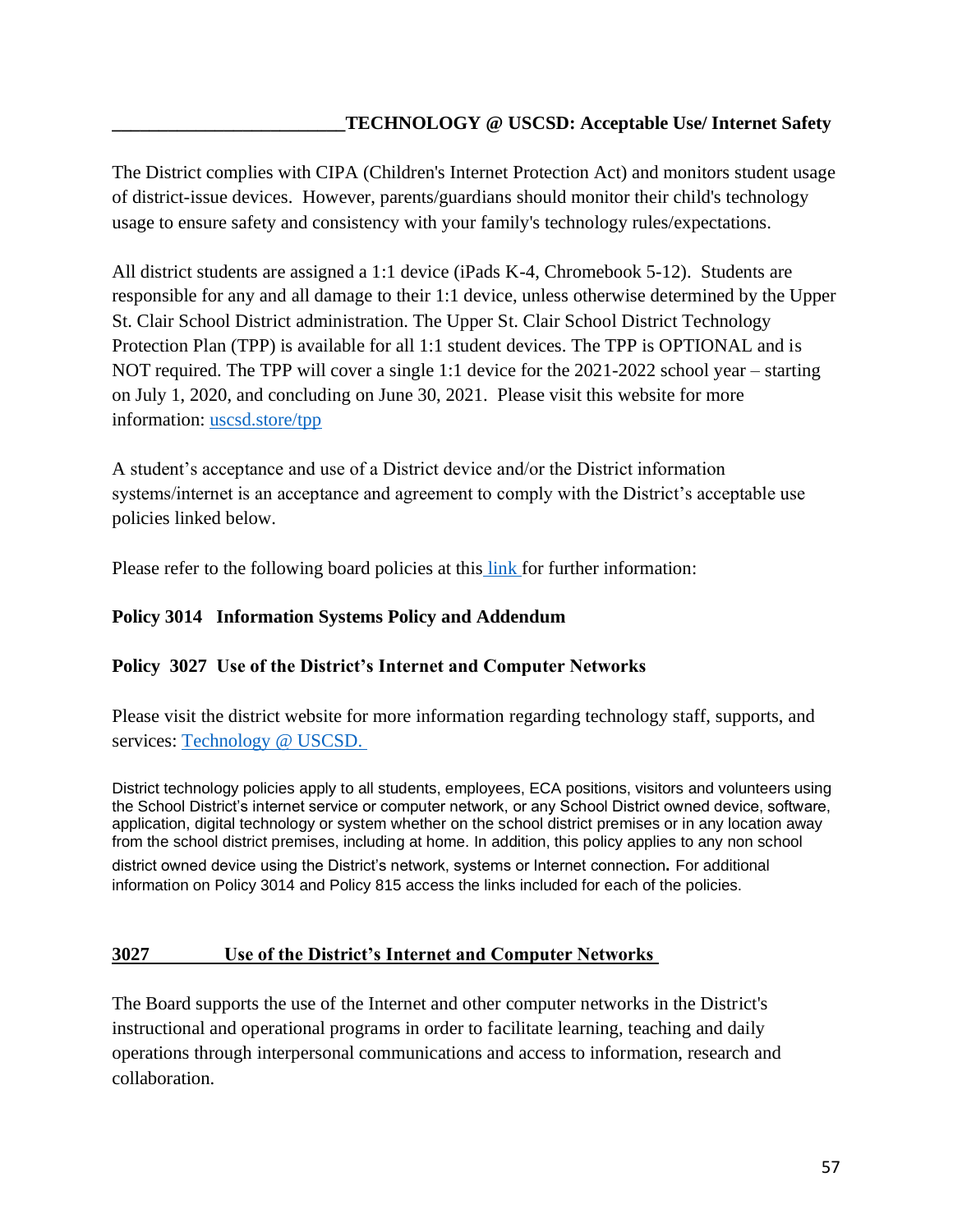For instructional purposes, the use of network facilities shall be consistent with the curriculum adopted by the School District as well as the varied instructional needs, learning styles, abilities, and developmental levels of students.

The electronic information available to students and staff does not imply endorsement by the District of the content, nor does the District guarantee the accuracy of information received. The District shall not be responsible for any information that may be lost, damaged or unavailable when using the network or for any information that is retrieved via the Internet.

The District shall not be responsible for any unauthorized charges or fees resulting from access to the Internet.

The District reserves the right to log network use and to monitor fileserver space utilization by District users in order to address School District concerns. A log on banner in the form attached as Appendix A, as may be amended from time to time by the Administration, will put users on notice of the District's access right.

The Board establishes that network use is a privilege, not a right; inappropriate, unauthorized and illegal use may result in suspension and/or cancellation of those privileges and appropriate disciplinary action. The frequency and severity of violations, among other things, will determine the level of suitable discipline.

The District shall make every effort to ensure that this resource is used responsibly by students and staff, and that it complies with the Federal Communications Commission's Children's Internet Protection Act (CIPA).

This Policy 3027 and Policy 3014 (Information Systems Policy) applies to all students, employees, ECA positions, visitors and volunteers using the School District's internet service or computer network, or any School District owned device, software, application, digital technology or system whether on the school district premises or in any location away from the school district premises, including at home. In addition, this policy applies to any non school district owned device using the District's network, systems or Internet connection.

Administrators, teachers and staff have a professional responsibility to work together to help students develop the intellectual skills necessary to discriminate among information sources, to identify information appropriate to their age and developmental levels, and to evaluate and use the information to meet their educational goals.

Students and staff have the responsibility to respect and protect the rights of every other user in the District and on the Internet.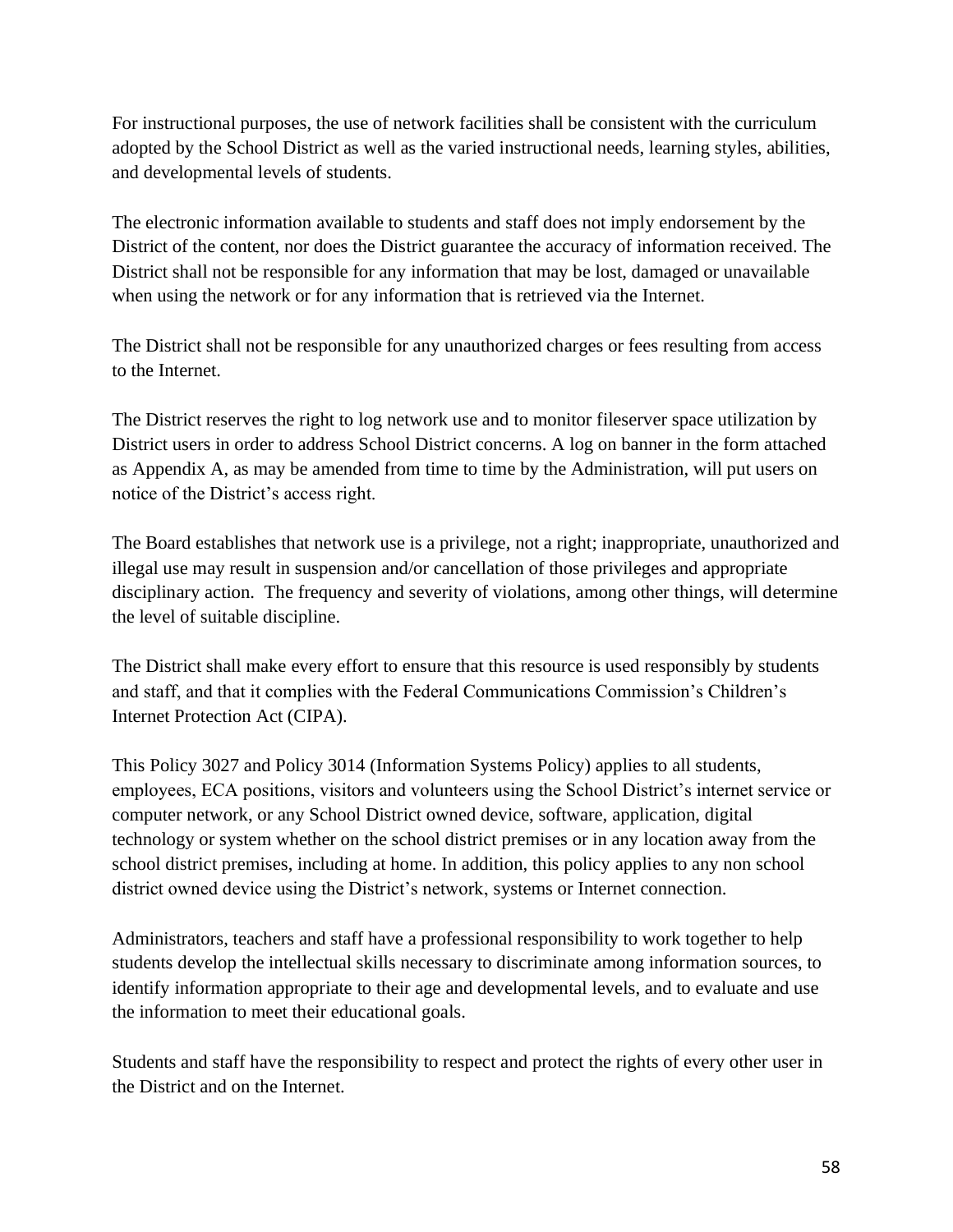The administrators shall have the authority, in the first instance, to determine whether activity violates this policy. The determination is subject to review by the Superintendent.

The Superintendent or designee shall be responsible for recommending technology and developing procedures used to determine whether the District's computers are being used for purposes prohibited by this policy, by law or for accessing sexually explicit materials. The procedures shall include but not be limited to:

1. Utilizing a technology protection measure that blocks or filters Internet access for minors and adults to certain visual depictions that are obscene, pornographic, including child pornography, or harmful to minors with respect to use by minors.

2. Maintaining and securing a usage log.

3. Monitoring online activities on the District network or with District equipment in order to address School District concerns.

4. Educating minors about appropriate online behavior, including interacting with other individuals on social networking websites and in chat rooms, and cyberbullying awareness and response.

Network accounts shall be used only by the authorized owner of the account for its approved purpose. All network users shall only use their own password and shall not disclose password information to any other person.

#### Prohibitions

Students and staff are expected to act in a responsible, ethical and legal manner in accordance with District policy, accepted rules of network etiquette, and federal and state law.

Personal use of the District's internet and email system by staff must be strictly limited. To the extent possible, staff should not use the District's network or computers to transmit personal communications.

Specifically, the following uses are prohibited:

- 1. Facilitating illegal activity.
- 2. Commercial or for-profit purposes.
- 3. Nonwork or nonschool related usage.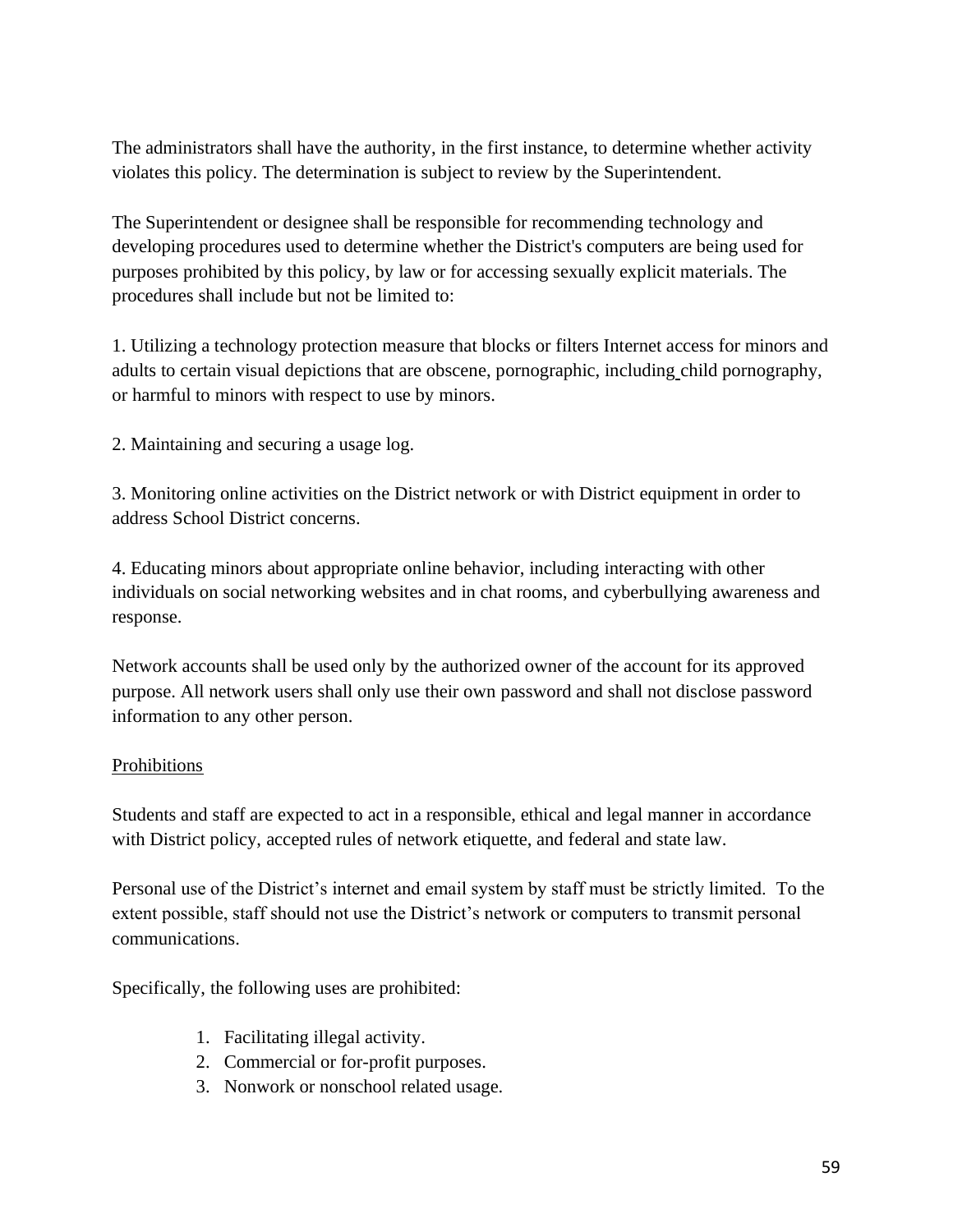- 4. Product advertisement or political lobbying.
- 5. Bullying/Cyberbullying.
- 6. Hate mail, discriminatory remarks, or offensive or inflammatory communication.
- 7. Communication by staff to students which do not entirely concern necessary and appropriate School District matters.
- 8. Unauthorized or illegal installation, distribution, reproduction, or use of copyrighted materials.
- 9. Access to materials, images or photographs that are obscene, pornographic, lewd or otherwise illegal.
- 10. Access by students and minors to material that is determined by the District to be harmful to minors or is determined by the District inappropriate for minors in accordance with the CIPA and Board policy adopted pursuant thereto, or the student code of conduct.
- 11. Inappropriate language or profanity.
- 12. Transmission of material likely to be offensive or objectionable to recipients.
- 13. Intentionally obtaining or modifying of files, passwords, and data belonging to other users.
- 14. Impersonation of another user, anonymity, and pseudonyms.
- 15. Fraudulent copying, communications, or modification of materials in violation of copyright laws.
- 16. Loading or using of unauthorized games, programs, files, or other electronic media.
- 17. Disruption of the work of other users.
- 18. Destruction, modification, abuse or unauthorized access to network hardware, software and files.

# Security

System security is protected through the use of passwords. Failure to adequately protect or update passwords could result in unauthorized access to District files. To protect the integrity of the system, the following guidelines shall be followed:

- 1. Employees and students shall not reveal their own password or the password of any other system user to any other individual.
- 2. Users are not to use a computer that has been logged in under another student's or employee's name.
- 3. Any user identified as a security risk or having a history of problems with other computer systems may be denied access to the network.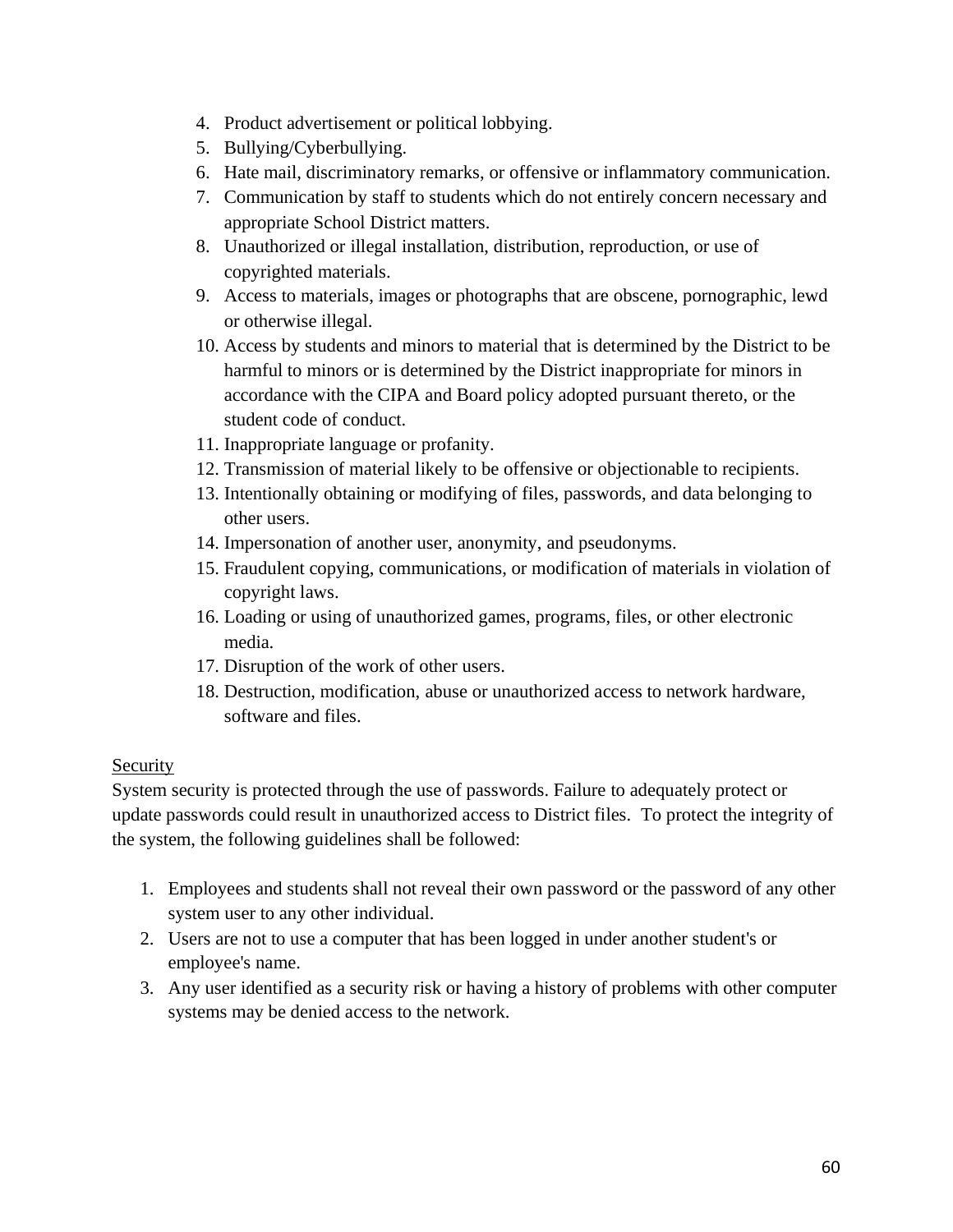#### Consequences For Inappropriate Use

The network user shall be responsible for damages to the equipment, systems, and software resulting from deliberate or willful acts.

Illegal use of the network; intentional deletion or damage to files of data belonging to others; copyright violations; and theft of services will be reported to the appropriate legal authorities for possible prosecution.

General rules for behavior and communications addressed elsewhere in Board policy and the student code of conduct apply when using the Internet, in addition to the stipulations of this policy. Suspension or loss of access and other disciplinary actions shall be consequences for violations of this policy.

Vandalism will result in cancellation of access privileges and disciplinary action. Vandalism is defined as any intentional attempt to harm or destroy data of another user, Internet or other networks; this includes but is not limited to uploading or creating computer viruses.

### **Copyright**

The illegal use of copyrighted software by students and staff is prohibited. Any data uploaded to or downloaded from the network must be authorized by fair use guidelines or consent.

# **Safety**

To the greatest extent possible, users of the network will be protected from harassment and unwanted or unsolicited communication. Any network user who receives threatening or unwelcome communications shall report such immediately to a teacher or administrator.

Any District computer/server utilized by students and staff shall be equipped with Internet blocking/filtering software.

Developmentally appropriate internet safety measures shall be implemented that include, but are not limited to, the following:

- 1. Safety and security of minors when using electronic mail, chat rooms, and other forms of direct electronic communications.
- 2. Prevention of unauthorized online access by minors, including "hacking" and other unlawful activities.
- 3. Unauthorized disclosure, use, and dissemination of personal information regarding minors.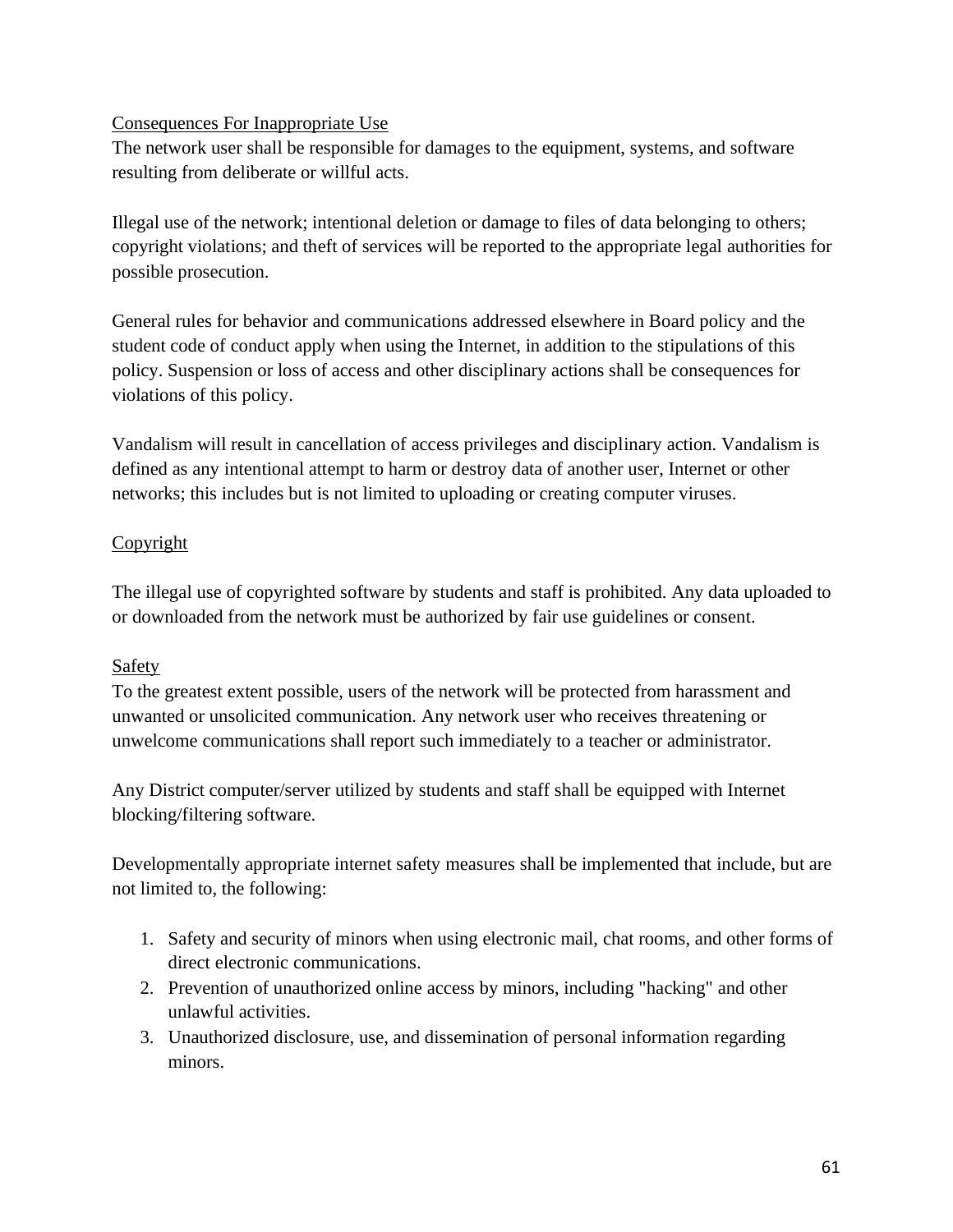4. Restriction of minors' access to materials determined by the District to be harmful to them pursuant to the CIPA and Board policy.

This Policy completely supersedes the interim Addendum adopted by the District on September 24, 2012.

| ADOPTED:        | December 14, 2009 |
|-----------------|-------------------|
| <b>REVISED:</b> | November 26, 2012 |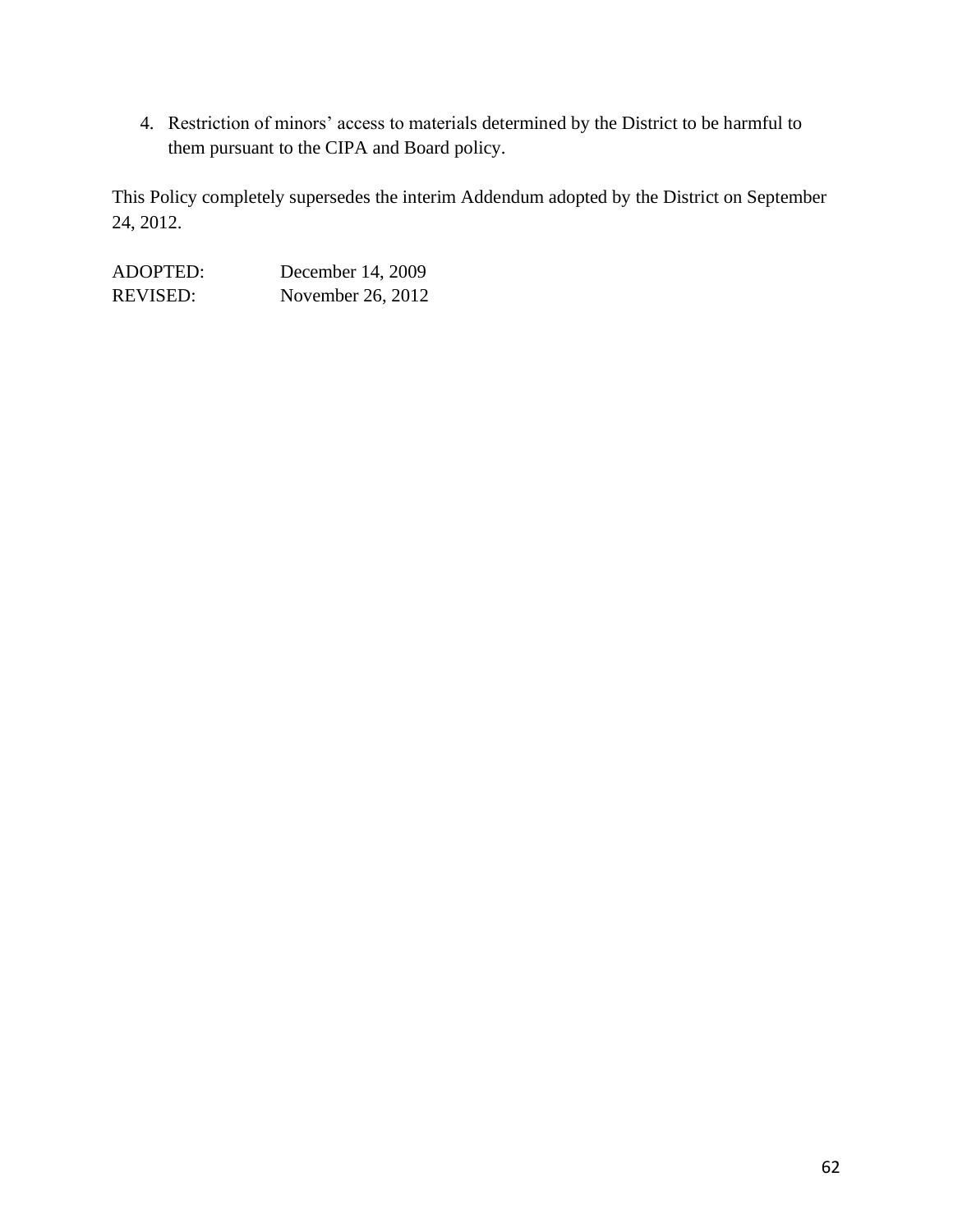#### **LOG ON BANNER**

*The Upper St. Clair School District ("District") reserves the right to view or scan any file or software on its computers or passing through its network at any time for any purpose in order to address School District concerns.* All electronic messages contain no right of privacy or confidentiality except where Pennsylvania or Federal law provides for it. The District may inspect the usage of any electronic communications made by any person at any time utilizing District hardware or passing through the District's network as deemed necessary to address School District concerns to the full extent not expressly prohibited by applicable law.

The School District's Policy 3027, Use of the District's Internet and Computer Networks, is available in this handbook or by [clicking here.](https://www.uscsd.k12.pa.us/cms/lib/PA01000033/Centricity/Domain/17/3027-UseOfTheDistrictInternetAndComputerNetworks.pdf)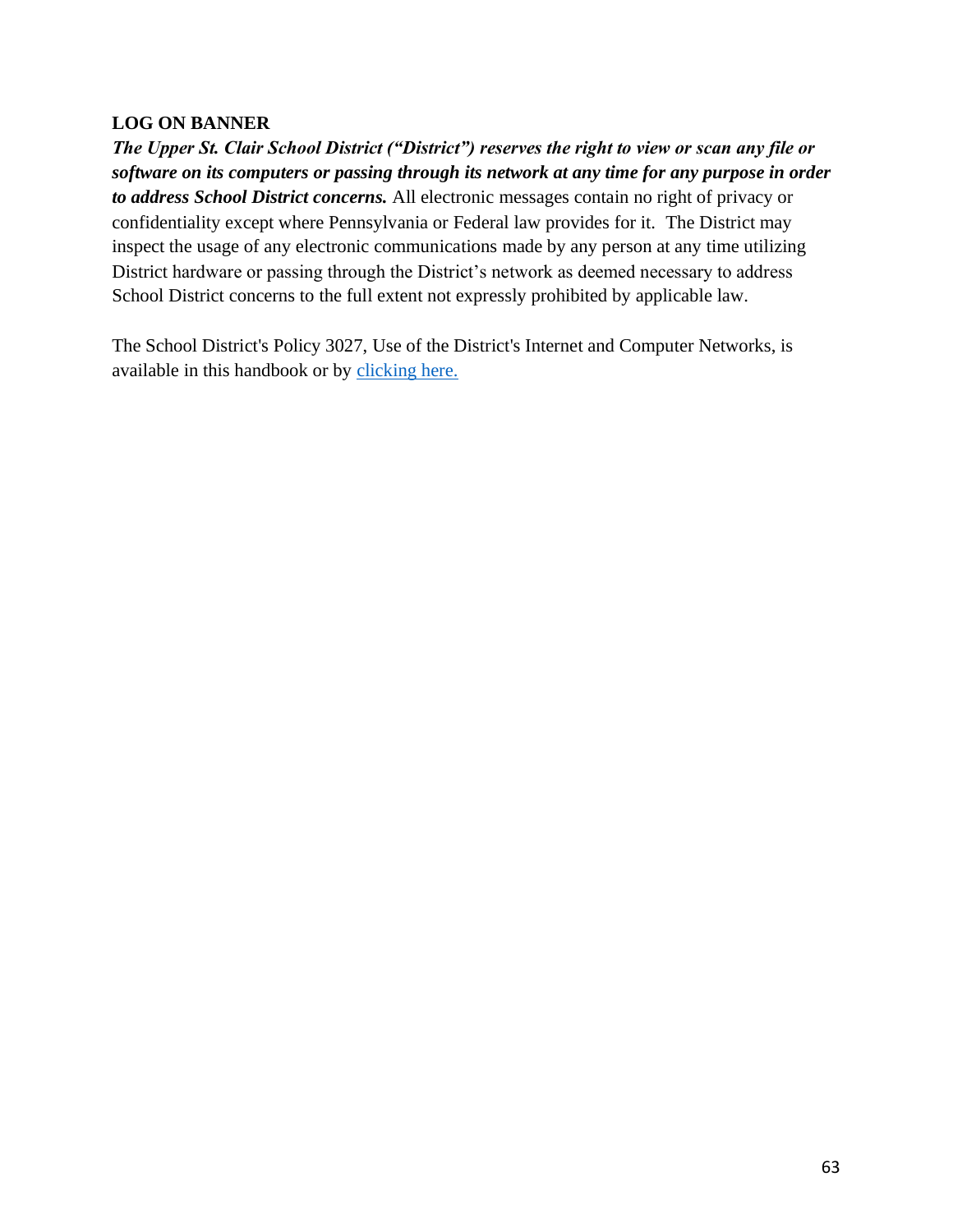# *Upper St. Clair School District* **Student / Family Chromebook Agreement 2021-2022**

# **I understand that the Chromebook is an educational tool for learning:**

- I will only use my Chromebook for educational purposes.
- I will use my Chromebook in ways that are appropriate and meet the Upper St. Clair School District expectations and policies.
- I will only use my Chromebook in ways that demonstrate academic integrity (i.e. not copying answers, homework, or cheating).
- I will follow the policies outlined in the school handbook and the Acceptable Use Policy anytime I am using my district-issued Chromebook.
- I understand that my Chromebook is subject to inspection at any time without notice because it is the property of the Upper St. Clair School District.

# **I understand that I am responsible for the general care of the Chromebook:**

- I will know where my Chromebook is at all times.
- I understand that the Chromebook is registered to me and is not to be loaned out to others.
- I will ensure that my Chromebook is placed in a secured location when not being used.
- I will handle my Chromebook carefully (i.e. avoid throwing or dropping device, not placing heavy objects on top, etc.).
- I will keep food and beverages away from my Chromebook.
- I will charge my Chromebook's battery daily to be prepared for school.

# **I understand that there are some specific restrictions regarding Chromebook usage:**

- I understand that my Chromebook is not to be taken into a restroom or locker room.
- I understand that pictures, video, apps and other media that are not educational do not belong on my Chromebook
- I understand that I am not permitted to take pictures or videos of others without their clear permission because doing so is a violation of their privacy and school rules.

# **I understand the procedures for handling repairs and/ or damages:**

- I will not modify or change settings/configurations of the Chromebook.
- I understand that the USCSD Technology Department is responsible for repairing my Chromebook, and I will not attempt to repair or disassemble my device for any reason.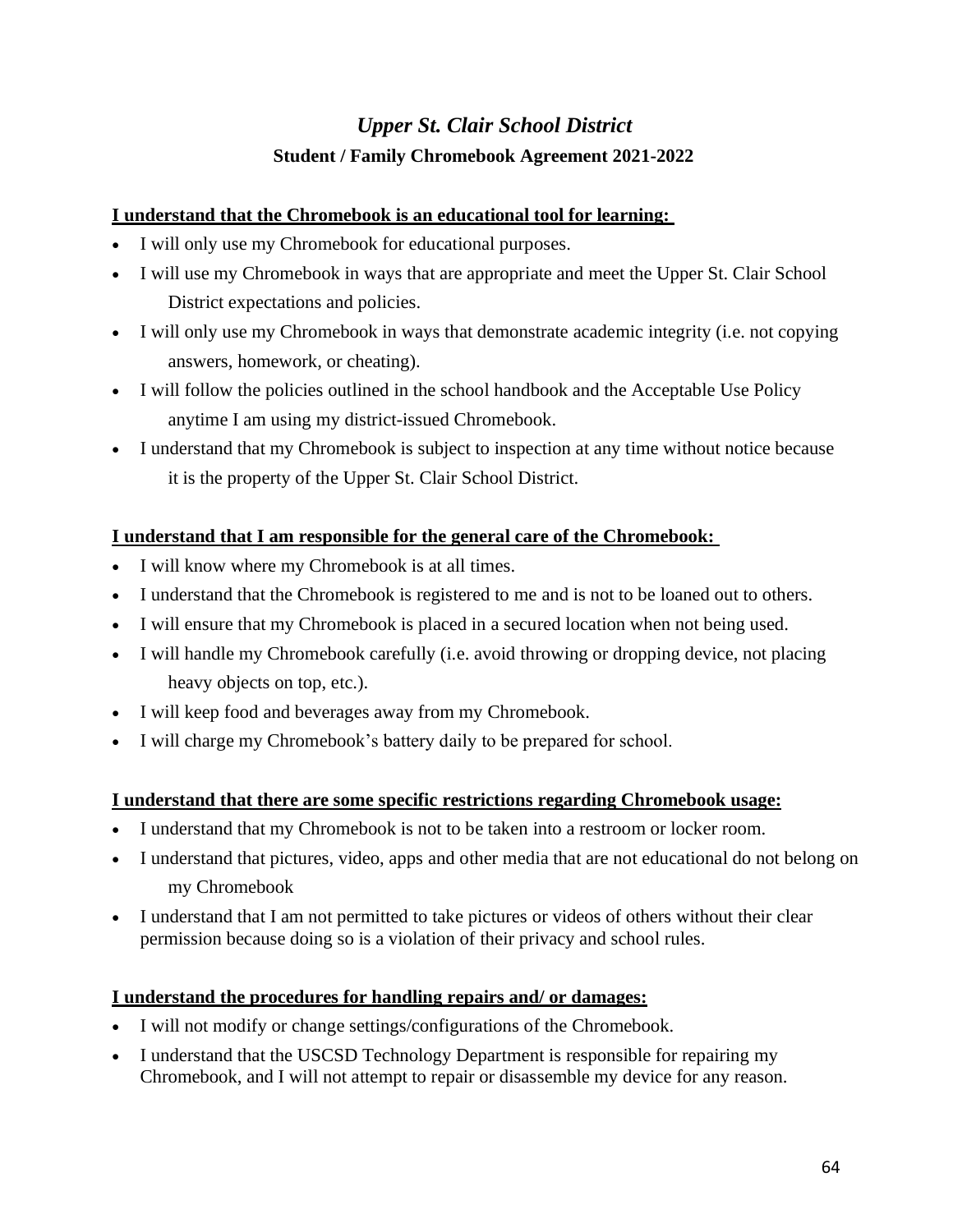- I will be responsible for all damage or loss caused intentionally, or for damage caused by neglect or abuse.
- I will file a report in the Principal's Office in the case of theft, vandalism, or damage.

**I agree to use my Chromebook respectfully and responsibility by following the rules and expectations of my school and school district. I will be prepared by having my Chromebook charged and ready for learning every day. I will use my Chromebook productively for educational purposes only and I will handle it safely with care. I agree to return the Chromebook, cover, and charger in good working condition at the end of this school year. If a student withdraws from the District, the Chromebook will be returned at that time.**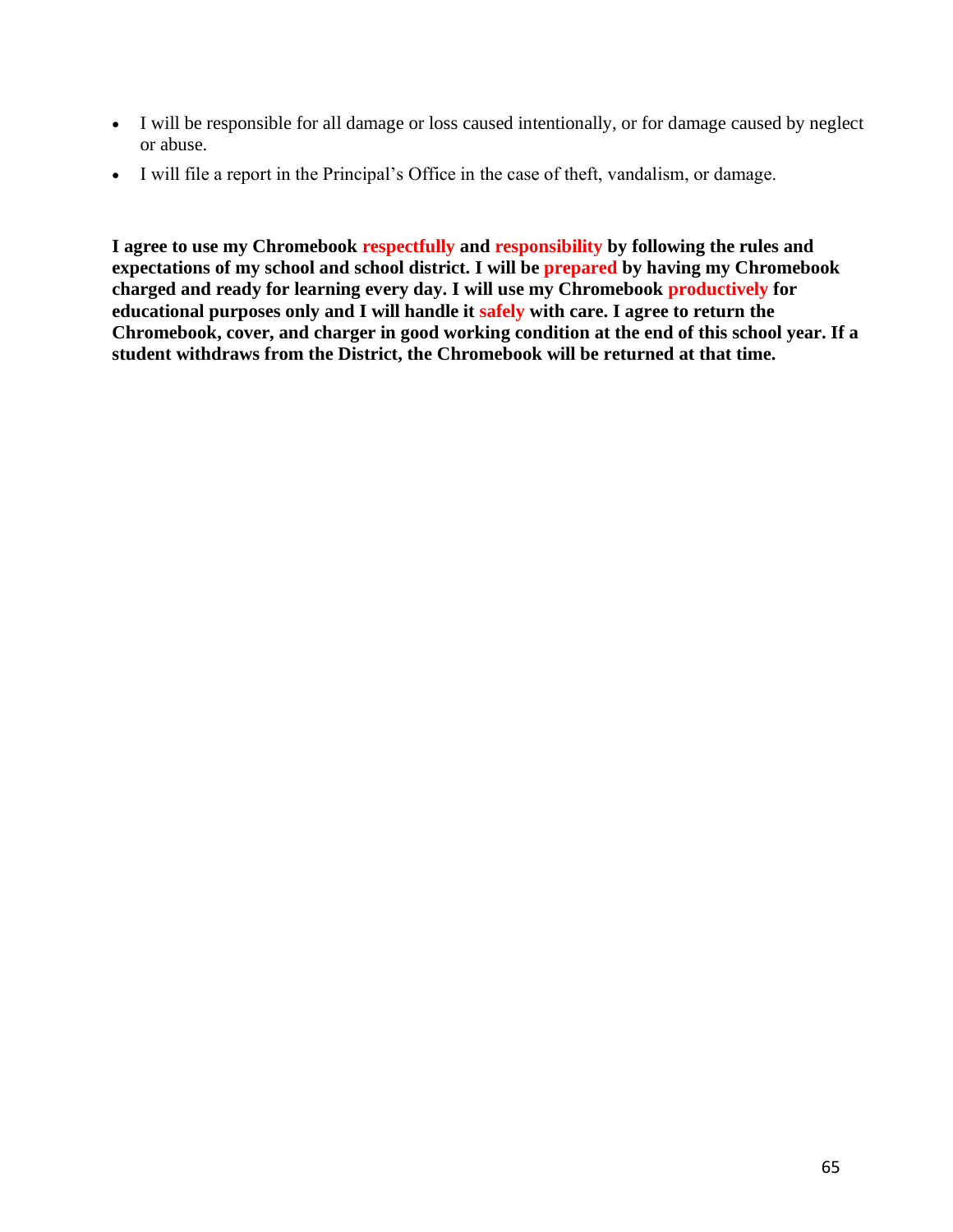**Annual Compliance Notifications include the following and additional notifications that can be found at [https://www.uscsd.k12.pa.us/Domain/5.](https://www.uscsd.k12.pa.us/Domain/5)** Upper St. Clair School District complies with all federal and state regulations.

### **CHILD FIND NOTICE OF SPECIAL EDUCATION SERVICES AND PROGRAM**

Each school district, along with other public agencies in the commonwealth, must establish and implement procedures to identify, locate and evaluate all children who need special education programs and services because of the child's disability. This notice is to help find these children, offer assistance to parents, and describes the parents' rights with regard to confidentiality of information that will be obtained during this process. The content of this notice has been written in English but can be translated into other languages. If a person does not understand any of this notice, he or she should contact the school district (Mrs. Cassandra Doggrell, 412-833-1600 ext. 2064) and request an explanation <https://www.uscsd.k12.pa.us/Page/9647>

#### **McKINNEY VENTO**

The McKinney-Vento Homeless Assistance Act program is designed to address situations that students in housing transitions have faced in enrolling, attending, and succeeding in school. Homeless children and youth should have access to the education and other services that they need to enable them to meet the same student academic achievement standards in Pennsylvania to which all students are held. Please contact Lauren Madia, Assistant Director of Student Support Services at x2113 for any questions.

# **FAMILY EDUCATIONAL RIGHTS AND PRIVACY ACT**

The Family Educational Rights and Privacy Act (FERPA) affords parents and students who are 18 years of age or older ("eligible students") certain rights with respect to the student's education records. The rights are identified in the annual compliance notification section at [https://www.uscsd.k12.pa.us/Page/9514.](https://www.uscsd.k12.pa.us/Page/9514)

Directory information, which is information that is generally not considered harmful or an invasion of privacy if released, can also be disclosed without a parent's prior written consent. Directory information is defined in the notice linked above. If you do not want the School District to disclose information designated as directory information from your child's education records without your prior written consent, you must notify Student Support Services in writing by September 15. Please note, the opt-out for the PTA directory is separate from the directory information opt-out and is not collected or monitored by the School District.

If a person does not understand any of this FERPA notice, he or she should contact the school district (Mrs. Lauren Madia, 412-833-1600 ext. 2113) and request an explanation.